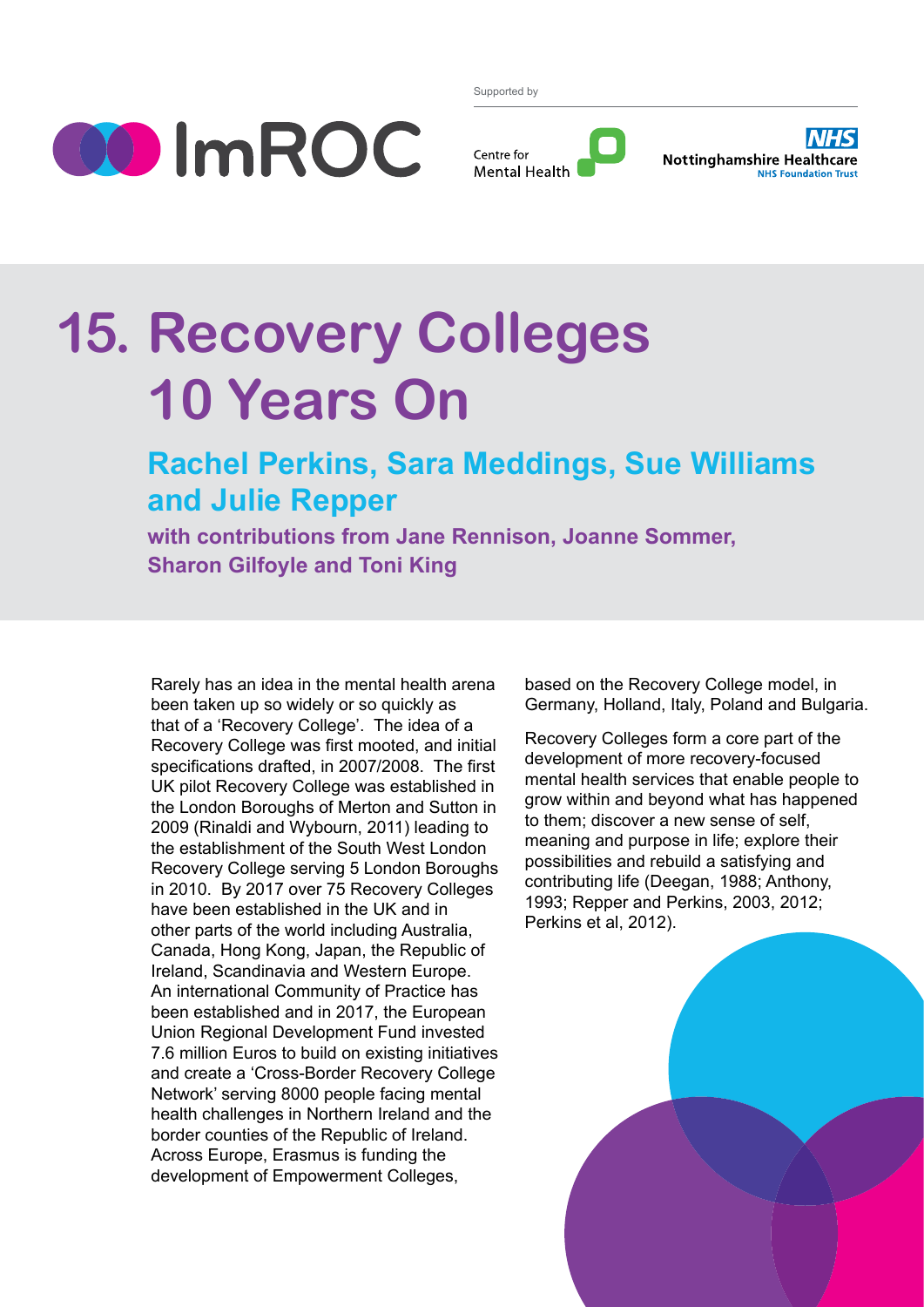If mental health services are to assist people in their journey of recovery a major change in culture and practice is required in the form of a redefinition in the purpose of services – from reducing symptoms to rebuilding lives – alongside a transformation of the relationship between mental health services, the people they serve and their communities (Perkins, 2012; Repper and Perkins, 2012). Recovery Colleges embody this transformation and can be central to driving broader organisational change. Within the College both people who use services and those who provide them experience a different sort of relationship that challenges unhelpful practice, attitudes, behaviour and prejudice by modelling a different conversation and understanding.

All Recovery Colleges started small, with maybe eight or nine courses, but most have grown rapidly to offer dozens of different courses in multiple locations and serve thousands of students each year. Typically, a College will have a small team of peer and mental health practitioners employed directly by the College, supplemented by a larger group of sessional peer trainers and sessional mental health practitioner trainers drawn from among staff within mental health services and from community agencies. Some also offer opportunities for unpaid, volunteer trainers<sup>1</sup> which can provide people with experience prior to applying for paid positions.

During its pilot phase in 2012, the Central and North West London (CNWL) Recovery & Wellbeing College had 87 students enrol and 224 attendances. Individual students comprised of 68 people who use services, 2 supporters and 17 staff. 13 courses were co-delivered across two of the Trust's London boroughs.

Activity has increased year on year, in 2015/2016, 1067 individual students enrolled, with 3202 attendances across the College. These comprised of 622 people using services, 56 supporters and 389 staff. 91 courses were co-delivered across the whole of the Trust. Between 2012 and 2016, 4,161 students have registered, with a total of 12,764 attendances. 64% of students are people who use CNWL services, 8% their supporters and 28% are CNWL staff.

In 2015/2016 the core team consisted of 14 management, administration and peer and practitioner trainers (11.5 whole time equivalents), 17 sessional peer trainers, 3 volunteers and 38 sessional practitioner trainers (drawn from existing CNWL services). The increase in the number of courses being co-developed and co-delivered would not have been possible to achieve without the support of sessional peer trainers and sessional practitioner trainers who, although employed elsewhere across CNWL, codevelop and co deliver courses for the College.

The College operates on a hub and spoke model. The College hub is based at the Trust's Headquarters. This model ensures that people using services, their supporters and staff can access a number of courses locally or can choose to travel to other boroughs. The extent of the range of spoke courses available is dependent upon identified need and the local capacity of staff to co-deliver the workshops/courses.

In addition to the established spokes, the College has also developed partnerships with many different organisations including local universities and Colleges; Job Centre Plus; the Reader Organisation, local GP practices and carer groups. Internal partnership within CNWL include Employment Services, Addictions and Offender Care Services (including Winchester and High Down Prisons), CNWL Arts in Health, inpatient and rehabilitation units, Art Psychotherapies, Eating Disorders and Learning Disability services.

www.cnwl.nhs.uk/recoveryCollege

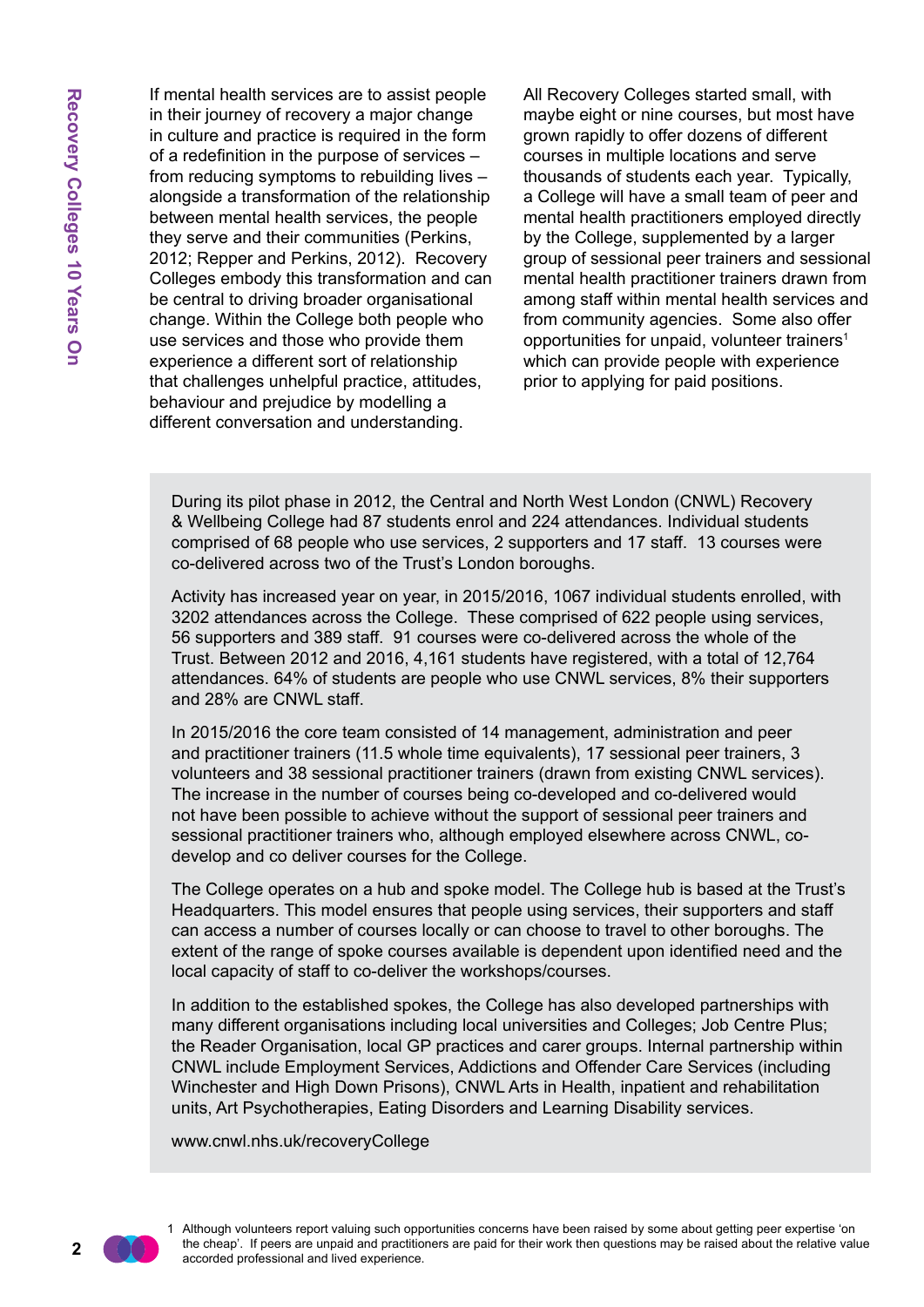The curriculum and courses vary from brief, one-hour, introductory sessions to a day per week for a term (10 weeks) with probably the majority being 2-3 hours per week over 4-6 weeks. They are locally co-produced and therefore curricula vary from College to College, however the range of courses and workshops offered typically covers a number of areas:

- understanding different mental health issues and treatment options (for example, understanding a diagnosis of depression and understanding psychological therapies).
- rebuilding life with mental health challenges (including introduction to recovery, 'telling your story', mindfulness, spirituality, improving sleep, living with depression, the development of self-management and personal recovery plans).
- developing life skills and confidence to either rebuild life outside services (for example, return to work or study, getting e-connected and looking after your personal safety) or get the most out of services (for example, getting the most out of your care review, negotiating with your psychiatrist and understanding the Mental Health Act).
- capacity building and developing the peer workforce (including 'train the trainer courses and those designed to enable peers to participate in staff selection or sit on committees).
- helping people to provide support for family members and friends who experience mental health challenges.

Initially, Recovery Colleges focused on mental health challenges, but have more recently extended to people with learning disabilities, long-term health physical conditions and dementia, forensic services, long-term health conditions, dementia and homeless people and offer courses in primary care settings.

Based on the experience of the first three UK Recovery Colleges in South West London, Central and North West London and Nottingham, ImROC produced a briefing paper in 2012 (Perkins et al, 2012) outlining the principles of a Recovery College. The purpose of the current briefing paper is to build on this and explore the experience and outcomes of Recovery Colleges over the last ten years.

## **Defining Features: What is a Recovery College?**

An understanding of the importance of recovery education predates the Recovery College (see Perkins and Repper, 2017). For example, in the UK the 'Expert Patient Programme', to help people to manage a range of long term health conditions, began in 1999 (see Department of Health 1999, 2001, 2006). However, while peers with lived experience co-facilitate these courses, unlike a Recovery College, the content is largely prescribed by professionals and is largely prescriptive and manualised. They focus on symptom management rather than the broader issues involved in rebuilding a life and only those with long term health conditions can attend.

In the USA, the Boston Centre for Psychiatric Rehabilitation offers a recovery education programme that grew out of rehabilitation skills training approaches: "*an adult education program that offers students the opportunity to choose a range of wellness courses that support their rehabilitation and recovery efforts"*. Developed from the Boston model, the Recovery Education Centre in Phoenix, Arizona, provides *"trained peer facilitators* [to] *help individuals develop skills and tools that can lead to success in all aspects of wellness and daily living."* However, these US initiatives differ markedly from the Recovery Colleges developed in the UK. For example: they are deliberately separate from clinical services and are not designed to address clinical issues of diagnosis and treatment.

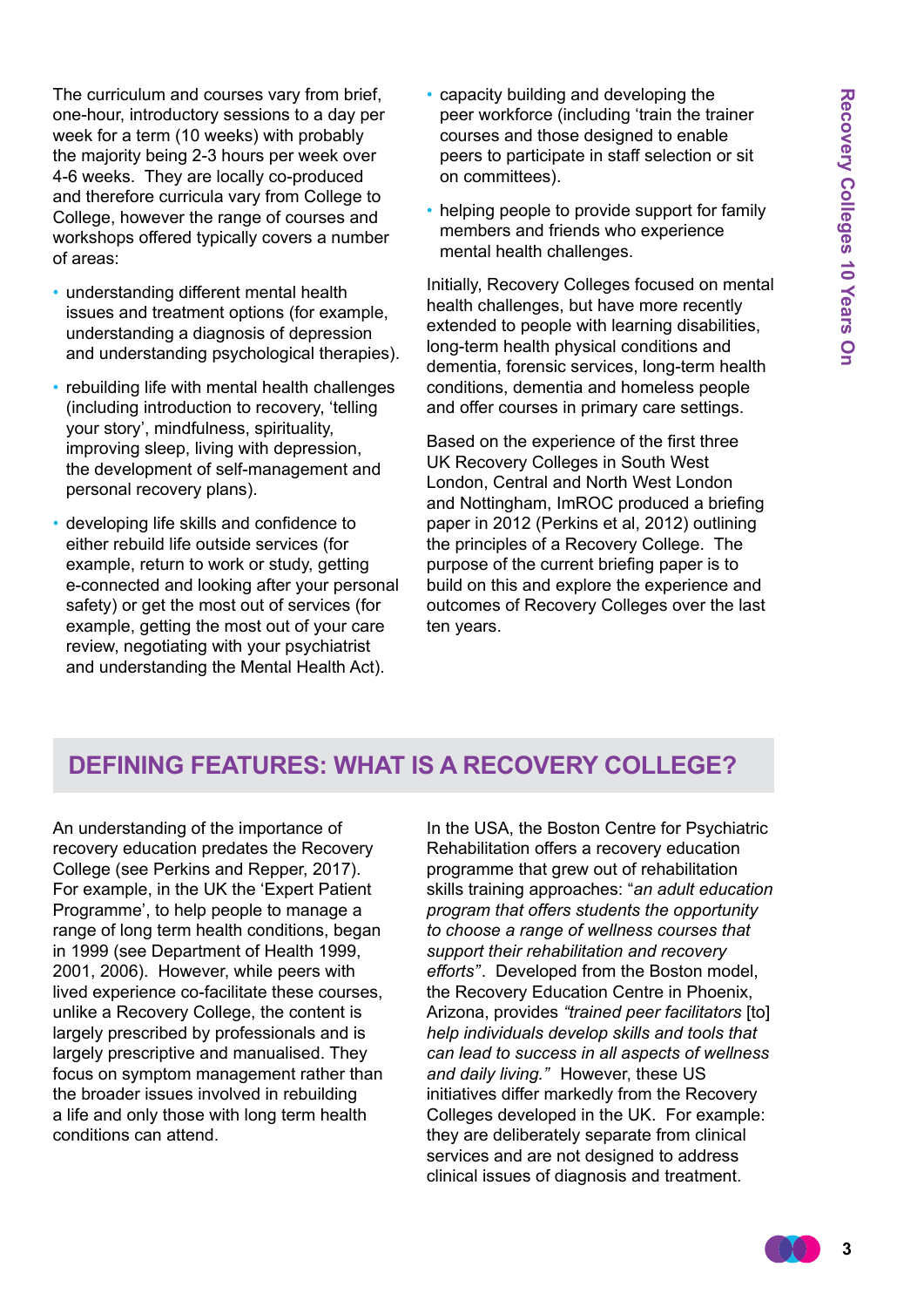They offer a discreet number of courses that are typically manualised and run over several weeks, rather than the wide range of learning opportunities ranging from one off workshops to fully accredited courses found in Recovery Colleges. They offer recovery focused education but do not bring together the expertise of lived experience and professional expertise in a process of co-production or co-learning. They are based on a largely didactic model of learning rather than a more democratic learning environment in which the expertise of all is valued and shared.

While learning from these recovery education initiatives, Recovery Colleges represent a departure in terms of models and approach. They offer a comprehensive range of courses based on the wishes and needs of those who use them and form a core part of mental health services. They embody a shift from a focus on therapy to education and explicitly bring together the expertise of lived experience and professional expertise in an inclusive learning environment in which people can explore their possibilities. Perkins et al (2012) outlined 8 principles of a Recovery College that have been elaborated with subsequent experience:

1. *They are founded on co-production*: they bring together the expertise of lived experience and professional expertise in all aspects of their design and operation from initial planning through decisions about operation and curriculum design through to the development of courses and workshops, delivery of training and quality assurance. Co-production is not a 'one off' exercise but an iterative process of review and re-creation that involves not only the tutors but also those attending the courses. Typically, a College will have a small team of peer and mental health practitioner trainers employed directly by the College, supplemented by a larger group of sessional peer trainers and sessional mental health practitioner trainers drawn from among staff within mental health services and from community agencies.

- 2. *They reflect recovery principles in all aspects of their culture and aspiration.* This includes not only the content of courses and workshops, but also a physical environment that conveys messages of hope, possibility and empowerment and recovery language that highlights strengths and possibilities rather than deficits, problems and shortcomings
- 3. *They operate on College principles.* Students are not 'referred to' the Recovery College or assessed for their 'suitability' to attend. Instead, they select the courses from a prospectus. There is no selection based on diagnosis or clinical condition and they do not offer treatment, care coordination or perform risk assessments. If the person is considered safe to leave a ward by the clinical team, then they can attend the Recovery College. If they are not, then a member of staff may accompany them as a fellow student or courses are organised within the ward
- 4. *They are for everyone.* This includes people who use mental health services, people who are close to them, staff from mental health and related agencies and people from local communities who are outside the mental health system. The ethos is that everyone learns together and from each other.
- 5. *There is a Personal Tutor (or equivalent)* who can offer information, help people develop a learning plan based on their wishes and aspirations and select courses in line with these.
- 6. *There is a physical base***.** A building with classrooms and a library so people can do their own research. Most Recovery Colleges adopt a 'hub and spoke' approach with a central base and satellite courses in different locations. Often these involve partnerships between the Recovery College and other agencies like Universities, Community Colleges or, as in Northern Ireland, the local Library Service. A physical base offers a focus for the College and enables people to come and see what is available before taking the plunge of registering for a course.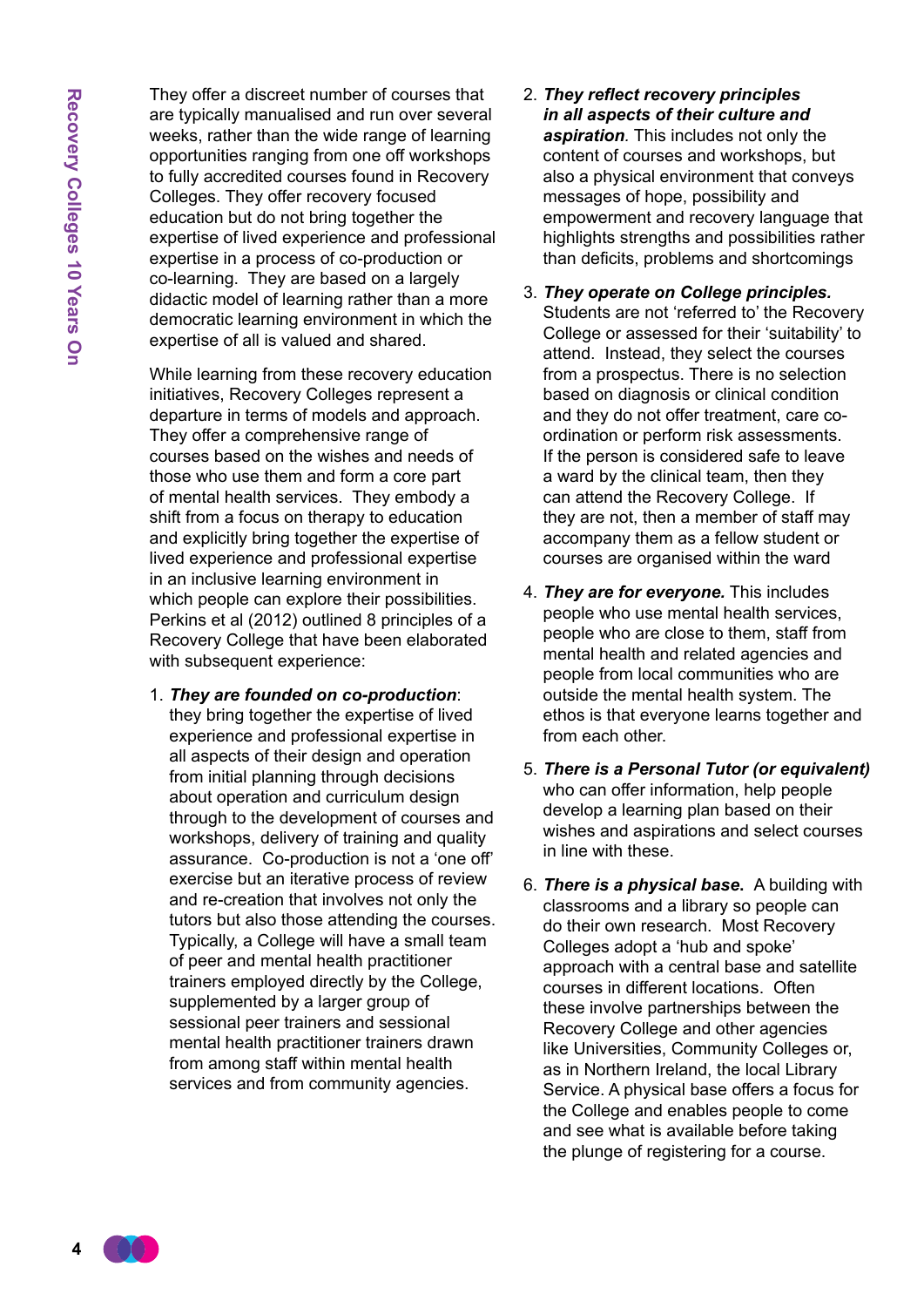The Recovery Library is not intended to replace local libraries, but instead to contain recovery materials including, for example, self-help materials, personal stories, DVDs, information about different sorts of treatment and therapy and, most importantly, internet access to increase the possibilities for self-conducted research.

7. *They are not a substitute for the specialist assessment, treatment and therapy offered by clinical teams.* 

However, they may replace and extend a variety of less specific groups, individual work and psycho-education. By blending lived and professional experience they can increase people's understanding of their problems, how they can manage these and how they can make informed choices about the support and treatment they want.

8. *They are not a substitute for mainstream Colleges.* However, they may run 'return to study' courses to enable people to access mainstream education and training opportunities, if this is their wish, and enable people to gain the confidence and skills to manage their mental health challenges in other educational settings.

The first four of these principles would appear to be the critical dimensions of a Recovery College. King (2015) surveyed 23 staff from ten Colleges and asked them to rank the original ImROC Defining Features of a Recovery College in order of importance. In order of importance the first four were that it *reflects recovery principles*, is *founded on co-production*, is *for everyone* and it *operates on College principles*. In an indepth review of Nottingham Recovery College (McGregor et al, 2014) these principles have been elaborated into 6 'critical dimensions' of success

1. **Educational.** Based on educational principles and a co-produced, recoveryfocused curriculum with each student having an individual learning plan based on their wishes and aspirations. Students choose the courses they are interested in attending - *not* referral-based.

- 2. **Collaborative.** Based on co-production in all facets of their operation, curriculum and course development, co-facilitation and co-learning that brings together lived, life, professional and subject expertise.
- 3. **Strengths-based and person centred.**  The strengths, skills, qualities and possibilities for staff and students are identified, built upon and rewarded. For both students and staff, achievements, strengths, skills and qualities are identified, built upon and rewarded.
- 4. **Progressive.** Actively support students to move on in their lives, to achieve their own identified goals and explore possibilities outside services.
- 5. **Community facing.** There is active engagement with community organisations and mainstream education facilities in the local community and an emphasis on partnership working
- 6. **Inclusive.** Recovery Colleges welcome students of all types, cultures, abilities and educational achievement. There are no diagnostic requirements or exclusions and no formal risk assessment. They also welcome mental health practitioners, other mental health staff, relatives, friends, carers and people in the local community and are free to all. Everyone learns together and from each other.

Three of the original principles of a Recovery College (Perkins et al, 2012) not explicitly described in this list can be subsumed within these 'critical dimensions' of success:

• *The original principle of there being a 'personal tutor'* (Perkins et al, 2012) *is subsumed within the educational principles*: it is a personal tutor who assists people to develop their individual learning plan.

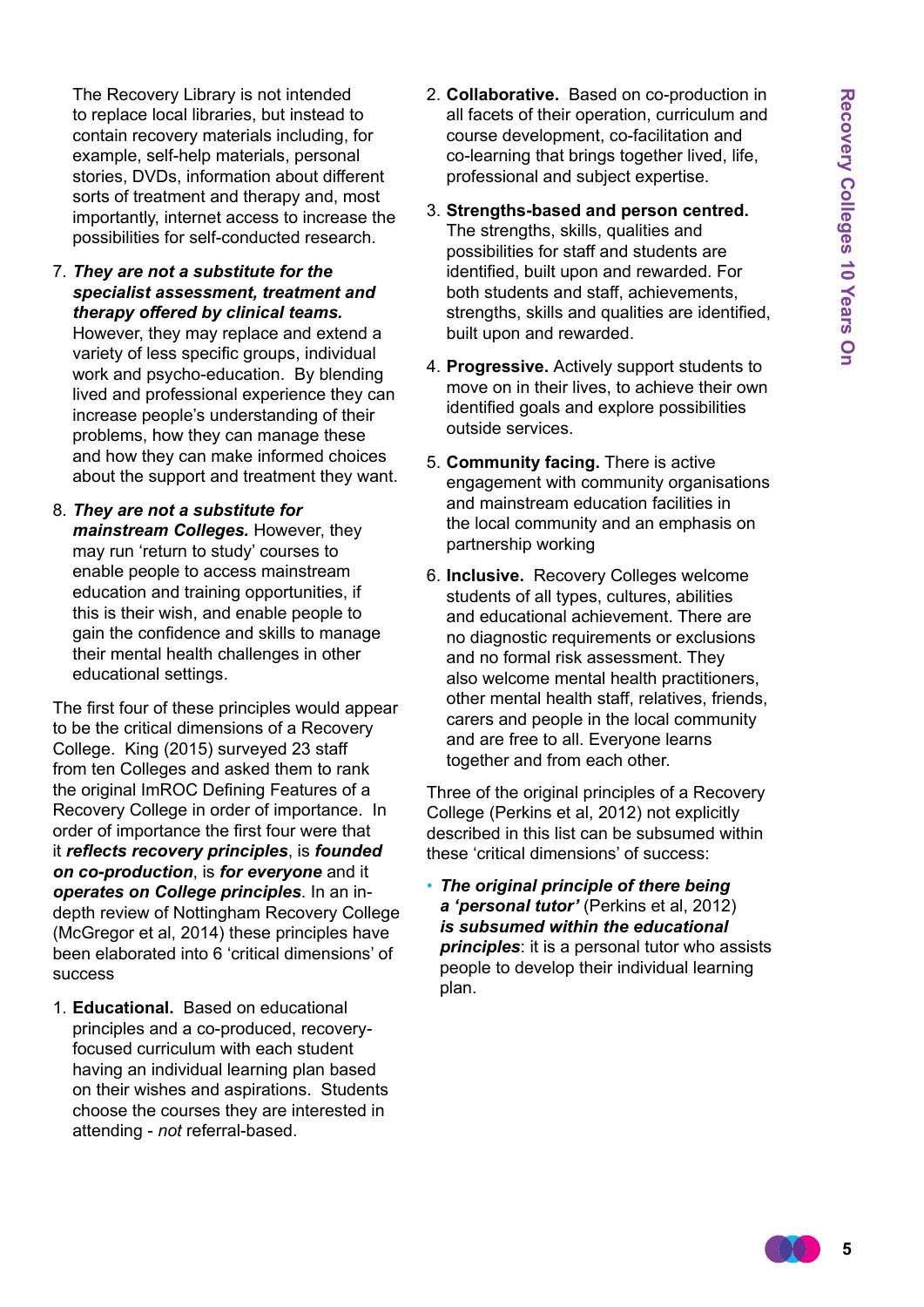- *The original principal that Recovery Colleges are not a substitute for formal individual therapy can probably be subsumed within the 'educational' dimension.* This is important because some have criticised them for depriving people of important, evidence based therapies and interventions (see Recovery in the Bin, 2017). As indicated in the original principles (Perkins et al 2012) they may replace some less specialised 'individual work' and support for self-management, by blending the expertise of professionals with that of lived experience and enabling people to learn from each other.
- *The original principle that that Recovery Colleges are not a substitute for mainstream Colleges can probably be subsumed within the 'community facing' dimension.* It is critical that Recovery Colleges act as a conduit towards mainstream learning and training opportunities in the community rather than a segregated alternative to these. However, it is equally important that they act as a conduit to, rather than a substitute for, other community opportunities as well.

*The issue of whether a physical base is required may be more contentious and no research has been conducted looking at the importance of this.* Many Colleges have found that a central base offers a critical core – a tangible representation of commitment to the model - that provides an identity and offers the opportunity for trainers and students to meet.

While most Recovery Colleges operate satellite courses in different locations, they usually find it important to have a central 'hub' from which the 'spokes' emanate. A base also allows students from different courses to meet each other and share experiences. It is a common occurrence to see students who have met at the College developing friendships and engaging in activities together outside the College.

In any learning environment, it is important that students have the opportunity to do their own research and a base offers the opportunity to provide this in the form of a Recovery Library with access to computers, reading materials, DVDs… Such a library

can be an important means of driving forward a recovery agenda across mental health services more broadly. It provides a resource that can be used by others within mental health services: both people with mental health challenges and mental health workers can access important recovery materials and mental health practitioners can direct the people they support to the library where they can find these. In one Trust, a visit to the Recovery College and its library formed part of the induction for junior doctors and, having seen what was available, they regularly signposted clients to the resource.

Research conducted into what students and trainers value about Recovery Colleges, while not specifically directed towards defining their key characteristics, can shed light on the principles or critical dimensions of success.

- Meddings et al. (2014) drew on interviews with students and course feedback forms to explore the experience of a Recovery College and what students with mental health challenges valued.
	- *Learning from other students:* 'we are all in the same boat'; 'realise you're not the only one'.
	- *Co-production and the valuing of lived experience:* 'it was the equality, learning from peer trainers' lived experience and professionals that helped'.
	- *A safe supportive environment and the personal qualities of staff:* 'empathy, warmth and a welcome'.
	- *Learning new knowledge:* 'it was helpful to learn techniques that help me manage my anxiety', 'learning something new gave me confidence'.
	- *Social opportunities:* 'I have met people I will continue to meet up with'.
	- *Structure:* 'I learned that I need to have a structure to the week'.
	- *Choice and control:* 'choice is empowering – you choose what course from a prospectus, instead of professionals assessing and referring'.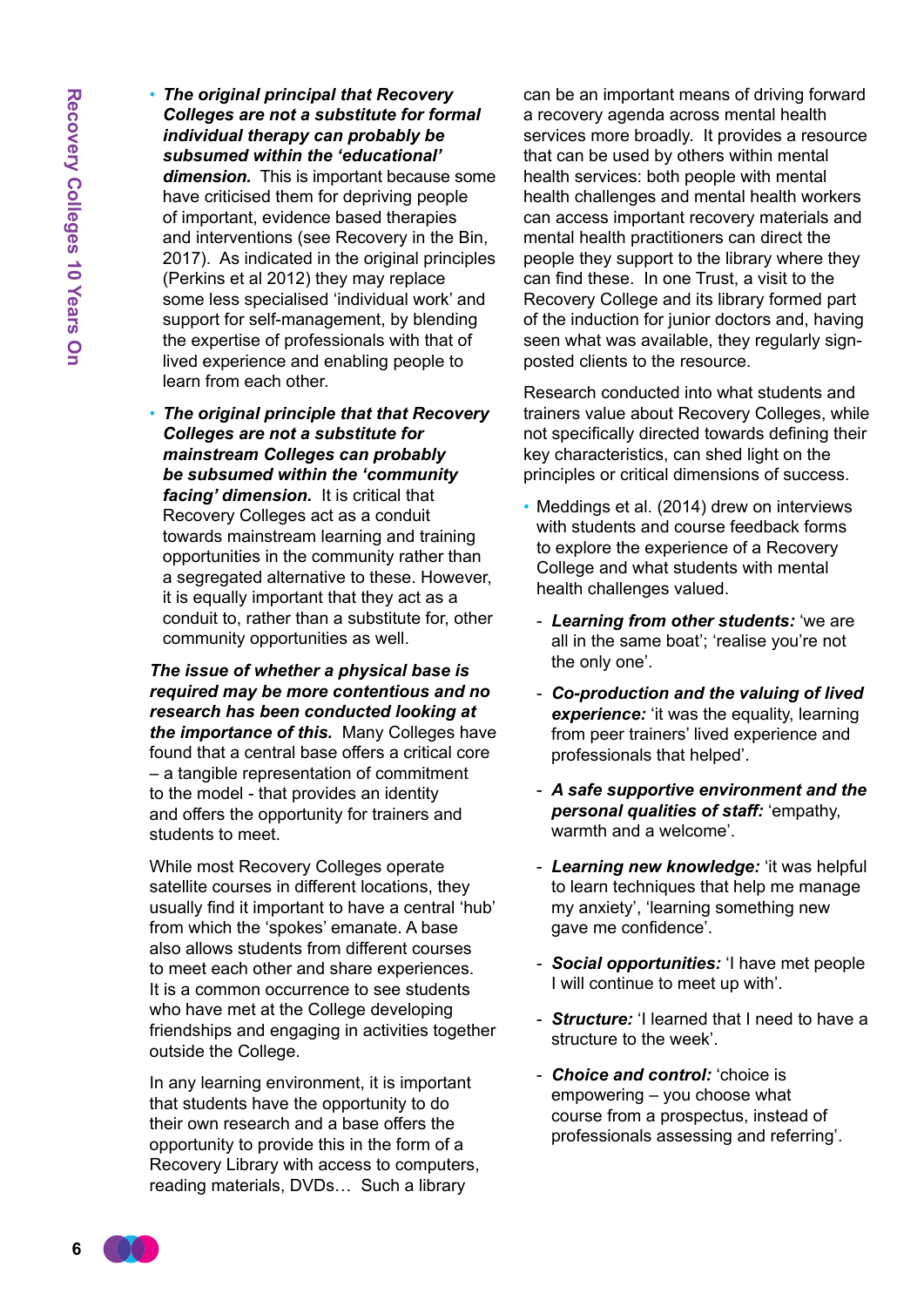- *Progression*: 'I feel more prepared to tackle voluntary work'. However, some students noted that this could have been improved.
- Zabel et al. (2016) carried out focus groups with a range of students: those who had experience of mental health challenges, family members or carers and health professionals. They found three positive themes.
- *Ethos*: inclusive, values of staff, choice and open access.
- *Personal and organisational impact:* practical skills learned (for all groups), progression into work or improved practice and motivation.
- *Value of co-production*: personal narratives of lived experience facilitator, co-learning in a balanced group of carers, staff and people with mental health problems, learning from each other, breaking down barriers.
- In Australia, Hall et al. (2016) report the aspects of Recovery College which contributed to positive outcomes*:* 
	- *Education,* gaining new knowledge and perspectives.
	- *A recovery oriented service model* that felt safe and where people were seen as people.
	- *An enabling environment with a community of students and staff where people learned from each others' similar and different experiences*  and gained a sense of hope and empowerment.
- Sommer et al (2017) in Sydney, Australia, identified four key positive themes in a focus group study:
	- -The *sense of connection* with others which decreased their sense of social isolation.
- -The *sense of hope and inspiration* that was instilled through sharing and being with others who were on a recovery journey.
- -The *importance of the lived experience* in creating a safe space for the sharing of stories and the impact of *co-learning* that occurs with consumers and clinical staff sitting side-by side as students, as equals, in the Recovery College.
- -The potential for *changing attitudes and systems* through a renewed and deepened understanding of the meaning of recovery for both consumers and staff.
- Perkins *et al.* (2017) cite three themes as being the reason for the staff students' positive experiences: *co-learning; coproduction and co-facilitation*, and the *content* of the courses. Similarly, King (2015) found that participants rated *coproduction as one of the most important defining features of Recovery College, second only to recovery principles.*
- An evaluation of the Central and North West London Recovery and Well-being College (2015) emphasised the value placed on *colearning*: when asked if learning alongside people who use services had been a positive experience, 100% of carers and staff said 'yes'.
- Finally, Shepherd (2015) argues that it is more than education and involves *a changed power relationship and the reduction of stigma*. He discusses how self-stigma is reduced through information replacing ignorance with hope; opening up what might be possible; rediscovering a sense of control or empowerment. Coproduction and getting involved and helping others reduces prejudice. This leads to a re-evaluation of self and overcoming prejudice towards oneself. He suggests this requires a safe environment where people can support and learn from each other and then feel less isolated or alone. This then facilitates further progression and further challenges to self-stigma. Recovery Colleges may also reduce organisational stigma and prejudice.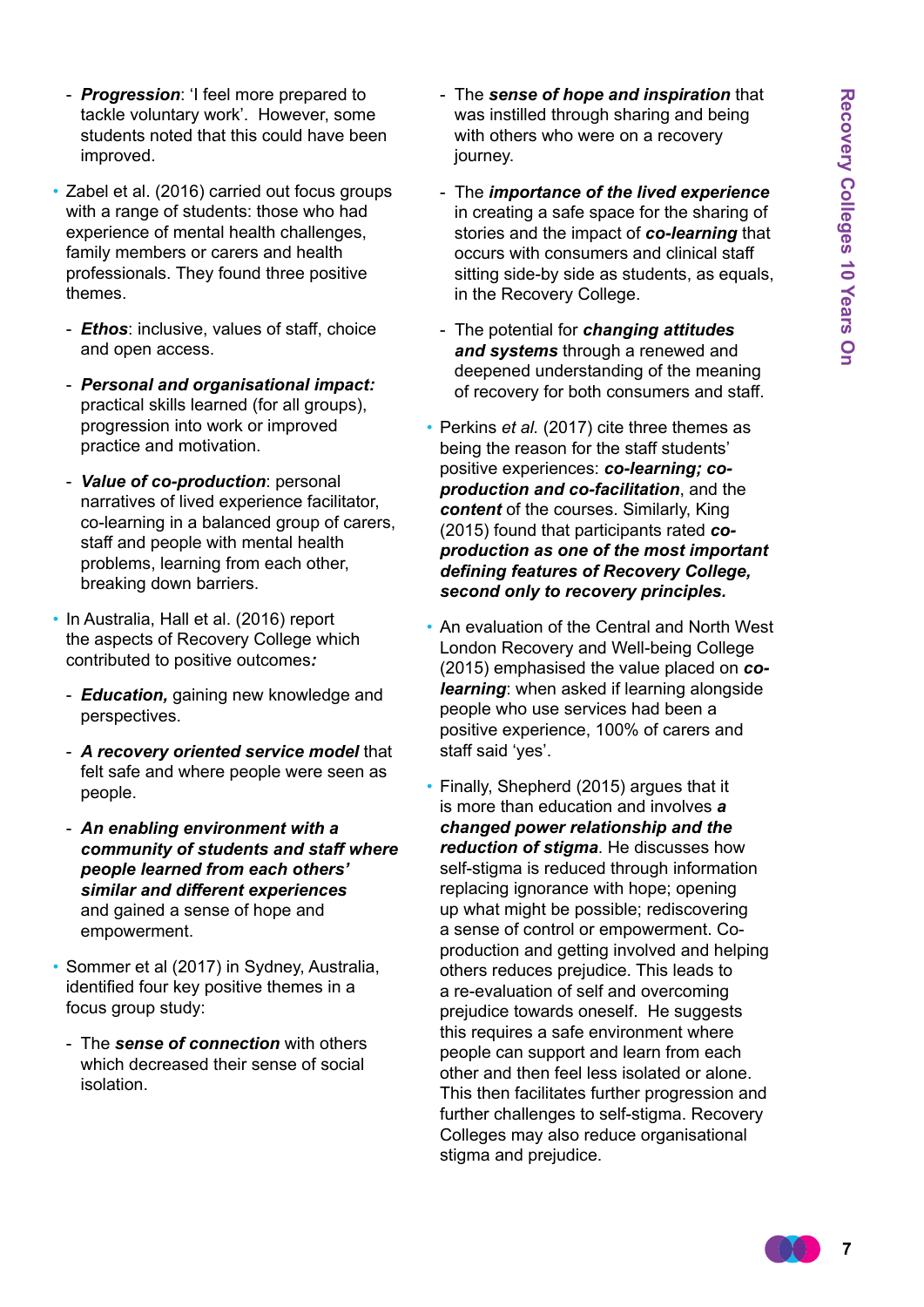In summary, such studies emphasise a number of key features of Recovery Colleges: *co-production*, *co-facilitation* and *co-learning* (all of which change power relationships and break down 'them' and 'us' barriers) alongside *a progressive, recovery-focus*, an *educational approach* and *the opportunity for peer support*, and the important role that Recovery Colleges have in the *transformation of attitudes and systems more broadly across the mental health system.*

Sussex Recovery College is a partnership between Sussex Partnership NHS Foundation Trust and Southdown. Over 20 other partner organisations work with the College to provide courses or other input, for example MindOUT, Recovery Partners, Capital, Rethink, Richmond Fellowship and Sussex Wildlife Trust.

It began as two pilots with Mind and Sussex Partnership in Brighton and Hastings. The first courses ran in Spring 2013. During the pilot there were 44 courses and 236 students. Now the Recovery College operates across campuses in East and West Sussex and Brighton and Hove. In a typical term, there are 90 courses including some single workshops. Each term 800 students register with the College, two thirds of whom are new and one third returning. 75% students who start courses go on to complete them with at least 70% attendance. The majority of students are people with mental health challenges: 60% use secondary mental health services and 18% primary care; 10% are relatives or carers and 10-16% staff. Some of the most popular courses include understanding psychosis, coping with anxiety, happiness, improving your sleep, and using the arts to aid recovery.

The day to day running of the campuses is local with separate administration and two managers (one for Brighton and one across east and West Sussex). Quality, research and audit is organised on a pan-Sussex Recovery College basis. The College is overseen by an academic board chaired by the NHS Trust Director of Education and Training and comprising senior peer trainers and student reps from each campus, managers, administrators, clinicians and researchers, and representatives from a range of partner organisations.

The College employs three senior peer trainers, 49 sessional peer trainers and 70 sessional subject area expertise trainers such as clinicians. There are student unions in each area and currently 7 student reps who represent students at campus steering groups and / or at the quality, research and audit meetings. Buddies who support students to get to and attend classes are provided by peer led organisation Capital and by Southdown volunteer buddies working in the College. There are four other volunteers – two admin, one peer trainer and one psychology graduate intern.

There is also a pilot discovery College working with children and adolescents.

www.sussexrecoveryCollege.org.uk

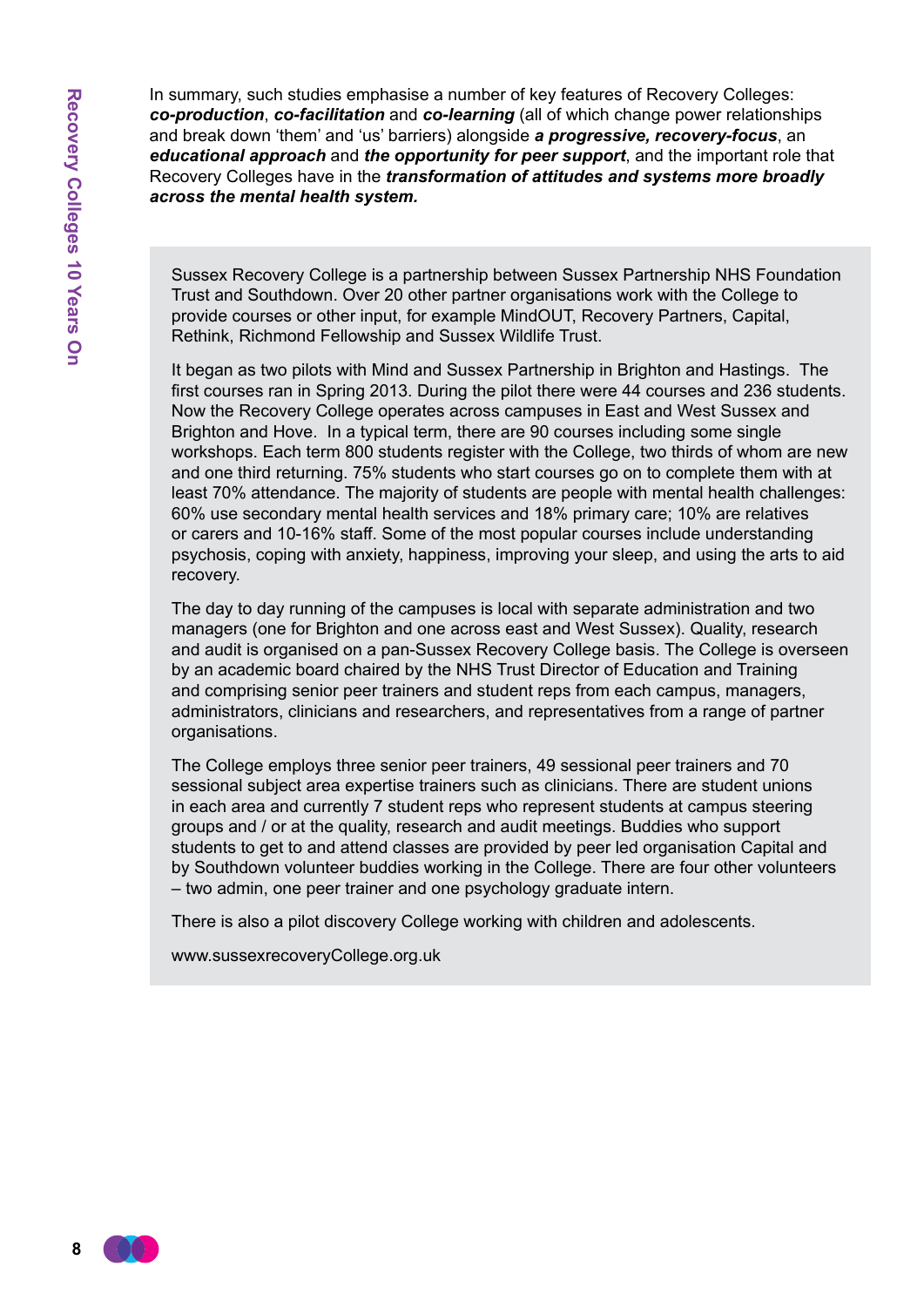## **The Effect of Recovery Colleges: The Research Evidence**

To date there are no formal controlled trials exploring the effectiveness of Recovery Colleges, and given the iterative nature of the core co-production process on which they are founded, there may be significant problems in adopting such a methodology. However, there is a substantial body of evidence from two sources.

First, although Recovery Colleges are more than the sum of their parts, there is a separate evidence base for the components that they include and build on (see Watson, 2013 for a summary). For example, there is a considerable body of evidence demonstrating the effectiveness of supported self-management education (see Rinaldi, 2002; Foster et al, 2007; Cook et al, 2011; National Voices, 2014), indeed the National Institute for Health and Care Excellence (2011) states that support for self-management is one of the quality standards that adults can expect from mental health services. Similarly, there is now a wealth of evidence for the value of peer support (see Castelein et al, 2008; Repper and Carter, 2011; Davidson et al, 2012; Repper, 2013).

Second, there is a strong and consistent body of evidence from an increasing number of uncontrolled studies of the positive impact of Recovery Colleges in several areas.

## **1. The effective of Recovery Colleges on people facing mental health challenges who attend them**

a) *Quality of recovery-supporting care.*  Recovery Colleges are popular and students are highly satisfied. For example, Rennison et al. (2014) and Meddings et al. (2014) in UK and Gill (2014) in Australia report that over 95% students said that the course they completed was 'Good' or 'Excellent' and that they would recommend it to others. Bristow (2015) found that 97% of students would recommend their course to others. An analysis of Sussex Recovery College termly reports 2014-16 shows that the positive feedback continued beyond the period of formal evaluation reported in Meddings et al (2014). Over 95% of the 3,611 students providing feedback said

they would recommend the course they did to others. Again, Hall *et. al.* (2016) report high levels of satisfaction and a recovery oriented environment using the DREEM. Recovery Colleges also have quite high attendance rates, generally around 60- 70%, consistent with mainstream adult education (see, for example, Rennison, 2014, Bristow 2015, Meddings *et al.* 2015).

b) *Achievement of personal recovery goals.* Recovery College students make progress towards their own personal recovery goals (Rinaldi and Wybourn, 2011; Meddings *et al*., 2015; Burhouse *et al*. 2015; Sommer, 2017).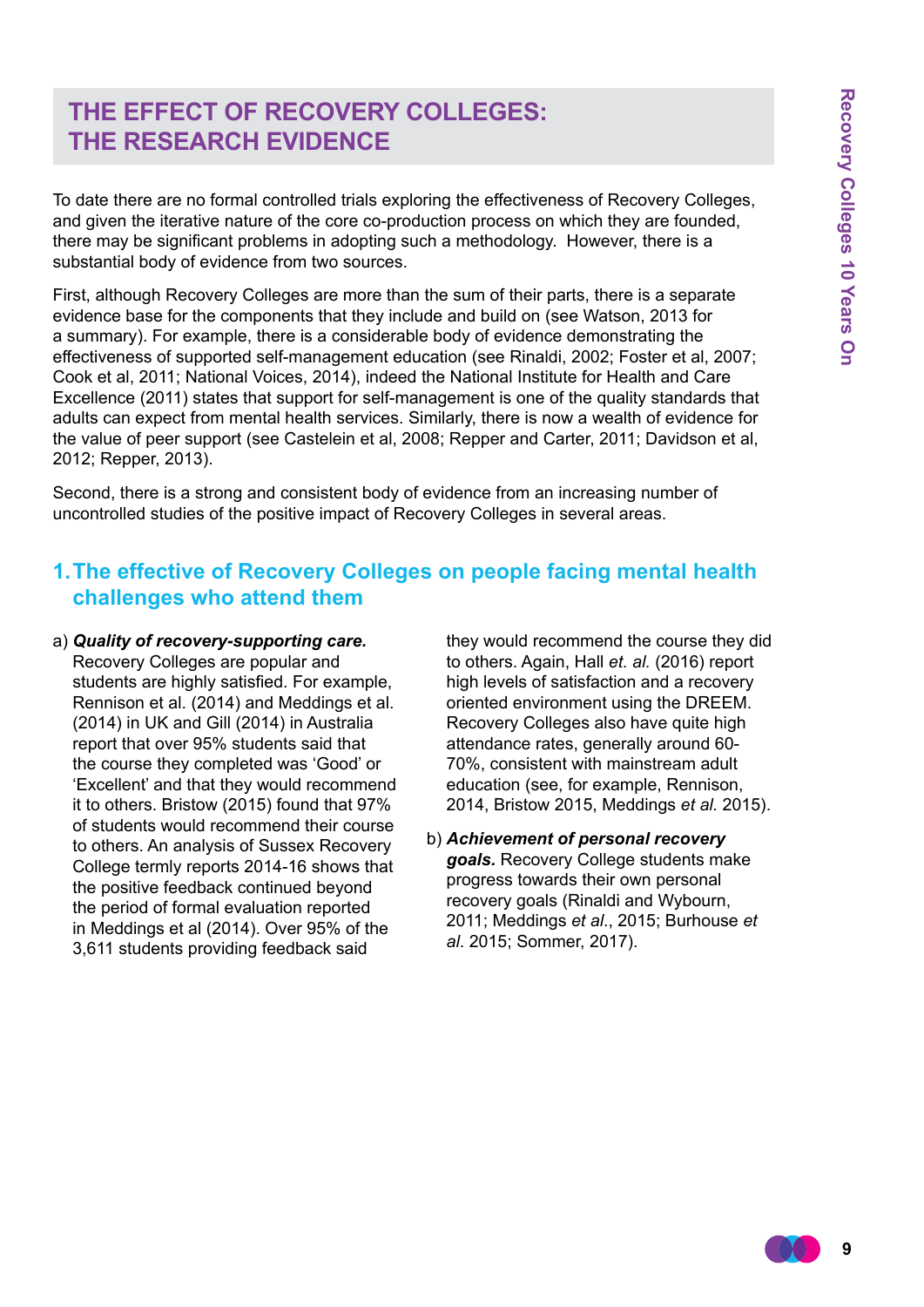#### c) *Subjective measures of personal*

*recovery.* Two Colleges have demonstrated significant improvements in personal recovery using the Process of Recovery Questionnaire which maps onto the CHIME framework of connectedness, hope, optimism, identity, meaning and purpose and empowerment (Nurser, 2016; Meddings et al., 2015). Students report feeling significantly less self-stigma after attending Recovery College (Nurser, 2016). They also show progress as measured by the CHOICE (Meddings et al., 2015).

 A number of other Colleges report people say they feel more hopeful about the future (e.g. Rinaldi and Wybourn, 2011; Rennison et al., 2014; Solent, 2014; Sommer et al, 2017) and one College suggests increases on the Herth Hope index however the numbers are small and they do not report significance testing (Stone et al. 2014). Students report increased sense of control, aency and self-determination (Solent, 2014; Stone 2014; Sommer et al, 2017). Students also report improvements in selfesteem and self-confidence (Central and North West London, 2015). Burhouse et al, (2015) reports qualitative data regarding students' personal transformation with increased hope, sense of empowerment, sense of belonging and knowledge and decreased shame about their illness.

d) *Quality of life and wellbeing.* Two Colleges have shown that quality of life and wellbeing was significantly improved after attending Recovery Colleges as measured by both Warwick Edinburgh Wellbeing Scale (WEMWBS) and Manchester Short Assessment of Quality of Life (MANSA) (Meddings et al., 2015; North Essex Research Network, 2014). Sussex Recovery College termly reports have shown this to be replicated with N=456 students.

#### e) *Achievement of socially valued goals.*

Rinaldi and Wybourn (2011) reported that almost 70% of students surveyed 18 months after first attending the College, had become mainstream students, gained employment or started volunteering. Rennison *et al.* (2014) and Hall *et al.* (2016), using the social inclusion web, found students reported significant increases in contact with education, employment and volunteering, the arts, and social interactions with family and neighbourhood. Meddings *et al.* (2015) found increases in social networks and the number of people students felt able to talk to about mental health and recovery, but not increases in work or education.

- f) *Knowledge and Skills.* Over 80% of students feel they have greater knowledge, skills and understanding after attending a Recovery College (Burhouse *et al.*, 2015; Bristow, 2015; Meddings *et al.* 2014b; Sommer, 2017) and over 70% felt confident in using these skills (Meddings et al 2014b). Unpublished Sussex Recovery College termly reports all show significant improvements in students' progress with course learning outcomes. Students also report developing their own selfmanagement plans for how to stay or become well (Rinaldi and Wybourn, 2011).
- g) *Service use and cost-effectiveness.* There is evidence that attendance at Recovery Colleges is associated with reduced hospital and community service use (Rinaldi and Wybourn, 2011; Mid-Essex Recovery College, 2014; Barton and Williams, 2015; Bourne et al. 2017 in press). Bourne et al. (forthcoming) in a controlled before and after design study (N=463) report that students who attended the Recovery College showed significant reductions in occupied hospital bed days, admissions, admissions under section and community contacts in the 18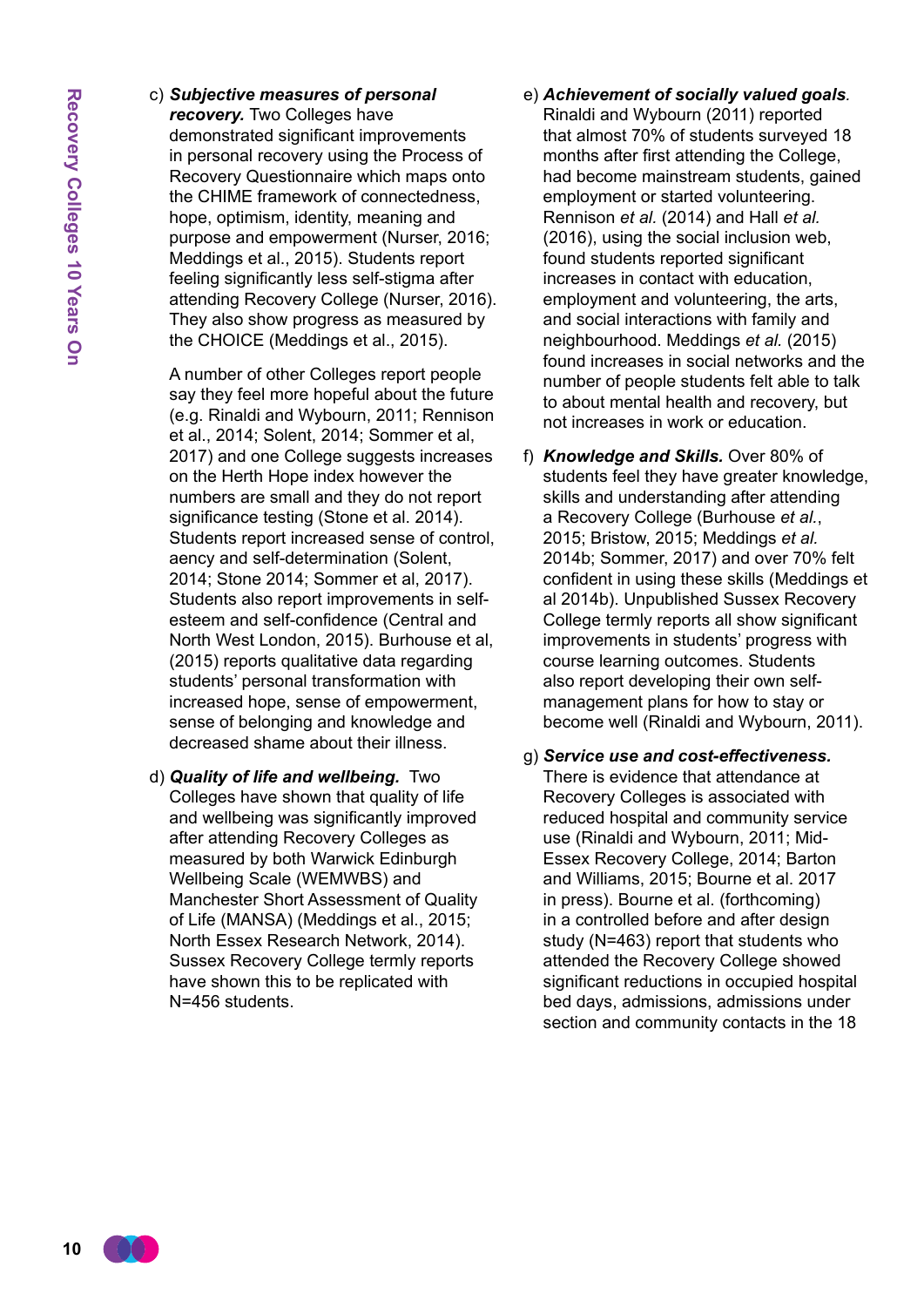months post compared with 18 months before registering. Reductions in service use were greater for those who completed a course than those who registered but did not complete. The population who did not attend the Recovery College did not show such reductions. They estimate non-cashable cost savings of £1200 per registered student which is similar to £1240 estimated by Mid Essex Recovery College (2014) and greater than the potential cost savings of approximately £800 per student per year for those attending more than 70% of their chosen courses estimated by Rinaldi and Wybourn (2011).

Barton and Williams (2015) performed a detailed study of Return on Investment of the Barnsley Recovery College, South West Yorkshire Partnership Trust. They focused only on staff costs and compared the period of 6 months after attending the College with the 6 months prior to attending the College for a random sample of 40 people. The cost of the support they received from Trust and Local Authority staff in the 6 months prior to attending the Recovery College was £11,200 and for the 6 months after attendance was £3,757: a 66% reduction in cost of £7,447 which equates to £186 per person over 6 months (£372 per year). Although a small number of people received increased support, 21 people who did not require any ongoing support after attending the College.

#### **A letter from a student at the Central and North West London Recovery and Wellbeing College**

*To everyone at the Recovery College,*

*I wanted to write to say thank you for all the work you do. I've been doing courses with you for just over a year now and have benefited so much from them.*

*I was very scared and sceptical the first time I attended a course, but it turned out to be one of the best decisions I've made...I really benefited from hearing others share their experience, particularly the peer trainer. And this is something I've continued to appreciate on all the courses I've done. The College creates such an accepting and encouraging atmosphere and I've really found my confidence has grown so I now feel able to share my own thoughts and experiences- something which seemed impossible at first. I've learnt a lot too and have particularly gained from developing a Health & Wellbeing plan.*

*You are doing such a great job and I just wanted to write and tell you, and thank you.* 

To date there have been no studies specifically exploring the impact of Recovery Colleges on the relatives, friends and carers of people experiencing mental health challenges, however, informal feedback has been positive.

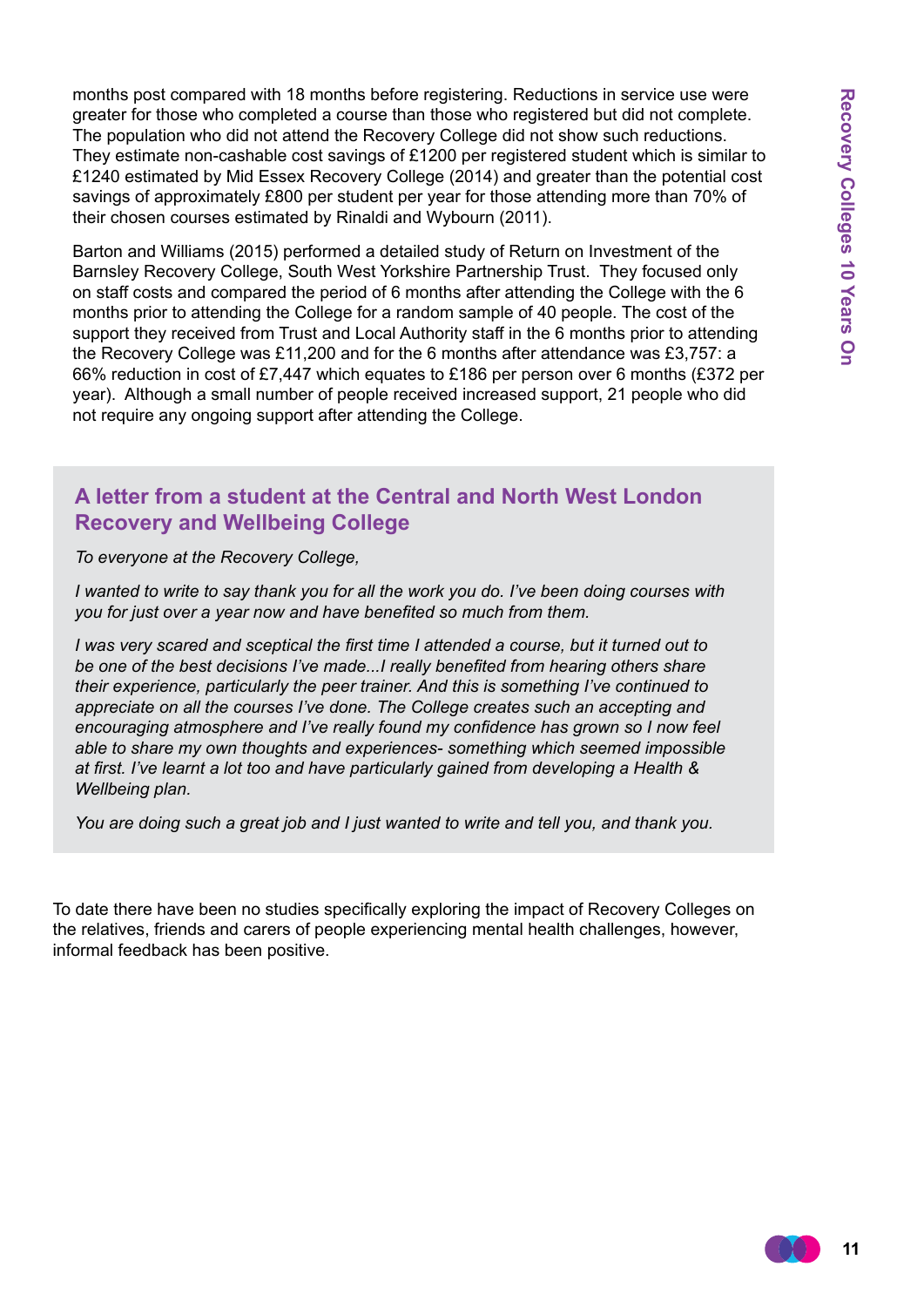## **An Inspirational Way of Promoting Recovery**

*I* was first introduced to the R&W College when I was sent on a training course to learn *more about how it worked. It was on this course that I realised the enormous benefits it had for those attending the courses and this was for two reasons.* 

*Firstly it bridges the gap between treatment and actively feeling a member of the community again. Secondly it gives people the belief that by involving themselves with the College courses they will be able to achieve a more positive future for themselves. It is also an important factor that the courses are so wide ranging, encompassing "understanding your illness" to "managing your personal life." Furthermore there has been untold value in having those with learnt experience running the courses.* 

*Having experienced being part of the College as a family carer, I was then given the opportunity to apply to become a trainer. I have always felt that the R&W College has a lot to offer carers and as the whole process has helped me make sense of my own life and issues I felt enthusiastic about passing on my experiences to other families. I completed the training and applied to become an Associate Peer Recovery Trainer and was delighted when I got the job.* 

*As an Associate Peer Recovery Trainer I have seen at first hand how much the attendees have got from coming to the College. It has given them the belief that recovery and fulfilling their ambitions in life is more than just a dream.* 

*Hope, Control and Opportunity are exactly what this College stands for and puts into practice so well. It is a marvellous example of how joining up medical and educational care can give people the feeling that there is something to live for. Long may it continue to flourish.* 

*Veronica Kamerling - Carer, Student and Peer Trainer Central and North West London Wellbeing College (2015)* 

#### **2. The effect of Recovery Colleges on staff who attend them**

Although most evaluation of Recovery Colleges has focused on the impact on students who face mental health challenges, mental health practitioners also attend Colleges.

Perkins et al (2017) surveyed 94 mental health practitioners who attended the Norfolk and Suffolk Recovery College. It was evident that the Recovery College was as popular among students who were staff as it was among people who use services. 93% of staff students said they would recommend attending the Recovery College to colleagues. They cited as the primary reasons for their positive experiences co-learning, coproduction and co-facilitation and the content of the courses. Staff particularly valued the co-learning experience in which people using users, staff and carers shared experiences.

The majority attended for their clinical learning/practice with the next most common reasons being for their own personal wellbeing, learning and recovery or to support a service user or carer. After attending, staff reported being more positive about mental health and recovery, understanding the meaning of recovery, feeling more hopeful, and reducing barriers between us and them. They also reported a positive impact on how they supported others in their work including increased skills and empathy.

However, 63% also reported that their own morale and personal wellbeing improved: they felt more connected with themselves and their own wellbeing; the College gave them a safe space to reflect on their own wellbeing and reduced the stigma of being a staff member with mental health challenges (there were no negative impacts reported).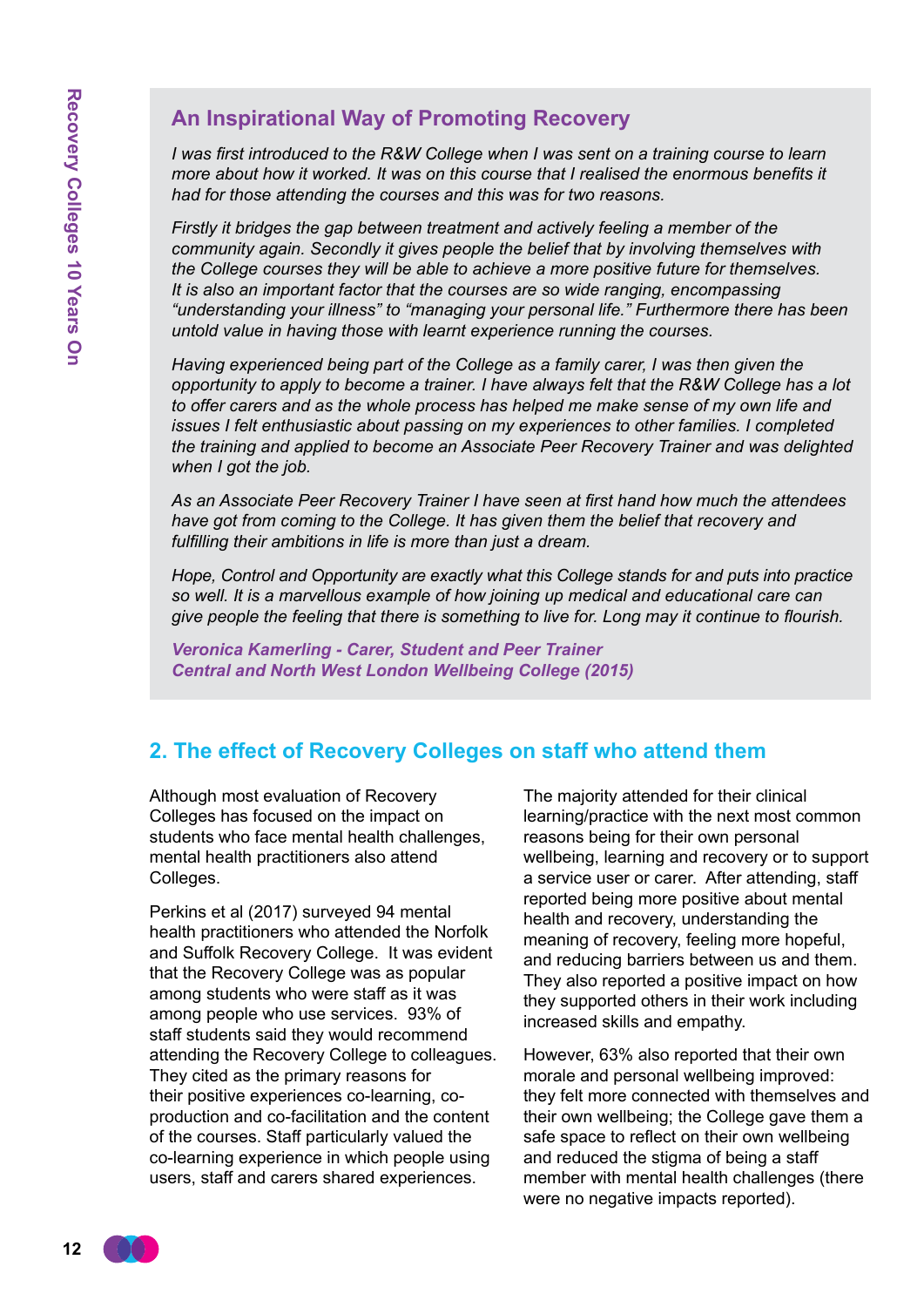Mental health practitioners in other services have also reported that the Recovery College has provided support with their own mental health challenges and in Solent Mental Health Trust information about the Recovery College is given out to staff with emotional distress who access the Occupational Health Service.

*"The Recovery College has been a catalyst for me in so many ways: it has helped me to feel comfortable to 'come out' about my own mental health challenges, it has made me a much better practitioner in the way that I support others, and it has helped me nurture and love myself and given me permission to believe that I matter too, thank you for all that you do to challenge the stigma of mental health"*

*"The Recovery College has been such a supportive and nurturing space for me to get back on track and after spending time in the Recovery College environment I now feel energised and as though my batteries have been recharged, thank you!"*

*Recovery College East, Cambridgeshire and Peterborough NHS Foundation Trust, staff students*

Perkins et al, (2017) Four themes emerged as reasons for the positive impact of the Recovery College on their own well-being:

- *Connectedness*: staff students reported being more mindful of themselves and their own well-being needs: *"it helped me connect with myself", "it made me recognise and address other areas in my own life that were causing anxiety and distress."*
- *Self-care*: they felt encouraged to take care of themselves and reported using the skills they had learned
- *Safe space*: the Recovery College offered them the opportunity to reflect on and share experiences without judgement.

• *Sense of competency and increased morale at work*. Staff students felt better able to support service users by passing on learned skills. They also reported feeling more inspired and hopeful about recovery for the people they work with.

Sommer et al (2017) replicated these findings and reported that staff particularly valued learning more about the expertise of lived experience. Staff reported increased hopefulness and empathy, and appreciation that recovery was different for everyone. The Recovery College boosted staff morale and job satisfaction, and reduced stress and burden.

Newman-Taylor *et al.* (2016) explored the perspective of all students - service users, carers and staff – and found that all described the benefits of connecting with others in new ways; being able to reflect on stuck-ness and become more hopeful and widening horizons and expectations. They highlight the importance of co-production as the key.

 *"The Recovery College is 'food for the soul' and whenever I come to the College I feel nurtured, valued and energised! Thank you."* 

*"Something about the environment has left me feeling empowered and having permission to change the way I work, and challenge my assumptions about mental health. This is important, because the professional development opportunities within my profession are yet to really embrace and promote recovery. It's happening, but I think it's being driven by Recovery Colleges across the UK.*

*Thank you for all your support and encouragement, this has really affirmed how to change my clinical practice. At times I'm treading into what seems unknown, it's been important to see footprints left by others walking the Recovery path ahead of me!"* 

*Recovery College East, Cambridgeshire and Peterborough NHS Foundation Trust, staff students (Tingey and Gilfoyle, 2015)*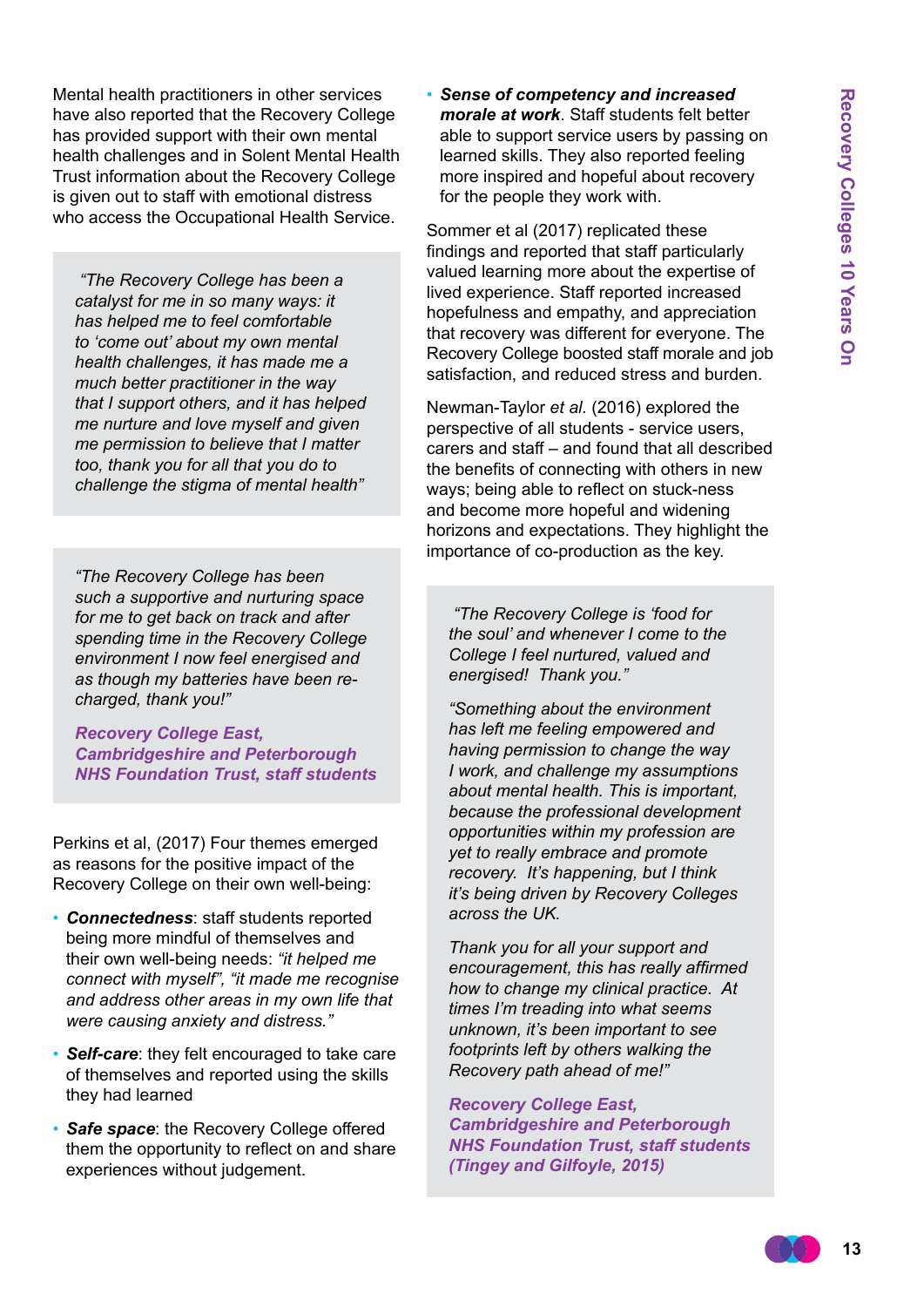## **3. The effect of Recovery Colleges on the trainers who facilitate the workshops and courses**

Recovery Colleges appear to have a positive impact on those who work as peer and practitioner trainers. In particular they valued the experience of co-production and found their own well-being improved.

Skinner and Bailey (2015) cite a survey of 17 practitioner trainers and 16 peer trainers. Both reported improvements in their confidence and self-esteem; they valued the experience of co-production and the learning opportunities this afforded; they became more aware of the need to look after themselves and enhanced their own wellbeing; and they felt supported by the College. Peer trainers also reported that working at the College had led to reductions in their use of services and that it improved their material wellbeing. However, challenges were raised about balancing time for different roles; managing difficult classroom interactions; some classes being cancelled due to insufficient signposting and practical issues around venues and IT.

A survey by Solent (2014) similarly found that trainers valued co-production and found the work satisfying; that they had learned more about recovery; their own recovery and wellbeing had improved and that it had altered how they worked in other aspects of their job and life. They also noted challenges with time pressures.

Gill (2014) focused on trainers' experience of co-production. Both peer trainers and clinicians valued the process of co-production personally and for transformation of the mental health system. Peers felt enhanced self-esteem, personal and professional growth, increased sense of purpose, hope and meaning. However, they also reported challenges in making a reality of coproduction: the process could feel unequal depending on the individuals involved. This highlights the need for all trainers to have support and training specifically including recovery and co-production.

*Working at the Recovery College has been inspiring and rewarding and fun, but also stressful, time consuming and hard work and it can be difficult to balance work at the College with the other demands on my time.* 

*I have found working at the Recovery College transformative. Not only have I learned from peer trainers and students about their perspectives on mental health, recovery and self-management but I have also learned about myself. During the induction at the start of our Recovery College each peer talked about their lived experience as part of introducing themselves. As it came to my turn I also chose to speak of my own lived experience and other mental health professionals followed. This was challenging and emotional but also life affirming and was part of integrating different aspects of myself and becoming more*  fully me. The Recovery College has been one of the prompts for our Trust to start to *genuinely value lived experience, not only of peers, but of all staff. It has been a catalyst for reducing the perceived differences between people who work in and who use services or are relatives of people who use services. Indeed, we have discovered that many of us have all three experiences.* 

#### *A mental health practitioner trainer at Sussex Recovery College*

*Co-producing and co-delivering courses with service users, Recovery College East staff and volunteers has changed the way I work. It has been the way I've come to understand what Recovery actually means. It has happened gradually through many conversations, and witnessing other people interacting with each other in ways that promote empowerment, offer choices and recognise strengths, ambitions and goals.*

*Mental health practitioner trainer at Recovery College East, Cambridgeshire and Peterborough NHS Foundation Trust*

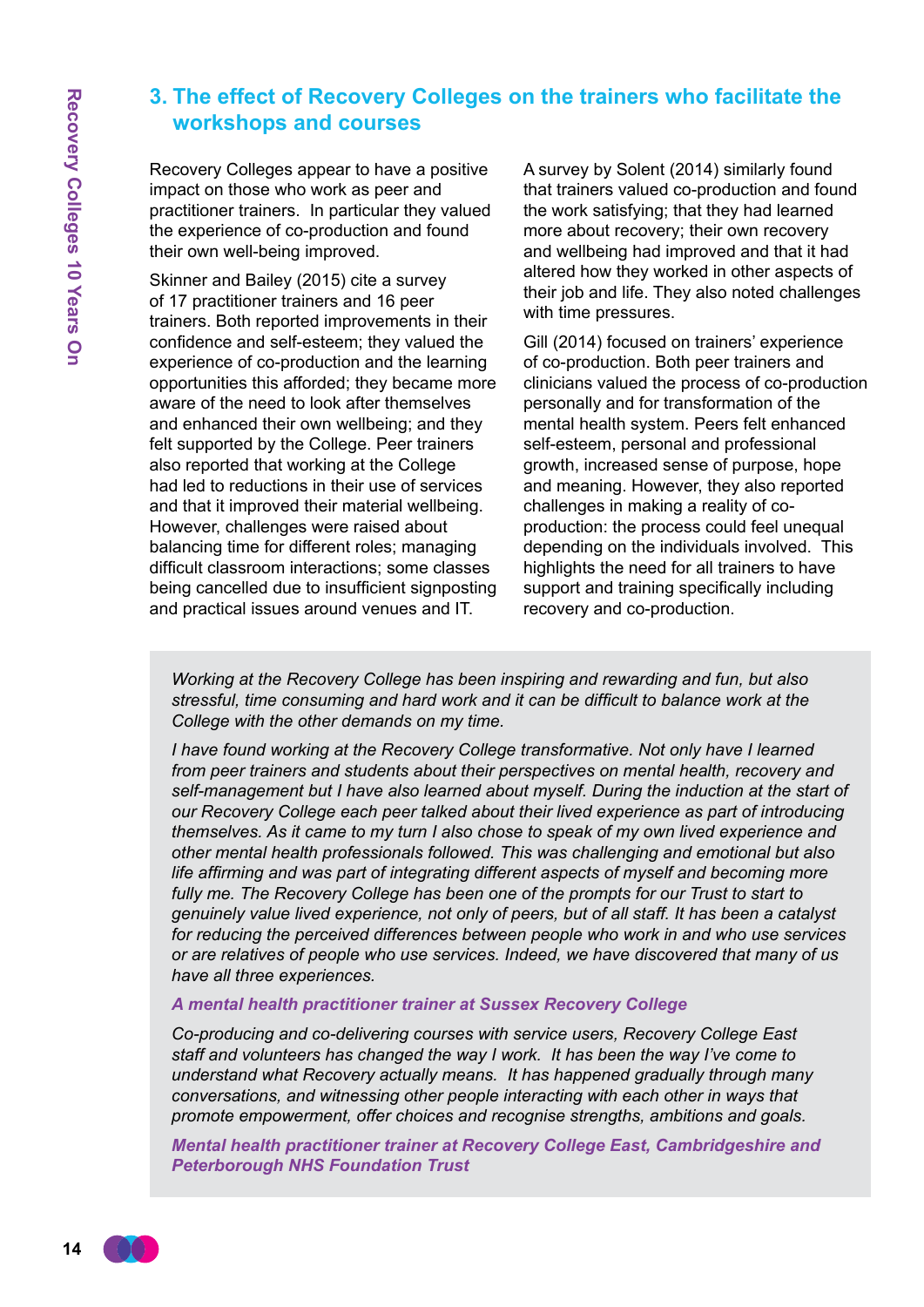*Working at the Recovery & Wellbeing College has literally changed my life, as well as the way I view myself. Now I feel that I am contributing to the world and making a difference after years of only ever being on the receiving end of support. I have been able to turn difficult experiences into something positive and share my experiences in a way that promotes hope and a sense of possibility in others. Discovering that I have experiences and ideas that are of value to others has transformed the way that I see myself. I now have a belief in myself and can appreciate my own strengths and skills, something which I really struggled with before becoming a peer trainer. Now an important part of my role is to help others rediscover their own strengths and skills, to develop more self-management skills and to have more self-compassion; all things that have been an important part of my recovery journey. My recovery is still a work in progress, but even I am proud of how far I have come. At one time I believed I would never work again, yet having a job, an income and being part of a work team have all been so important in my own recovery. At one time I was going in and out of the inpatient unit, now I am still going in and out , but this time it is to deliver Recovery & Wellbeing College courses and I think of that as real progress!*

*A peer trainer at Central and North West London Recovery and Wellbeing College*

#### **4. The broader effect of Recovery Colleges on the culture and practice of mental health services more generally**

While most Recovery Colleges report anecdotal evidence of the ways in which Recovery Colleges can serve as a catalyst to promote recovery-oriented practice and coproduction more generally across the mental health services of which they are a part, there have, to date, been no formal evaluations of this broader impact. However, there are suggestions that they do foster changes in attitudes and practice that extend beyond the boundaries of the College itself.

Perkins *et al.* (2017) report that mental health staff who attended courses at the Recovery College said that, as a consequence of this experience, they better understood, and felt more positive about, mental health and recovery and 88% said that it had a positive impact on their practice by increasing their skills and empathy and breaking down 'them' and 'us' barriers.

*"co-learning was linked to an increased sense of connectedness and parity with service users, increased empathy and understanding. Learning alongside service users as equals appeared to encourage staff students to understand and appreciate their perspective, recognise commonalities and reduce barriers."*

#### *(Perkins et al, 2017, p22)*

*"Attending a Recovery College course is the best way to learn about recovery and working with people with mental health challenges."*

*(Sussex Recovery College staff student)*

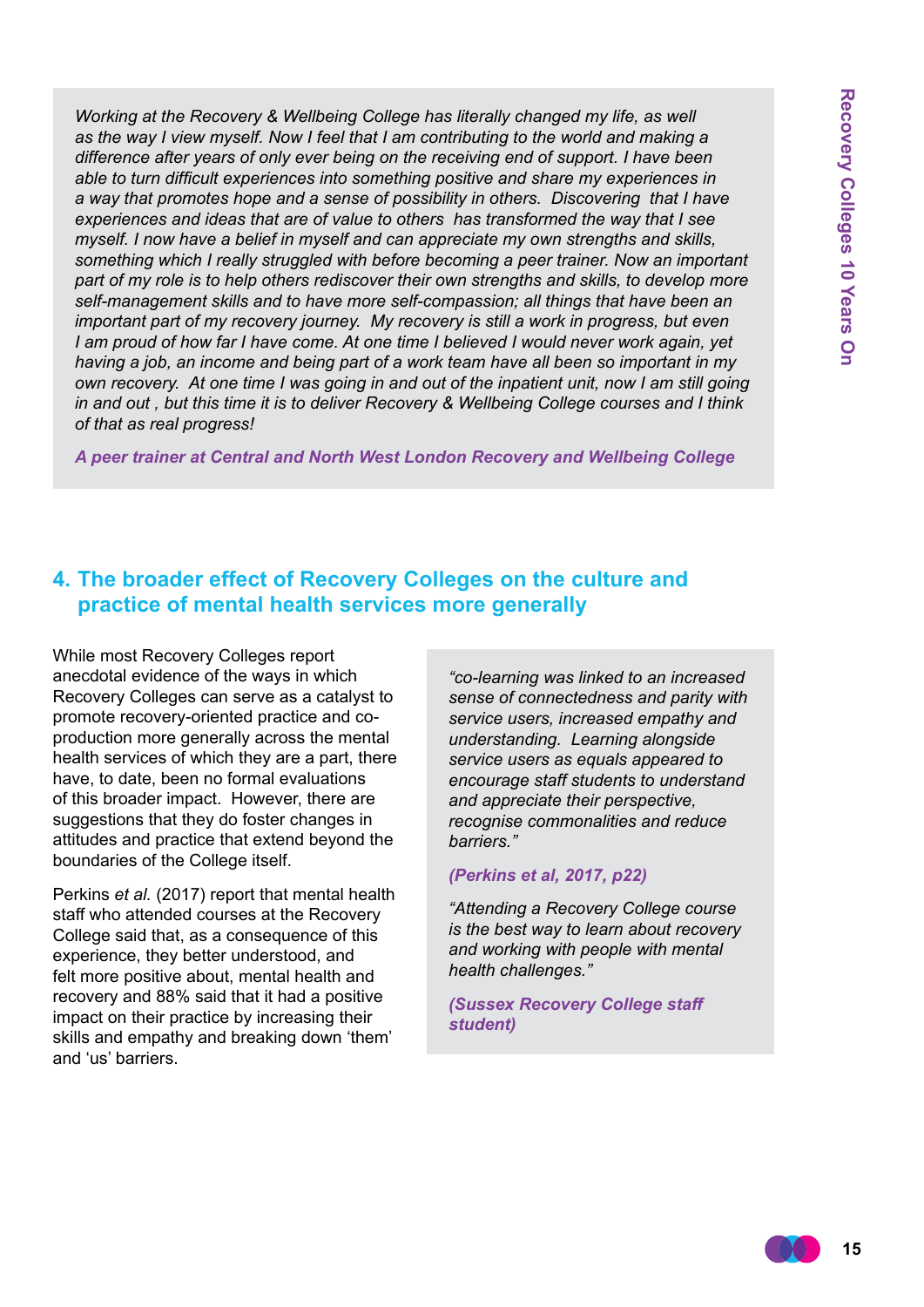*"The Recovery College has been such a supportive and nurturing space for me to get back on track and after spending time in the Recovery College environment I now feel energised and as though my batteries have been re-charged, thank you!"*

*(Recovery College East, Cambridgeshire and Peterborough NHS Foundation Trust, staff student)*

However, it is not just the direct impact of the Recovery College on staff who have attended courses that may be important in changing practice. Indirect experience of supporting people who had attended the College may be equally important in effecting changes in attitudes and practice. Rinaldi and Suleman (2012) compared the attitudes of the 66% of care co-ordinators who were supporting people who had attended the Recovery College with the 34% who had no-one on their caseload who had attended. Those who were supporting at least one client who had attended the Recovery College were significantly more likely to view self-management as important and significantly more likely to believe that people are capable of becoming experts in their own self-care. Sommer et al (2017) emphasised the potential of the Recovery College to challenge deficit based approaches, power dynamics and stigma within mental health services.

The impact may extend beyond the College itself. Anecdotal evidence from at least three Colleges have found that peers from the College working in 'hot desk' areas (where they work alongside other staff who are not involved in the College) had a positive impact on the attitudes of these staff.

#### **5. Challenges and barriers to attendance**

Attendance at Recovery Colleges is around 60-70%, in keeping with that of adult education. Dunn *et al*. (2016) interviewed students who had missed classes. The most common reasons for non-attendance included:

- *Personal factors* like physical illness; competing commitments or life events; worries about other students or classroom disruption and psychological wellbeing particularly anxiety.
- *Recovery College factors* reducing attendance. These include inconvenient location, time or date of the course and poor communication from the College.

Students suggested attendance might be improved by text or other reminders on the day before, or day of, the course; talking about attendance, learning goals and support needs as part of an Individual Learning Plan; orientation meetings or individual meetings with a tutor; help with travel costs; and buddies to support students to attend class.

Additionally, it was suggested that phone calls by a tutor when students missed a class might be helpful. Although the study was based on a sample of only 16 students, the findings are consistent with other research in health and education.

Zabel et al. (2016), in their study of the experience of students (people with experience of mental health problems, relatives/carers and mental health staff) identified a number of barriers to engagement including not being aware the College was there, disappointment when courses were over-subscribed, and students' "stage of recovery".

There may be additional challenges with attendance in more rural areas. Burhouse *et al.* (2015) describe temporary 'pop up' Recovery Colleges in local Colleges in rural areas. To overcome issues of not having the support associated with a Recovery College base, they added the option of up to three coaching sessions, provided selfmanagement workbooks, and offered a café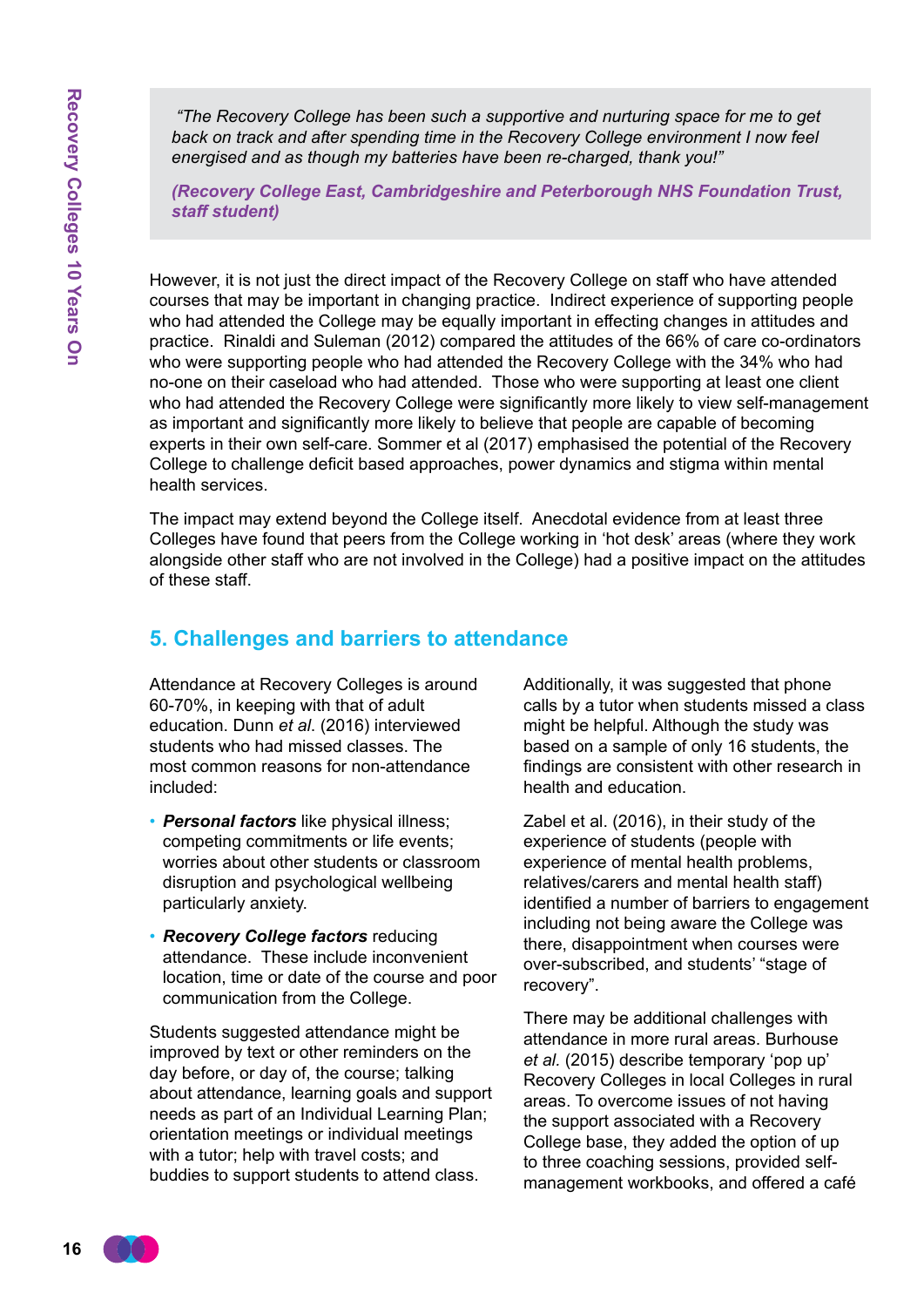style space for socialising. They learned there was a need to consider the hurdles students face in attending, such as transport and childcare, and psychological issues with confidence. They also highlight challenges associated with the wide educational range of students from people with literacy issues to those with doctorates and the need to pay attention to this when planning courses. They recommended work on progression and transitions out of the College and links with mainstream education and library services. In this context, it is interesting to note that in rural areas of Northern Ireland explicit partnerships have been formed with the Library Service and courses are held within libraries.

## **When is a Recovery College not a Recovery College?**

The 8 key principles of a Recovery College outlined by Perkins et al (2012) and the critical dimensions of success described by McGregor et al (2014) were not designed to prescribe what people should do, but rather to provide a framework for local creativity and ownership. It is undoubtedly the case that such creativity has occurred. However, as different models and approaches emerge, the question must be asked 'when is a Recovery College not a Recovery College?' (see Perkins and Repper, 2017). When does deviation from these principles mean that a service can no longer be described as a genuine Recovery College? This is important in evaluating the impact of Colleges: it is necessary to have some idea about the model that is being evaluated. It is also important because Recovery Colleges have not been without their critics, most candidly described by Recovery in the Bin (2017). Such criticisms include the assertion that Recovery Colleges:

- Demand compliance and are prescriptive about how people should approach the challenges they face and leave no room for further reading, questioning or dissent.
- Offer a curriculum that is not evidence based: they are a cost cutting alternative to more effective services and evidence based therapies and interventions.
- Do not genuinely reflect equality between mental health practitioners and those who use services or equally value the expertise of lived experience alongside professional expertise (e.g. different rates of pay for peer trainers and mental health practitioner trainers).
- Become segregated mental health ghettos – an alternative to mainstream Colleges for those with mental health challenges – which infantilise those who use them.
- Represent a manifestation of individualised neo-liberalism: ignore the social, economic and political context of people's lives and attribute mental distress and 'failure' to rebuild your life as individual failings.

Such challenges are important, but it could be argued that many result from experiences of 'Recovery Colleges' which have moved away from the original principles and success criteria. Over the last decade it has become clear that is not easy to adhere to these principles given the prevailing culture, organisation and financial environment within services.

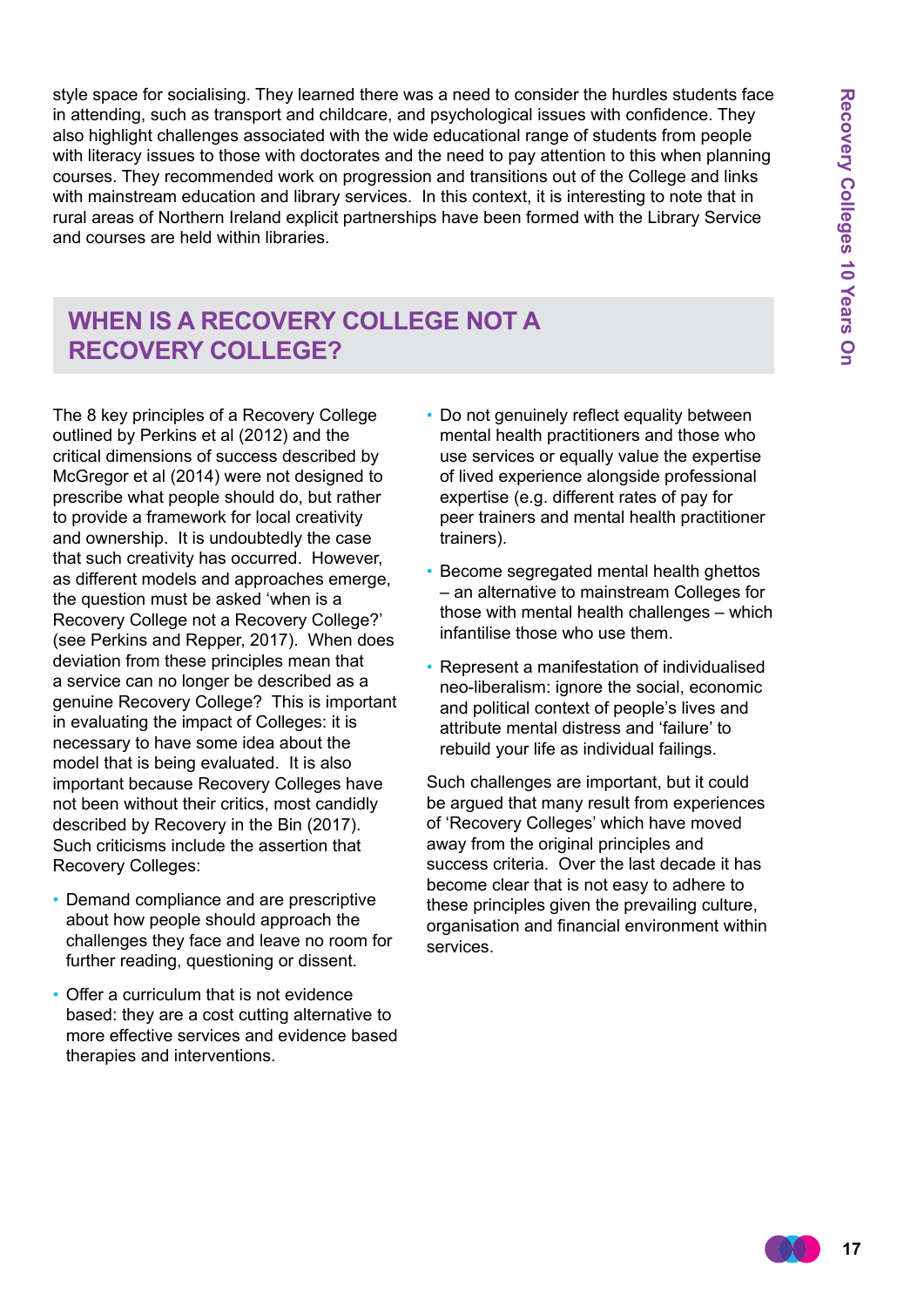#### **1. Educational principles**

The prevailing narrative around mental health and 'illness' is one of treatment and cure. In such a context, the educational principles on which a College is based challenge traditional orthodoxy. Professionals are accustomed to assessing a person's needs and referring them to different types of service or therapy. It is tempting for them to do the same with Recovery Colleges. It is not uncommon for potential students to say 'my CPN said I must come on this course' or 'what happens if someone with a diagnosis of schizophrenia' enrols for a 'Living with Depression' course? (Maybe they are interested in understanding more about depression. Maybe their Mum is depressed. Maybe they are feeling low.) College principles dictate that access is not determined by referral but by choosing courses from a prospectus, in conjunction with a personal tutor if they require assistance in exploring the different possibilities. Meddings et al (2014) found that students with mental health challenges particularly valued the choice and control offered by a Recovery College and found it empowering to be able to select what they want rather than have their needs prescribed by a professional.

It is therefore critical that steps are taken to engage mental health workers and services across the mental health diaspora with the principles and operation of the Recovery College: there is a big difference between someone saying 'you might be interested in having a look at this prospectus – perhaps there are courses there that you might find interesting' and 'you self-harm, therefore you should go on an 'understanding self-harm course'.

There are numerous ways in which a therapeutic, as opposed to an educational, orientation can creep into Recovery Colleges.

For example, attention to language used in the College is essential. Discussion of things like 'insight', 'stuckness', 'transference' and 'negative thinking' can all betray a therapeutic perspective. Sometimes courses become 'therapeutic' and take on the features of a

therapy group rather than an educational opportunity. For example, in one Recovery College, a peer trainer was particularly interested in a particular therapeutic approach, so a course relating to living with bipolar disorder was couched in terms of this therapy. It may be reasonable to offer a course introducing people to the principles of therapy but a course where content and form are determined by these principles strays into the realms of therapy. This jeopardises the power of educational relationships to enable people to explore their own perspectives and solutions.

In an era when resources are being cut, some Colleges have been tempted into compensating for deficits elsewhere in the system, for example organising social events, providing a place for people to be. It is understandable why Colleges may be tempted to organise social activities if they can see that their students are lonely. Invariably, people get to know each other within the College and often meet up socially outside, but this is quite different from the College organising social events. It is equally tempting to offer one to one counselling to someone who is distressed or to help a person who is having difficulty with, say, their benefits to resolve these. Offering a workshop on welfare benefits or providing information leaflets about counselling services is one thing, but offering individual help and counselling fundamentally changes the relationships within the College. It is the very different relationships that exist within an educational environment that lie at the heart of the Recovery College's power to assist people to explore their possibilities and rebuild their own lives.

Recovery Colleges have an important role to play, but if they try to do everything the unique power of the learning environment in enabling people to grow and develop is lost. Individual and group therapy may be valuable but they are different from education and cannot be provided by a Recovery College without jeopardising its unique identity.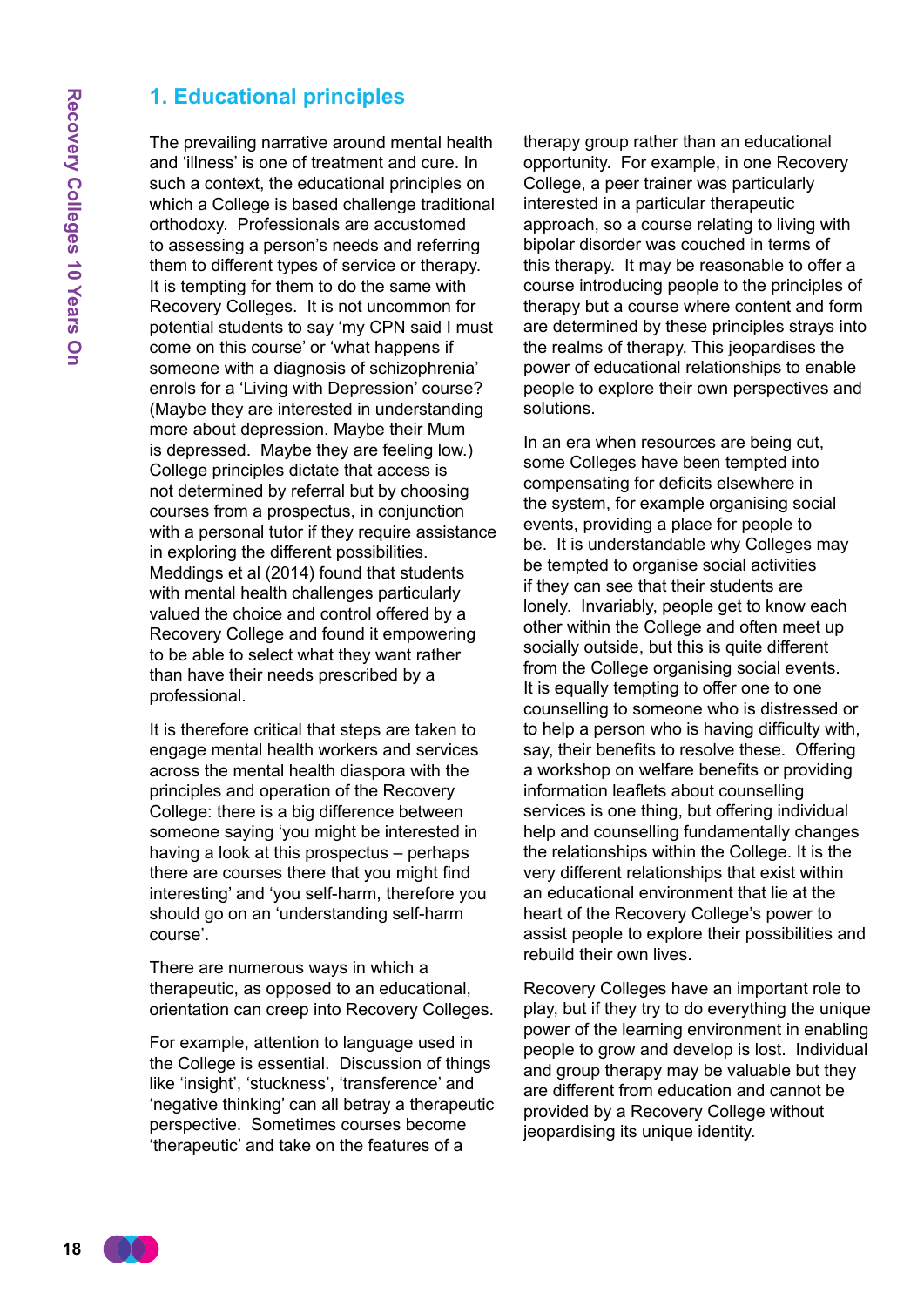*A key feature of the Recovery College is the very different relationships it offers and distinguishes it from more traditional 'psycho-educational' approaches. Recovery Colleges provide a setting where people can access the collective wisdom of trainers and fellow students.* They enable people to explore different perspectives and world views, foster mutual learning and encourage students to work together to find their own solutions.

## **2. Coproduction and collaboration**

While coproduction in all facets of operation, curriculum design and facilitation is a core premise of the Recovery College, the bringing together of the expertise of lived/life experience and mental health practitioner/ subject expertise on equal terms has also proved challenging to achieve in practice.

The belief that, at the bottom line, the 'professionals know best' remains entrenched in mental health services and is ultimately reinforced by the existence of compulsory detention and treatment. In such a climate, genuine co-production is difficult and is too easily replaced by a more tokenistic 'involvement' of people using services' within a framework prescribed by practitioners. This can lead to a stifling of dissent where the expertise of lived experience is only accommodated if it accords with the prescriptions of professionals.

Gill (2014) describes some of the early challenges faced within the South Eastern Sydney Recovery College where some peer trainers reported that the co-production process could feel unequal depending on the individuals involved. These were resolved by putting in place robust course development agreements and fidelity criteria, plus a comprehensive 'train the trainer' programme for peer and clinical educators (Sommer, 2017). King (2015) describes barriers to co-production including funding, being able to evidence outcomes and growing to scale. These difficulties were overcome by learning from others, engaging students and partner organisations, obtaining finance, keeping recovery principles central, support from senior management and Trust boards, training in co-production and the personal qualities of those involved.

Conversely, in some Recovery Colleges, efforts to redress the balance between peer and professional expertise has led to courses being largely developed by peers with professional expertise being marginalised and somewhat tokenistic. While the expertise of lived experience is important, peers do not have a monopoly on expertise, and it is important that participants can access the experience of mental health practitioners and the research evidence as well. If they do not, then Recovery Colleges are open to the accusation of lacking an evidence base. For example, in a course describing different treatment options it is important that people have access to both the lived experience of these and the National Institute for Health and Clinical Excellence research based guidance if they are to make informed choices.

At a practical level, some areas have been tempted to bring into the College professionally designed/run courses, or peer designed/run courses that already exist in different parts of the statutory or nonstatutory mental health system with only cursory modification (e.g. introducing a peer co-facilitator into a professionally designed course or vice versa). This is a mistake. Courses developed by professional, or peer developed/run courses, may be valuable, and may continue to exist within other parts of the system, but they are not founded on the co-production that lies at the heart of the Recovery College and do not enable participants to access both practitioner/ subject expertise and lived expertise. It is the process of co-production that lies at the heart of the transformational change embodied in Recovery Colleges.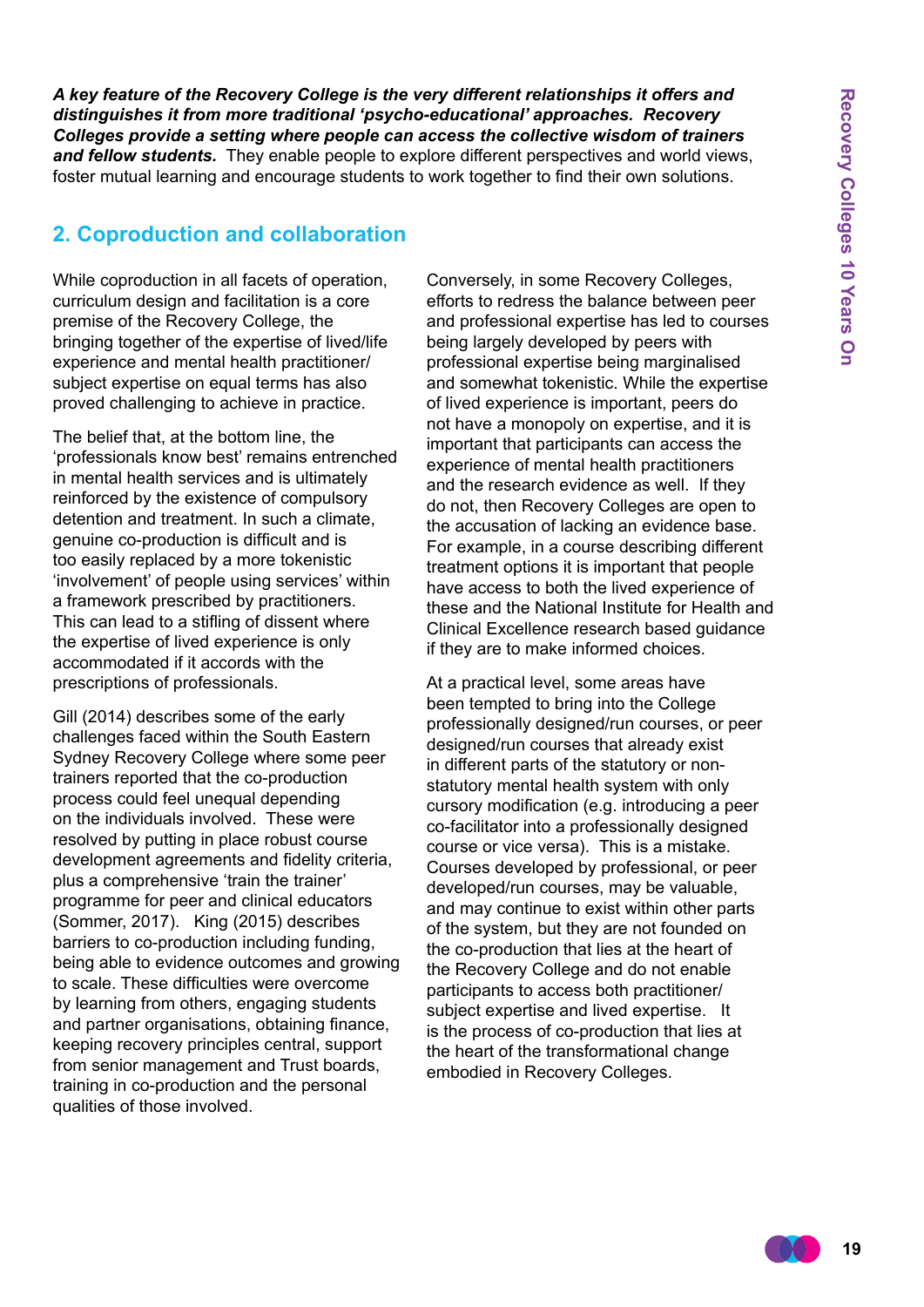Failure to value equally knowledge and understanding derived from lived/life experience and from practitioner/subject expertise often arises from challenges in accommodating differences of opinion. For example, the firmly held beliefs of both peers and professionals about the nature and origins of mental health challenges and traditional debates between the range of 'organic' and 'social' models. It is sometimes assumed that in the process of co-production, peers and mental health practitioners must reach agreement about the perspective to be presented. Students do not need to be 'spoon-fed' with one 'right answer'. Recovery Colleges must be capable of accommodating difference: there is no one, correct theory, understanding or route to recovery. This means that facilitators do not have to reach agreement about content, but instead present students with different perspectives and frameworks for understanding mental distress, and allow them to consider and develop these and make up their own minds.

In this context, it is important that practitioner trainers and peer trainers draw on more than their own personal preferences and beliefs. A mental health practitioner trainer might be expected to draw on the different professional schools of thought and research, including those that they do not personally share. Similarly, a peer trainer might be expected to draw not only on their own lived experience but that of other people with lived experience and the peer literature in describing the range of different ways of understanding and approaching challenges.

Another challenge for Recovery Colleges is the ongoing nature of the co-production process. It is tempting, and often organisationally expedient, to consider that co-production is 'done' once a course has been collaboratively developed. There is a danger that courses and workshops become fixed and manualised. The essence of coproduction is that it is an iterative process involving peer and practitioner/subject specialist trainers and students in refining/ reviewing the content and in identifying (and coproducing) new courses as the need arises and thereby developing the curriculum.

King (2015) found only 2 of 23 respondents mentioned co-production involving students. In a well-functioning Recovery College, trainer and student feedback will be used to review and revise courses and workshops and to develop new ones: breaks between terms are often used for this purpose. It is not uncommon for students to say 'yes, this course was good, but it did not cover X', and then become involved in co-producing a course on X. However, this sort of a dynamic process can be hard to achieve in practice and within the boundaries of available resources.

Co-production outside the immediate development of courses and curricula can be equally challenging. The commissioning and service environment often demands decisions at short notice and this can pose challenges to co-production. In order to get around these, it is often necessary to have a steering group of people with lived and professional experience who are acquainted with the various systems and structures and are therefore able to participate in generating solutions, and writing proposals, at short notice. It is important to remember that different skill sets (among peers and professional/subject) experts are required to participate in different facets of Recovery College operation: teaching skills, design skills, marketing skills, evaluation skills, quality assurance skills, organisational skills … It cannot be assumed that any peer, or any mental health practitioner possesses the necessary skills, therefore selection for different roles needs to extend beyond learnt or lived experience of mental health challenges.

*The process of co-production is a key hall-mark of a Recovery College, and experience suggests that all need to pay close attention to the training of those involved in the process and establishing mechanisms that foster and facilitate it.*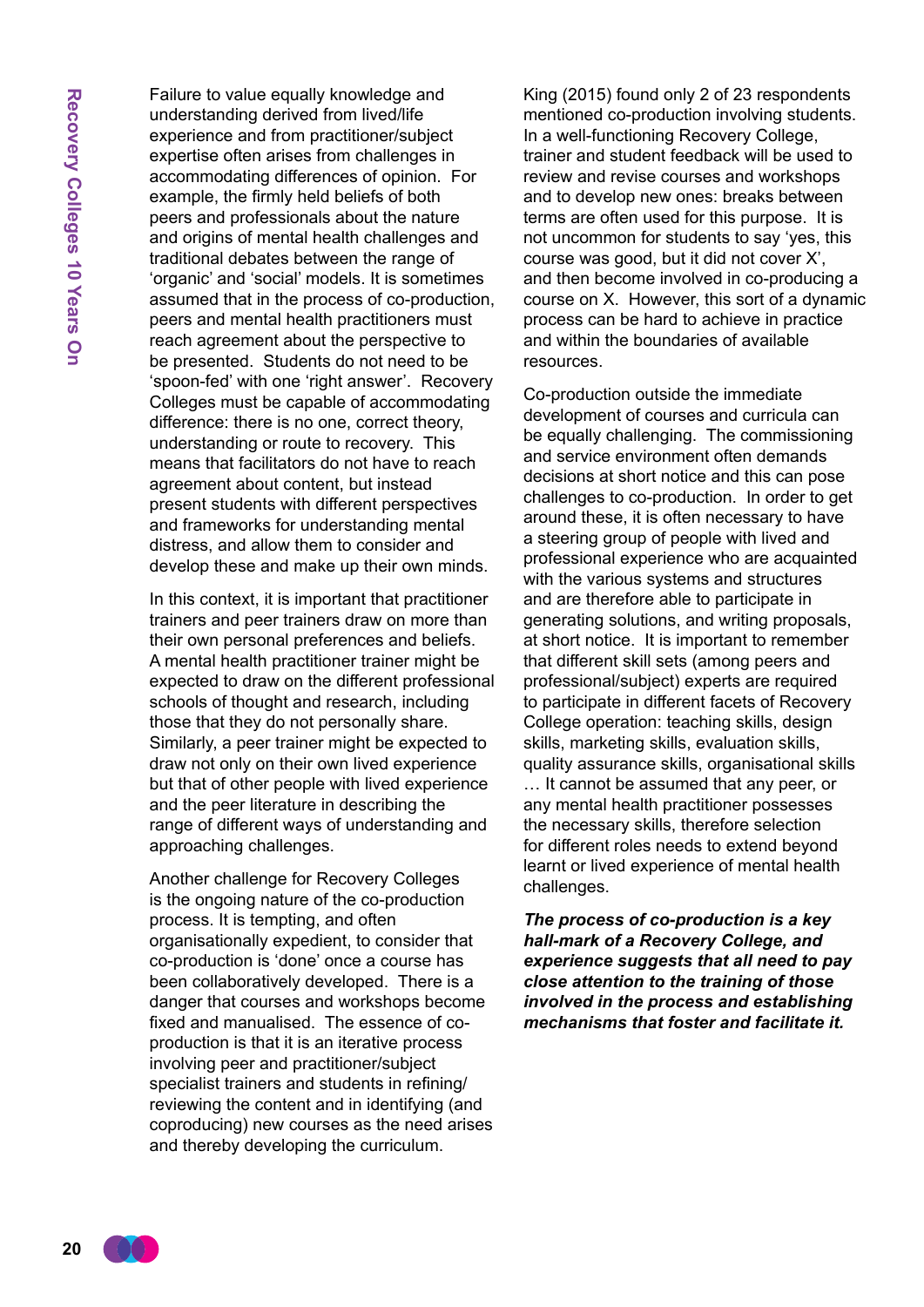*I have found the process of co-producing a course to be an inspiring experience. The process always starts with a mixed group of people with lived experience and practitioner experience and a blank sheet of paper. At times, early in the process with a newly formed group it can start to feel like a battle of wills, especially over decisions about what to include in a course. But I've found that these difficult interactions can provide great learning opportunities if individuals are able to have transparent discussions about what's happening and power sharing etc. As the process progresses it is like we develop a shared language and a shared frame of mind about how we relate to each other as well as a respect for transparency. Both peers and mental health practitioners may need to go away and collect evidence beyond their own experience from the peer and professional literature.* 

*I have seen changes in how practitioner trainers use their skills and knowledge and how peer trainers bring in and utilise their lived experience. A shift in perspective occurs. The barriers between people get broken down and we realise that what's important is what individuals 'bring to the table' rather than their labels or identification with a role and status.*

*But the co-production process does not stop once the course is developed. Students give feedback, trainers reflect on what works well and what does not and the co-production process continues in refining and developing the course.*

*A Senior Peer Trainer* 

#### **3. Recovery-focused: strengths based, person-centred and progressive**

While most Recovery Colleges have succeeded in creating a recovery-focused, strengths based, hopeful environment, there is a risk that some people will be alienated by what appears to be a failure to acknowledge the magnitude of the traumas and losses that they have experienced and the challenges they face. This can leave some feeling personally responsible for their 'failure' to feel positive and hopeful about their future.

*"Challenge those self-defeating beliefs! You too can recover! … We have pictures with uplifting words like 'HOPE' and 'EMPOWERMENT'. Your life doesn't matter. Your experiences don't matter. … We'll blame your distress on you. YOU must do BETTER."*  (Recovery in the Bin, 2017 p2)

While it is important for Recovery Colleges to offer images of possibility, it is important to recognise

*"… the very material barriers and disadvantages: poverty, homelessness/ poor and unstable housing, ever present*  *fear of having the meagre benefits on which you survive withdrawn, unemployment, social isolation and all the prejudice and discrimination that abound."* (Perkins and Repper,2017 p70)

Such disadvantages require not individual change but collective action: changing the world rather than changing the individual. As Kinn (2016) – a peer trainer at a Recovery College – discusses, *it may be important for Recovery Colleges to adopt a social model of inclusion* (Repper and Perkins, 2012; Perkins and Repper, 2012; Perkins, 2015): *recognise the barriers that exist, enable people to understand the impact of these and (both individually and collectively) assert their rights as citizens.* Some Recovery Colleges have begun to do this in courses and workshops like *"Mental health discrimination and stigma"* and *"Citizenship and voting rights"* and *"Making Human Rights Work for You"*, and *"Challenging Stigma",* and *"Discrimination, Marginalisation and LGBTIQ Mental Health"* but such examples are few and far between.

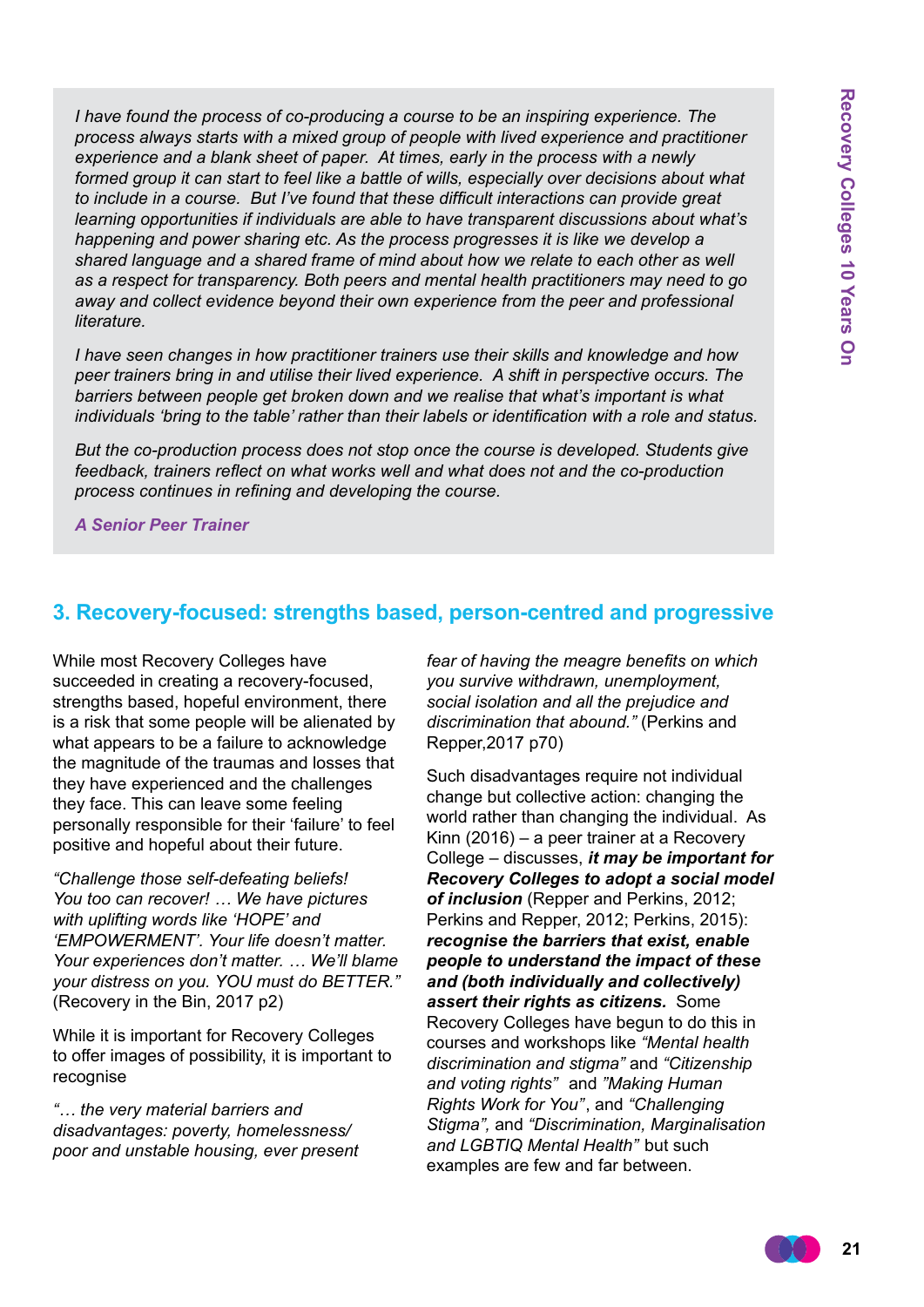There is also a danger that Recovery Colleges become day centres in all but name: traditional groups are relabelled 'courses' but a genuinely co-produced, progressive, recovery-focus is lacking. This has proved a particular problem when the Recovery College has developed from a more traditional day service.

In the curricula of some Colleges (whether or not they were developed from a day centre) a number of non-recovery focussed courses have emerged including learning to use a sewing machine, kayaking and various art and dance courses. These may be important/ of interest to some people and dilemmas can arise between the purpose and nature of a Recovery College and the co-production of the curriculum. Mental health practitioners and peers who have been accustomed to the opportunities of traditional day services may well request such social and leisure activities – and these requests should not be ignored. However, the question is whether these are best located within a College. When Recovery Colleges stray beyond their recovery-focused, educational remit then they become a different service with different relationships and a different purpose and can cut people off from communities rather than enabling them to become a valued part of those communities alongside other citizens. There are other extremely effective service models that can enable people to access social and leisure opportunities that exist in communities, for example 'Creative Minds' in South West Yorkshire (Walters, 2015).

Recovery College East within Cambridge and Peterborough NHS Foundation Trust encountered this dilemma when students were asking to co-produce more creative/ art focused courses which felt more aligned to a day service model. Their compromise was to co-produce a course called "creative steps forward" which helped students explore creative and recovery focused courses and activities in the wider community, without the need to deliver these in the Recovery College.

The progressive nature of Recovery Colleges is critical if people are not to be trapped in a segregated, College treadmill taking one course after another, year after year. As Meddings et al (2015) found, students said that progression enabling people to move forward was an area that could be improved. Individual Learning Plans based on a person's wishes and aspirations can be an effective vehicle for achieving this. Similarly, provision of information and sign-posting may be important, as well as emphasising the progressive nature of the process and celebrating 'endings' in the form of graduation events.

Quality assurance mechanisms are critical if a Recovery College is to preserve its unique role and relationships: all involved must understand what these are and creativity must operate within a College remit. Where the co-production process strays into other areas these may need to be explored outside the College.

#### **4. Community facing**

One of the most important features of a Recovery College is that it is community facing. One of the greatest dangers is that it becomes a separate, segregated place that, albeit unwittingly, fosters and maintains social exclusion. Recovery Colleges must be a part of their communities, not apart from them. Colleges can enable people facing mental health challenges to become a part of their communities and increase the capacity of those communities to understand and embrace those who experience such challenges. They can therefore contribute to the creation of communities that can accommodate all of us.

A community orientation may be achieved in a number of ways.

• Some Recovery Colleges have drawn on subject expertise available in the communities (like employment experts, College tutors, welfare benefits experts, housing experts, the police) to co-produce relevant courses. However, others have relied almost exclusively on the subject expertise available within the mental health system. This not only deprives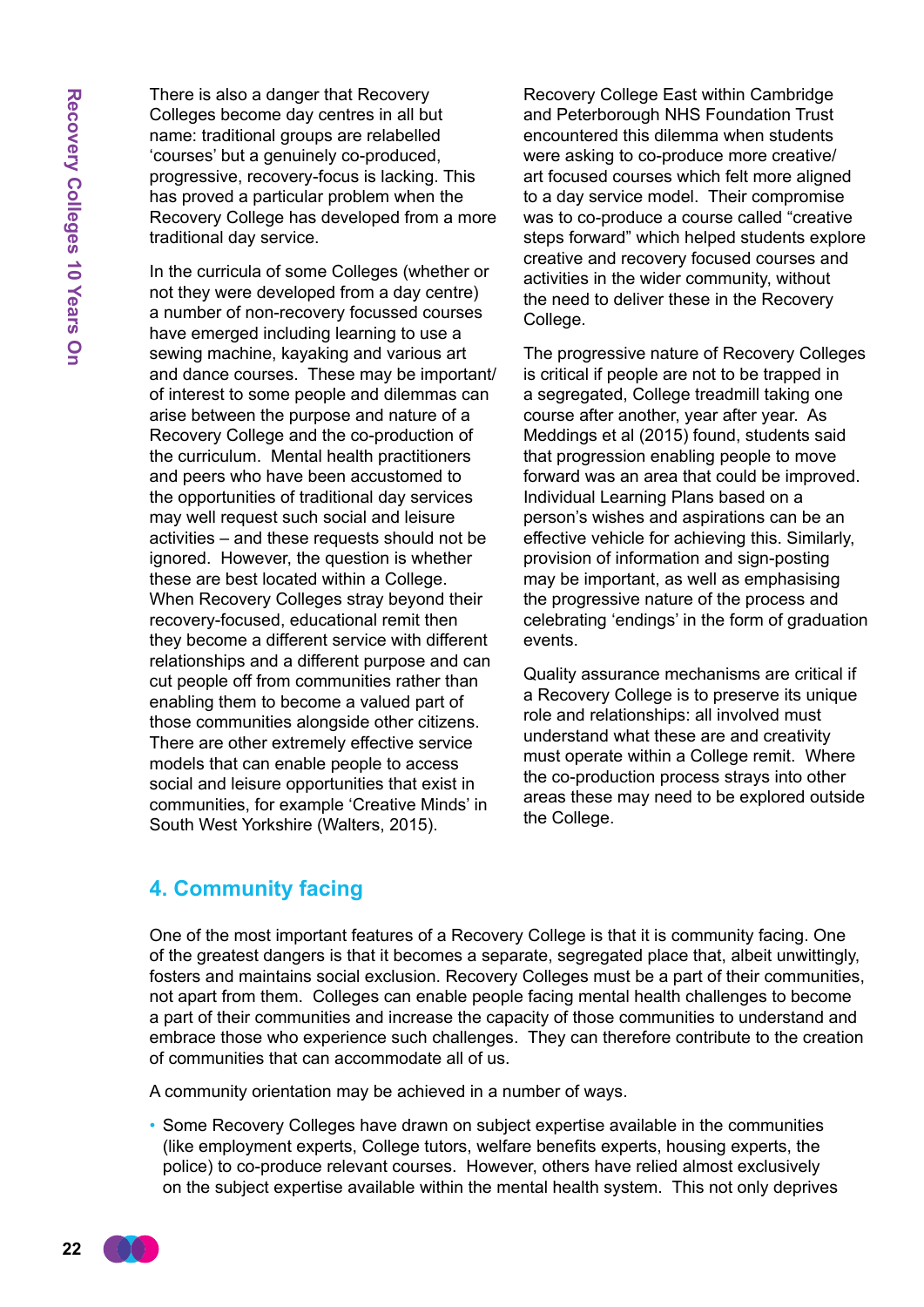students of access to important expertise but the opportunity to link with communities, and break down the fear and prejudice that exists, is lost. The breaking down of prejudice can operate in two ways – enhancing understanding and acceptance is a two-way street. Many people facing mental health challenges may be wary of engaging in community activities – meeting people from other agencies can allay such fears. On the other hand, people from community agencies may be wary of those with mental health challenges because of the myths and stereotypes that abound. Working collaboratively with people who experience such challenges in a College setting can serve to increase understanding and acceptance.

- While many Colleges offer courses directed towards enabling people to develop the skills, confidence and knowledge to participate in different facets of community life, the simple provision of courses may be insufficient unless it is accompanied by an Individual Learning Plans. Many Recovery Colleges have found these valuable in enabling people to think about goals and aspirations that are important to them and assisting them to select courses in order to move forward in their lives. This is where the role of the Personal Tutor can be particularly important (as they are in mainstream educational settings) – while many Colleges have developed such roles, they are not universal. However, it is important that the process of developing Individual Learning Plans does not act as a barrier to accessing the College. Some Colleges have developed complex and extensive learning plans that can put off some potential students – including students who are members of staff. One size cannot fit all. Some students may simply want to gain a greater understanding of, for example, living with depression, in which case a simple learning plan involving a single course may suffice. Others may be looking for greater assistance in their personal recovery journey and need to consider how the College relates to broader life goals.
- The final way in which Recovery Colleges can be important in breaking down the barriers that divide 'mental health services' and those who use them from the community is by people learning together. A Recovery College should be a community resource for anyone experiencing the emotional challenges associated with difficult life events (like divorce or bereavement) and/or those supporting/serving people with mental health challenges in different settings (like community pharmacists, employers or Colleges). If it is, then the barriers between 'mental patients' and 'the community' are eroded and greater mutual understanding is promoted. While aspiring to achieve this, the reality is that there are often significant barriers to translating this aspiration into reality (see below).

However, in their quest for a community focus it is important that Recovery Colleges do not cut themselves off from mental health services. They *must be integrated both with mental health services* (and the expertise that exists within them) *and communities* (and the expertise and opportunities that exist within them and *serve as a bridge between the two*. It is by doing this that they can help people on their journey of recovery and enable people to access and thrive in communities outside the mental health ghetto. *It is only by acting as such a bridge that they can both contribute to the recovery-focused transformation of services and the creation of communities that can accommodate mental distress.* One way of achieving this is by providing courses in dispersed community settings. For example, courses developed within the Recovery Colleges can be run in community settings: in cafes, in sports centres, in community groups like, for example, those provided within various ethnic minority, Deaf, gypsy and traveller communities. They may also be run in different languages/codelivered by experienced trainers who speak those languages: South Eastern Sydney Recovery College, for example, offers a range of courses in different community languages. This makes them more accessible in terms of content, location and language to people who might otherwise be excluded.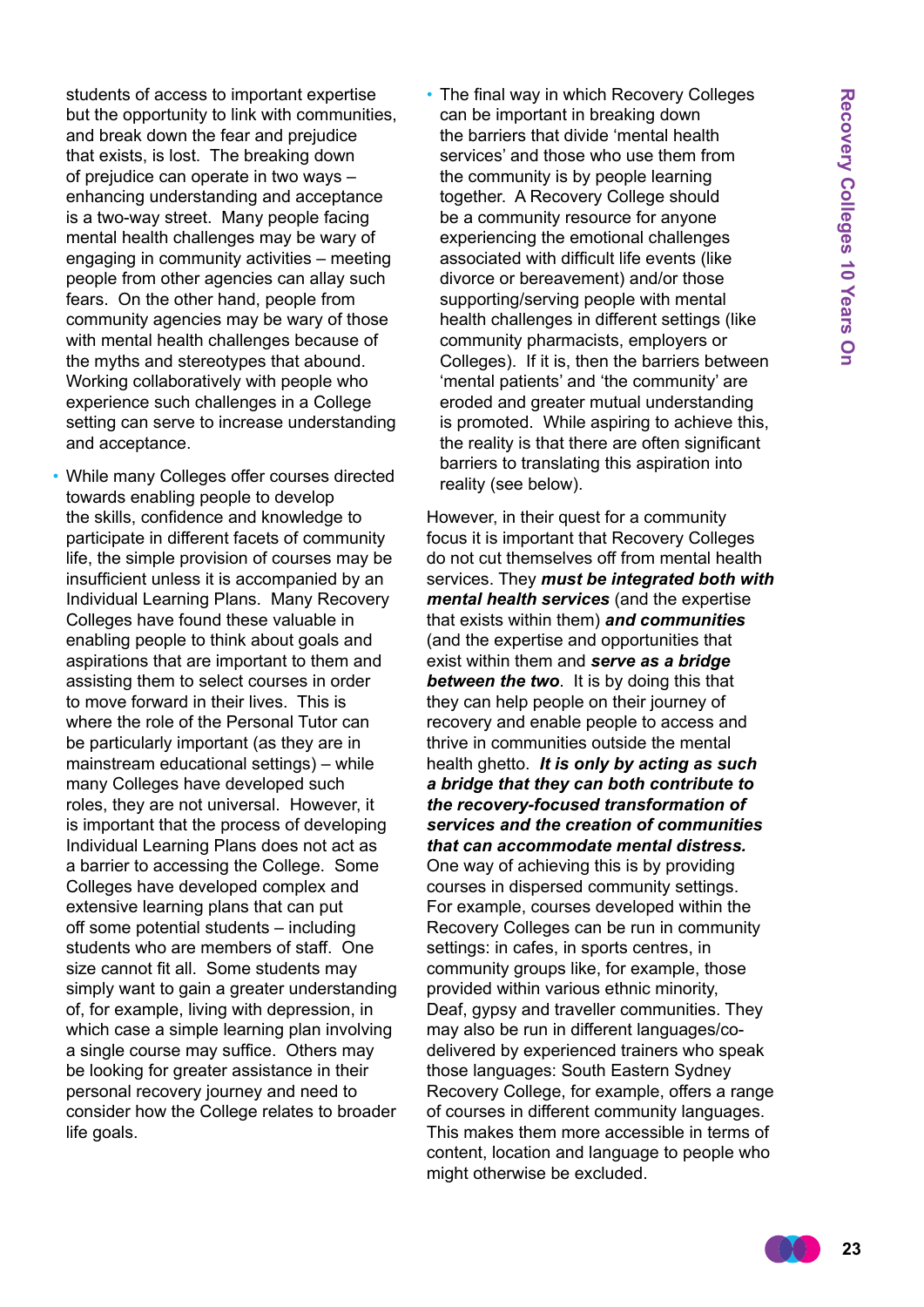#### **5. Inclusive: for everyone**

If Recovery Colleges are to be genuinely inclusive and open to all, several areas need to be addressed.

First, Recovery Colleges must *welcome the diverse range of people who use mental health services*. This can prove a challenge. Some Colleges have been tempted to set explicit criteria for determining whether people are 'ready'/'appropriate' to attend including diagnostic criteria, behavioural requirements - 'must be able to concentrate', 'must be able to participate in a group' – and the performance of 'risk assessments'. The majority of Colleges have not adopted such criteria. However, inclusivity is not simply the absence of exclusion criteria. It is also about positive action in creating and environment, and making the 'reasonable adjustments' necessary to ensure that the College is accessible and acceptable to all: people in inpatient wards and secure services as well as those living in the community; people with physical impairments and learning disabilities/ difficulties; people of different faiths and cultures; different ages and genders; gay, lesbian and transgender people …

Some Colleges have begun to address some of these issues. For example, providing the adjustments and support that people with physical impairments and learning disabilities may need; running courses on wards and in secure units for those who are compulsorily detained; and organising courses directed towards specific groups like women only courses for those who have experienced sexual abuse or those addressing the specific needs of men, older people, younger people etc. However, most still have some way to go: as in any services, explicitly reaching out to under-served groups and communities and exploring with them how the College could be more accessible is critical.

Second, Recovery Colleges must be *accessible to the relatives and friends of people experiencing mental health challenges.* Some Colleges have recruited 'carer' peer trainers and organised courses explicitly directed towards those who are supporting someone with mental health

challenges or a diagnosis of dementia. Some Colleges have offered 'early bird' courses specifically reaching out to carers. However, other issues like timing, location and support available may also be important for those relatives and friends who are working or whose caring responsibilities make it hard for them to attend courses.

Third, in order to break down 'them' and 'us' barriers, it *is critical that staff providing services (in both statutory and nonstatutory sectors) learn alongside those facing mental health challenges.* Some Recovery Colleges have large numbers of staff attending courses, and the feedback from such staff is extremely positive (see Perkins et al, 2017). However, the 'them' and 'us' barriers that are so entrenched in services mean that many Colleges serve few, if any, staff students. Actively publicising the Recovery College among staff and encouraging staff to attend (including within the Appraisal Process and Continuing Professional Development Plans) is important. In this context, it may be important to emphasise that staff can gain as much from the co-learning opportunity as they can from the specific topic of the course. Staff interviewed by Perkins et al (2017) said that they particularly valued the sharing of ideas and insights with people using services and that this increased their understanding of the challenges people faced and the process of recovery. Some Colleges have facilitated this by ensuring that staff can access and register for Recovery College courses through the usual mechanisms that they would access other forms of staff training.

Third, to be inclusive, Recovery Colleges need to be accessible to those facing emotional and mental health challenges who do not use mental health services and people in the broader community. This is becoming increasingly important as greater responsibility for the treatment of mental health challenges rests within primary care. In places, like Northern Ireland, where barriers between primary and secondary care, and between health and social care, are minimal it has been possible to make Recovery Colleges genuinely open to all.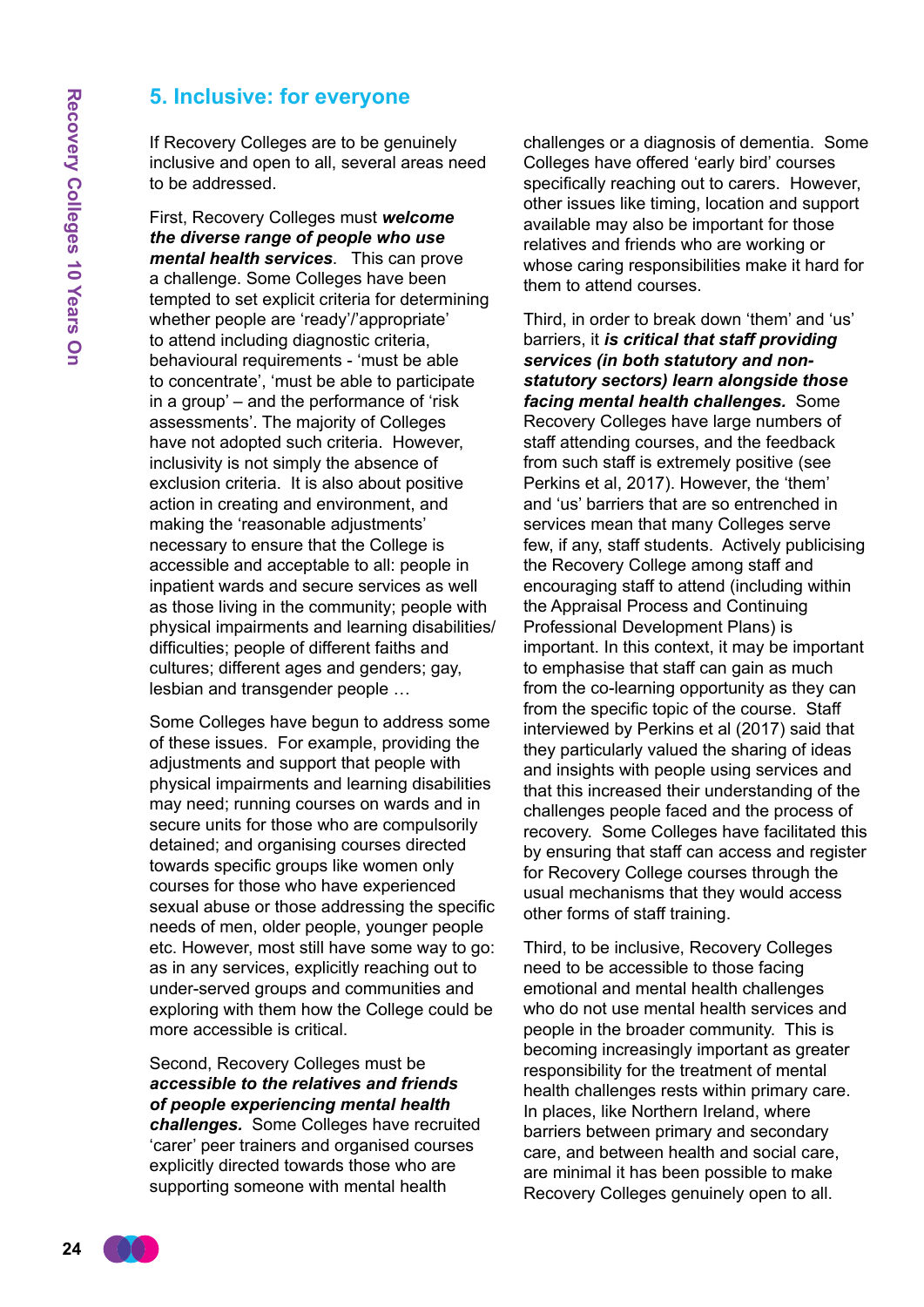However, in places where the divides between services and funding streams are more clearly delineated, problems can occur. For example, if funding is obtained through secondary mental health services then there are pressures, supported by performance indicators, to restrict attendance to people using such services. Similarly, the contracts awarded to voluntary sector organisations may stipulate that they can only serve specific groups of people. Such funding constraints can also act as a barrier to staff attending Colleges.

Services have adopted a number of ways to try to circumvent such barriers, for example:

- Partnership working between secondary mental health services and voluntary sector providers who can serve a broader range of people.
- Basing the Recovery College in an educational establishment that serves a wider population.
- Gaining agreement that people may continue to use the Recovery College for a year after they leave secondary services.
- Gaining contracts with primary care as well as secondary care, and indeed social and employment services, so that a broader range of people can be served.

Nevertheless, the restrictions imposed by funding demarcation continue to present problems in ensuring that Recovery Colleges are really open to all.

## **Developing Recovery Colleges: Learning from Experience**

In addition to the challenges in implementing the principles and critical dimensions of success outlined above, the experience of developing Recovery Colleges has raised several issues relating to who should provide them, where they are located, staffing arrangements and leadership issues

## **1.There has been much discussion about who should provide the Recovery College.**

There is no single model for providing a Recovery College. Inevitably they involve 'the art of the possible' and are dependent on local resources and opportunities, local geography and local interest and commitment. Recovery Colleges inevitably involve partnerships and collaborative working across agencies, and there are many possible players. Across the UK, central players include

- Specialist mental health services
- Primary Care
- Non-statutory voluntary sector mental health services
- Education providers (Universities and Colleges)

• The Library Service

But many other local agencies may be involved like drug and alcohol services, employment agencies, housing providers, sports and leisure services, refugee/asylum seeker organisations, police, University of the Third Age, Citizens Advice Bureaux, debt advisory services, … the possible list is almost endless!

In terms of leadership and organisation, to date a number of models can be discerned. Although strong opinions exist on all sides, there is no evidence to suggest that any one is 'better' or 'more effective' than others – each has their pros and cons.

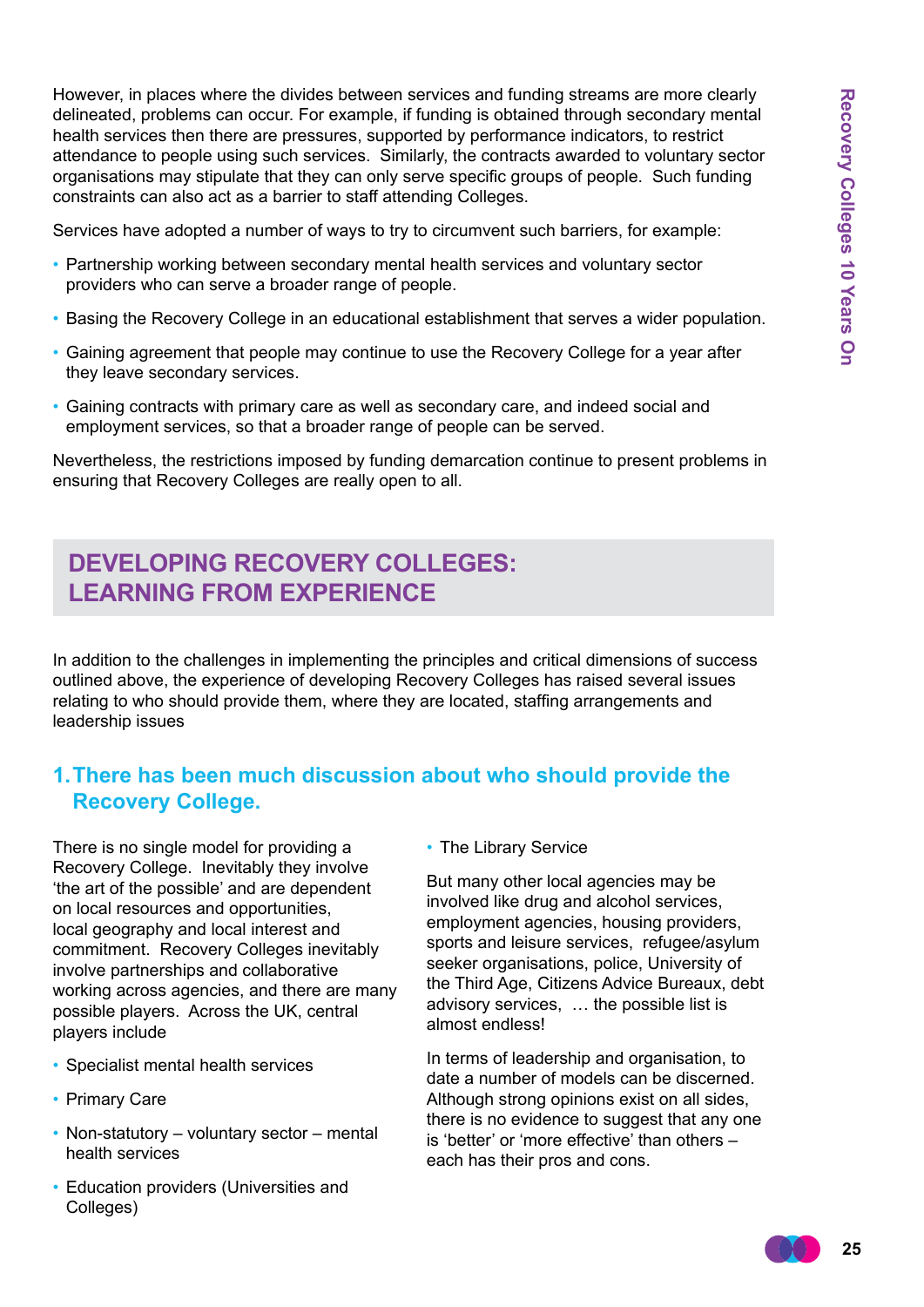• *Secondary Mental Health Services with input from other organisations and agencies.* This was the model adopted by the original Recovery Colleges and has several advantages. They are more likely to be recognised as a core part of the mental health service offer and be accessible to people with more serious mental health challenges who use such services and the staff who provide them. Because they are embedded within secondary mental health services, their transformative power to model and promote recovery -focused change across the service system is enhanced and many professionals within the system can be influenced by participating either as trainers or students. If they are a core part of secondary mental health services (where most mental health funding lies) their funding as part of the block contract for those services may be more stable.

On the negative side, they may be less accessible to those outside the secondary mental health system because their funding primarily derives from the secondary mental health sector, and people may not be able to continue to use the College after they have been discharged. Because of their connection with mental health services they may be perceived as stigmatising by some students (although this can be mitigated by 'spokes' operating in community settings). However, endeavours to offer a very different approach may be hampered by the prevailing culture of mental health services. Although they may have input from other organisations and agencies, the ability of such organisations to influence the culture and operation of the College may be limited.

• *Secondary Mental Health Services leading a formal partnership with other organisations, like non-statutory mental health services, organisations of service users and carers, education providers and the Library Service.* While sharing many of the advantages of Colleges provided by the statutory mental health services, such partnerships increase the range of expertise available,

foster community links, make the College available to a wider range of people and decrease stigma. They can also represent a way of addressing some of the challenges of more dispersed communities. As already described, a partnership between Health and Social Care Trusts and the Library Service in Northern Ireland has ensured a greater reach into rural communities and enabled the College to benefit from the wealth of facilities and resources that local libraries contain. Contracts and partnerships with primary care can increase the range of people who can access the College and partnerships with education providers can reinforce and extend the educational focus.

While such formal partnerships offer a wealth of possibilities, they may find it difficult to influence the larger, more powerful, secondary mental health service partner; it may be more difficult to encourage staff to participate as trainers; funding arrangements may be more challenging and precarious; and the rivalries involved in bringing together organisations with very different cultures and focus may present problems. The more organisations in the partnership the more challenging the task – most partnerships only involve two agencies – and success may well depend on previous working relationships between organisations and the individuals involved.

• *Other organisations leading in formal partnership with secondary mental health services* (with input from other agencies)*.* Examples exist of non-statutory mental health services, user led organisations and educational establishments leading Recovery Colleges in partnership with mental health services. Such arrangements can have a number of advantages in reducing stigma attached to using the College, increasing community focus and creating a collaborative culture quite different from the clinical, treatment focused, approaches of traditional services. It may also be possible to attract different sources of funding not available to health services.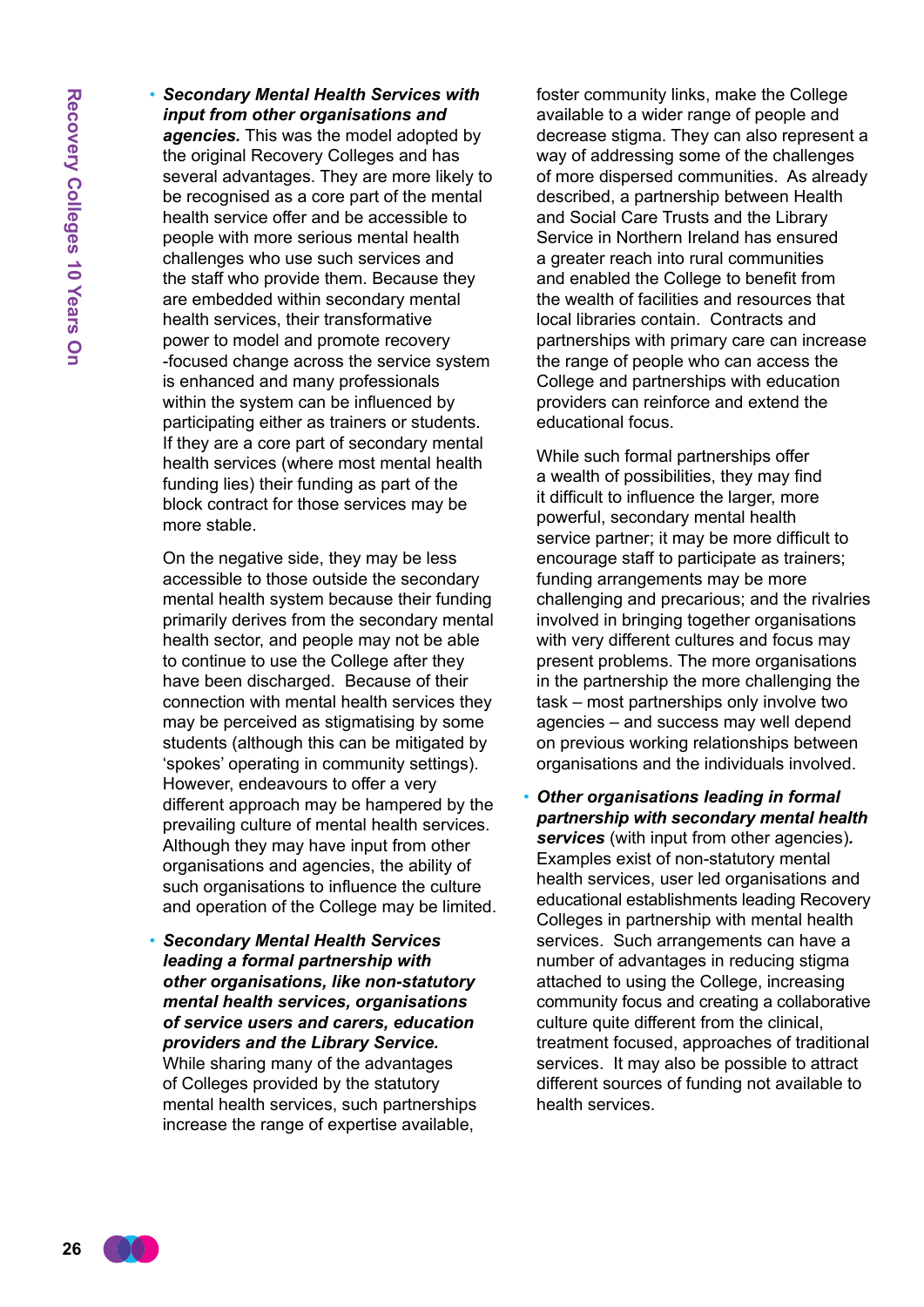However, as the College is not seen as a core part of the mental health offer, its transformative power in relation to statutory mental health services is jeopardised. Funding may be more tenuous (often in the form of time-limited tenders) and it can be more difficult to secure the input from mental health professionals that is necessary for genuine co-production. In some places, Recovery Colleges are emerging with no formal partnership arrangements with mental health services – for services like this such challenges are magnified. There exist Recovery Colleges with a 'professional' perspective provided only by voluntary/nongovernment sector workers and no input from mental health professionals like psychologists, psychiatrists, pharmacists, social workers, nurses and occupational therapists. Subject specialist expertise, alongside the expertise of lived experience, is essential: for example, pharmacists on courses about medication and psychologists on courses about different sorts of psychological therapy. While a voluntary/non-government sector perspective is important, without the input of traditional mental health professionals, it is hard to say that the College is really bringing together professional expertise with the expertise of lived experience and the power of the Recovery College to transform mental health services is lost. Once again, existing relationships between agencies involved will be critical.

Whatever the local arrangements may be, it is critical to ensure access to both professional and peer expertise. If Recovery Colleges are to influence not only on the lives of those who use them but also the wider mental health system, it is also important that we think not only about community integration but also integration with mental health services.

#### **2. There has been considerable debate about where a Recovery College should be located.**

Some Recovery Colleges have been located on hospital sites. Unless they have a separate, distinct building/area then it is difficult for them to develop a clear identity and way of working that is distinct from traditional therapeutic approaches.

Where a Recovery College has a separate building/area on the hospital site they have been more successful in developing their identity and collaborative, educational, recovery-focused way of working. When they are located at the heart of services, they are visible to all and able to exert a greater influence on the system as a whole. They are more accessible to inpatients, and offer a familiar environment to others using secondary services. It may also be easier to engage mental health professionals who

work in hospital as both trainers and students. However, community links are more difficult and some potential students are reluctant to attend - especially those with no connection to mental health services and those who have had a negative experience of such services.

Where Recovery Colleges are based within educational settings, the environment may be important in reinforcing the identity of 'student' rather than 'patient'. Community locations can offer a more ordinary, non-stigmatised, environment and better community links, but have greater difficulty in influencing the broader mental health system and engaging mental health professionals.

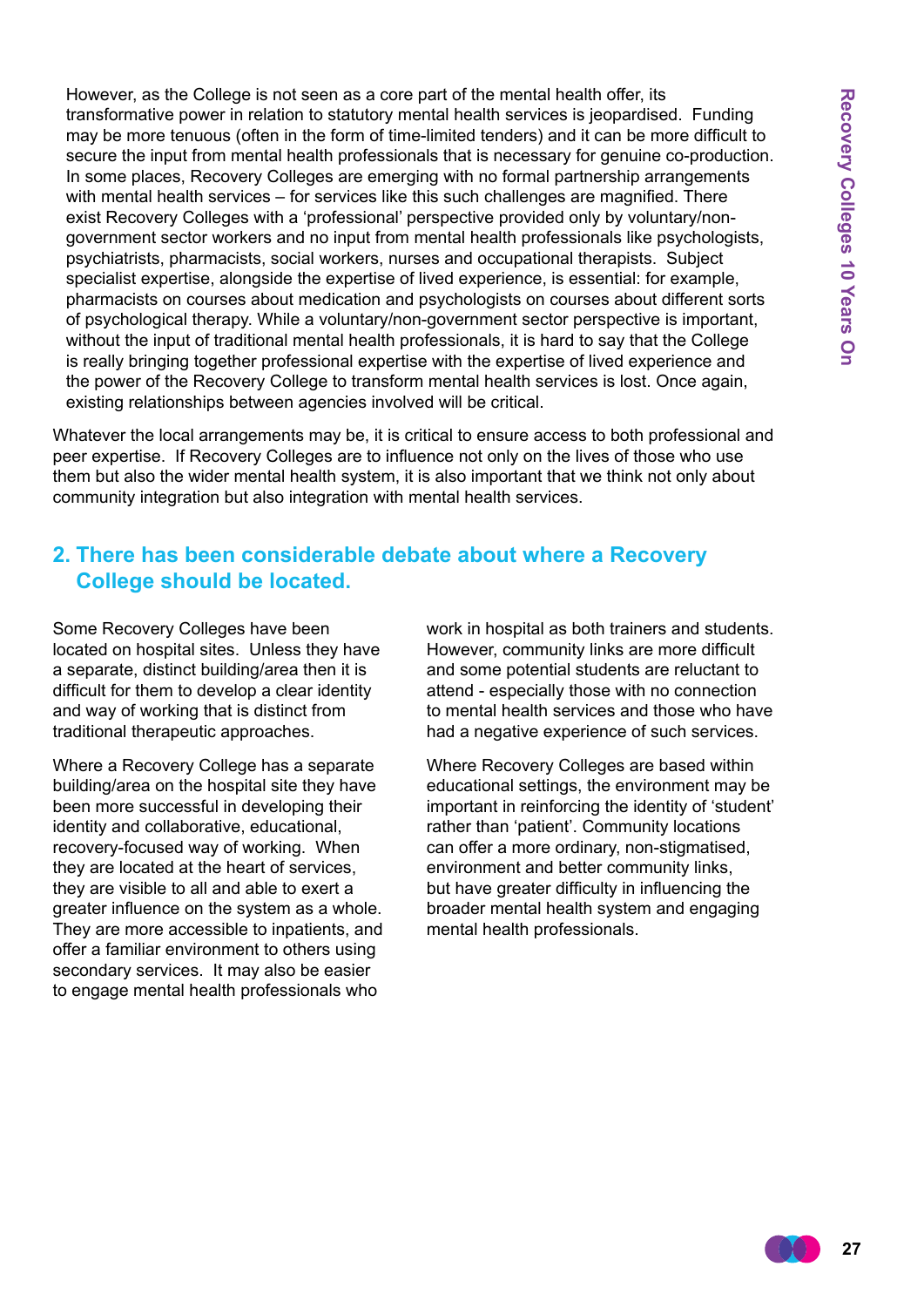Solent Recovery College (SRC) opened in 2013. It is a partnership between Solent NHS Trust , Highbury Further Education College and Solent Mind. Students report that SRC's position within a mainstream college is a significant and positive part of their experience. The processes are aligned to ensure students are registered and able to access Highbury's resources. Solent Mind employ the 10 peer trainers, co-ordinator and administrator and around 20 Adult Mental Health staff (employed by Solent NHS) input into SRC based on their personal interest and expertise.

A rolling programme is offered by repeating the introductory course fortnightly to ensure student interest is matched with easy access. 34 different courses are delivered of 2 hour duration, progressing from single sessions to longer programmes. Over an academic year, 7 new students per week register with SRC. Around 70% will have ongoing or recent contact with secondary or primary mental health services with the remainder being friends and family or staff within the partnership organisations. Students receive a Certificate of Achievement for every 10 hours of completed study at an annual event which is well attended by family members. Year on year students consistently describe increased hope, improved ability to cope with their experiences and feel better able to navigate services. Tutorials are rich with discussions about the importance of the 'different approach [co-produced]' in SRC, the importance of learning from shared experience, a space to try new things (make friends, show vulnerability) and work at their individual pace. Around 7% of students progress into mainstream education courses within and beyond Highbury College, gain voluntary or employed opportunities. SRC prides itself on the value our staff place on SRC: trainers, with both lived and learnt experience, identify feeling motivated and inspired by their experiences working in SRC.

www.highbury.ac.uk/student-life/advice-and-support/solent-recovery-College

#### **3. Who should the Recovery College staff team comprise and how should they be employed?**

Recovery Colleges differ from one another in terms of their staff teams. It is probably fair to say that it is not possible to run a Recovery College effectively unless there is at least one person whose sole job it is to co-ordinate the College. While some Colleges have run for some time with a single core member of staff, if they are to be sustainable they probably require a small core team of people and a designated manager. In some Recovery Colleges, the core team primarily consists of personal tutors and administrators with the course facilitators drawn largely from sessional mental health staff who co-produce and co-facilitate specific courses with a range of associate peer trainers. In other instances, there are a group of permanent peer and mental health practitioner trainers employed on a full or part time basis, supplemented by a larger group of sessional peer trainers (paid on a sessional basis) and mental

health practitioners/subject specialist trainers providing input on a sessional basis.

If the College is to be able to tap into a broad range of expertise and exert a broader influence on the services practice of professionals, it seems to be important to involve a range of associate peer and mental health practitioner trainers. In some Recovery Colleges minimal or no use is made of sessional, peer and professional/ subject specialist trainers and there is a risk of them becoming very separate from the services and communities of which they are organisationally a part. Ensuring that a larger cohort of mental health practitioners, peers and subject specialists from outside mental health services can contribute as trainers and students appears to be important in embedding the College within both organisation and community.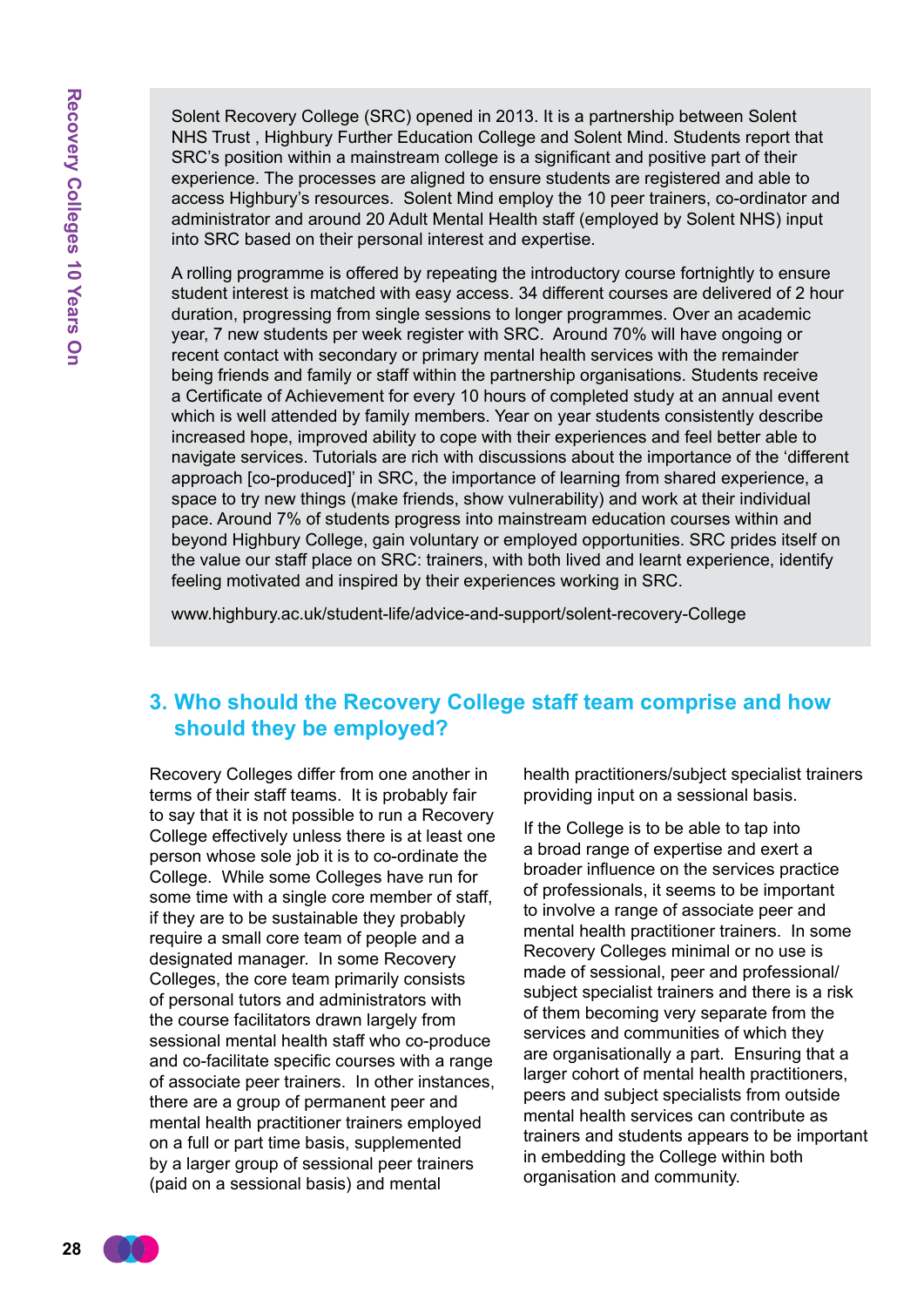Engaging mental health practitioners in co-producing and co-delivering Recovery College courses can be a challenge in times of reduced funding for mental health teams and increased caseloads. Management support for mental health staff to contribute to the Recovery College is important as is consulting with mental health staff and managers, as well as people with lived experience, about the types of courses that might be beneficial. The experience of many Colleges is that, once staff have had the opportunity of engaging with the Recovery College, they enjoy and gain from the experience and are keen to negotiate time to contribute to it. If a large number of staff are involved, the time commitment for each one is reduced.

While not a substitute for mental health services, Recovery Colleges can reduce the pressure on teams by offering, in an educational format, some of the things that have hitherto been provided on a one-to-one basis. This has the advantage of enabling people to access professional/subject expertise and gain peer support in their journey. In this context, it may be important to set up mechanisms so that Recovery College attendance can contribute to teams meeting their Key Performance Indicators and other statutory requirements. For example, most teams have to achieve a target number of contacts: mechanisms can be established to ensure that Recovery College contacts can contribute to these targets.

There has been heated debate about the payment of trainers. All would agree that at least some peer trainers should be paid, but some feel strongly that this should be supplemented by the possibility of people choosing to volunteer, at least in the first instance. Some peers prefer to try out working for the College on a voluntary basis before taking the plunge of employment; some are concerned about the impact of sessional paid work on their welfare benefits and would prefer to work as volunteers; others are concerned about leaving benefits to take up paid work because they may be financially disadvantaged and face difficulties if they are unable to sustain their employment.

*"As well as offering Recovery College East support, the opportunity to volunteer at the College also supports my long-term wellness. In committing to one or two days a week volunteering, I feel a responsibility to be there at the times arranged… a good first stepping stone towards hopefully regaining paid employment in the future."* (Volunteer at Recovery College East, Cambridgeshire and Peterborough NHS Foundation Trust)

On the other hand, others feel equally strongly that it is exploitative to expect peers to work for nothing while mental health practitioners offer training as part of their paid work (most professionals providing training, even on a one off basis, do this in working hours). They argue that failure to pay peer trainers devalues the expertise of lived experience and runs counter to the Recovery College philosophy of bringing together the professional expertise and the expertise of lived experience on equal terms.

Undoubtedly such debates will continue, and in an era of diminishing resources some may face a choice between recruiting volunteers and having no Recovery College at all.

Issues have also arisen about the relative rates of pay of peer and mental health practitioner trainers. Within the NHS, rates of pay for mental health practitioners are nationally determined against strict criteria and peer trainers rarely meet the criteria required for higher rates of pay under the 'Agenda for Change' rules. Similar problems sometimes exist if the Recovery College is provided within the education sector where rules govern the qualifications necessary for employment and recruitment to different grades. More flexibility exists within the nonstatutory sector, however, rules governing grading structures continue to exist in many organisations and differentials remain if mental health professionals work as sessional trainers seconded from statutory services.

There are no easy resolutions to such issues, and debates and inequities are likely to persist, but whether paid or not the training and supervision of both peer and mental health practitioner trainers is an issue that must be considered if the quality of Recovery College courses is to be maintained.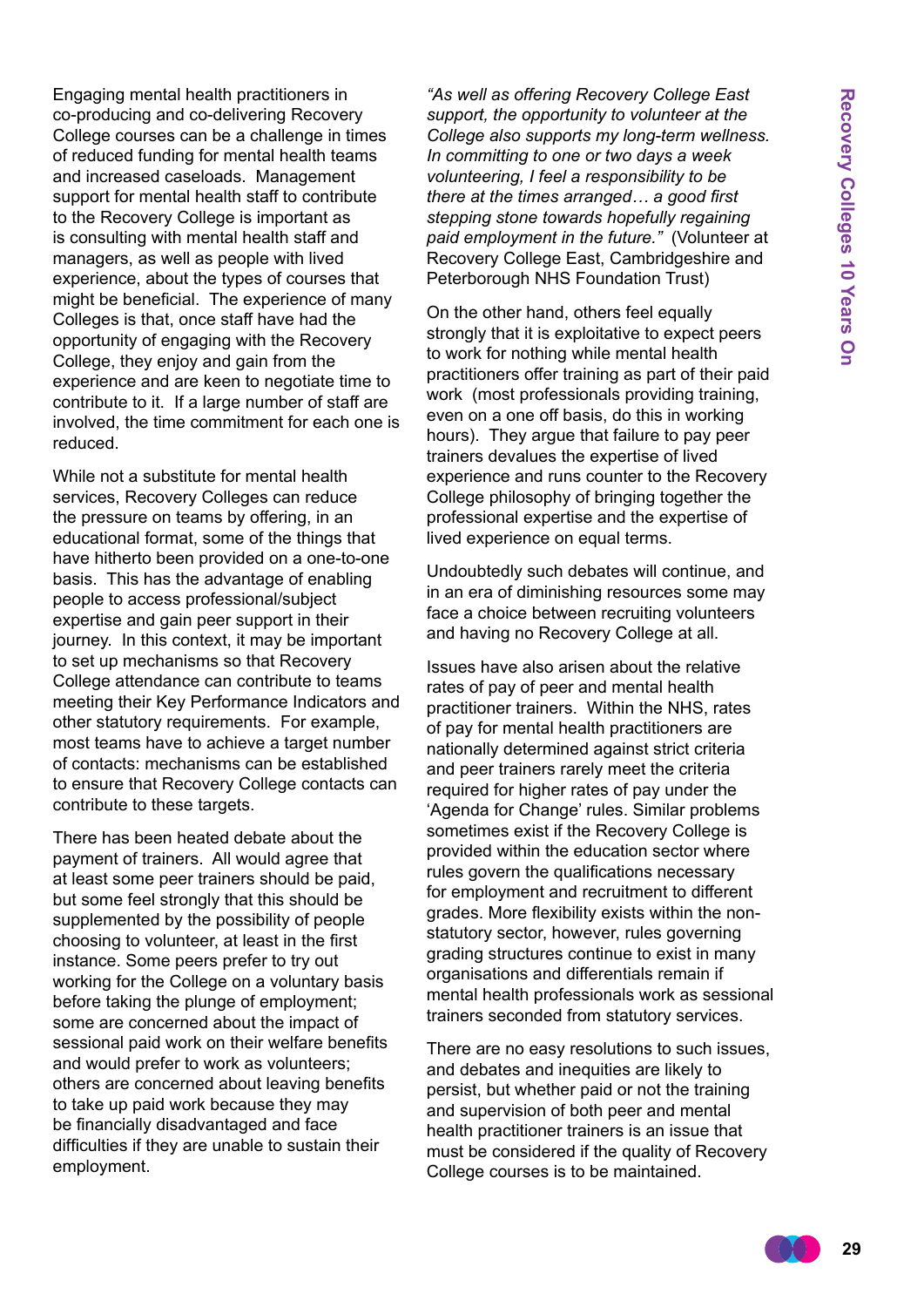## **4. Culture carriers: The importance of leadership**

In all the successful Recovery Colleges that have been developed, local leadership has been critical. Sometimes the person leading the Recovery College has been a mental health practitioner, sometimes it has been someone with lived experience, often it has been someone with both types of experience. However, as well as the usual qualities of leadership, they share a passion for the task.

- *They 'get it'.* They are imbued with a recovery-perspective and really understand the nature of a Recovery College, how different its approach and philosophy is from other types of service and what coproduction really means. Without this it is easy for the College to drift away from its principles.
- *They can 'communicate it'.* They can inspire others – both those within the Recovery College, people using and working in mental health services, people in agencies and individuals within communities and commissioners/those who hold the purse strings. The Recovery College is a very different idea – it challenges existing ways of thinking and doing – it will only be successful if the leader can sell the idea widely.
- *They 'don't give up'. T*here will be many challenges and pitfalls along the way and someone will always be waiting to 'throw a spanner in the works at the slightest opportunity. If a Recovery College is to become a reality, then there needs to be someone who is going to keep going, even when the odds are stacked heavily against them, and find ingenious ways around barriers that are presented.
- *They can gain 'an ear in high places'. T*hey can earn the respect of those people who can make or break the College. This may not mean that the person has seniority in formal structures, but they need to be able to identify the key actors, without whose support the success of the Recovery College will be compromised, and form a constructive relationship with them.
- *They are prepared to 'have a go' take a leap of faith*. Any form of co-production involves a leap of faith: believing that you can trust that the different people involved can come up with solutions; that you don't have to have worked out 'the answer' beforehand; that there are different ways of doing things; that things will not always work out as you had planned and it is OK to make mistakes sometimes. This takes courage.
- *They know 'the direction of travel' but don't think they have all the answers*. They are able to identify the strengths and possibilities in individuals at all levels – including those who may be opposed to the notion of a Recovery College. They are prepared to listen to, and take seriously what is said and think about how it might be addressed. They can share leadership and bring around them a diverse group of people who can make it happen.
- *They never 'rest on their laurels'*'. They are always looking for ways to build on and develop things and can inspire others involved to do likewise. The Recovery College is never a 'finished product' but a continually evolving entity.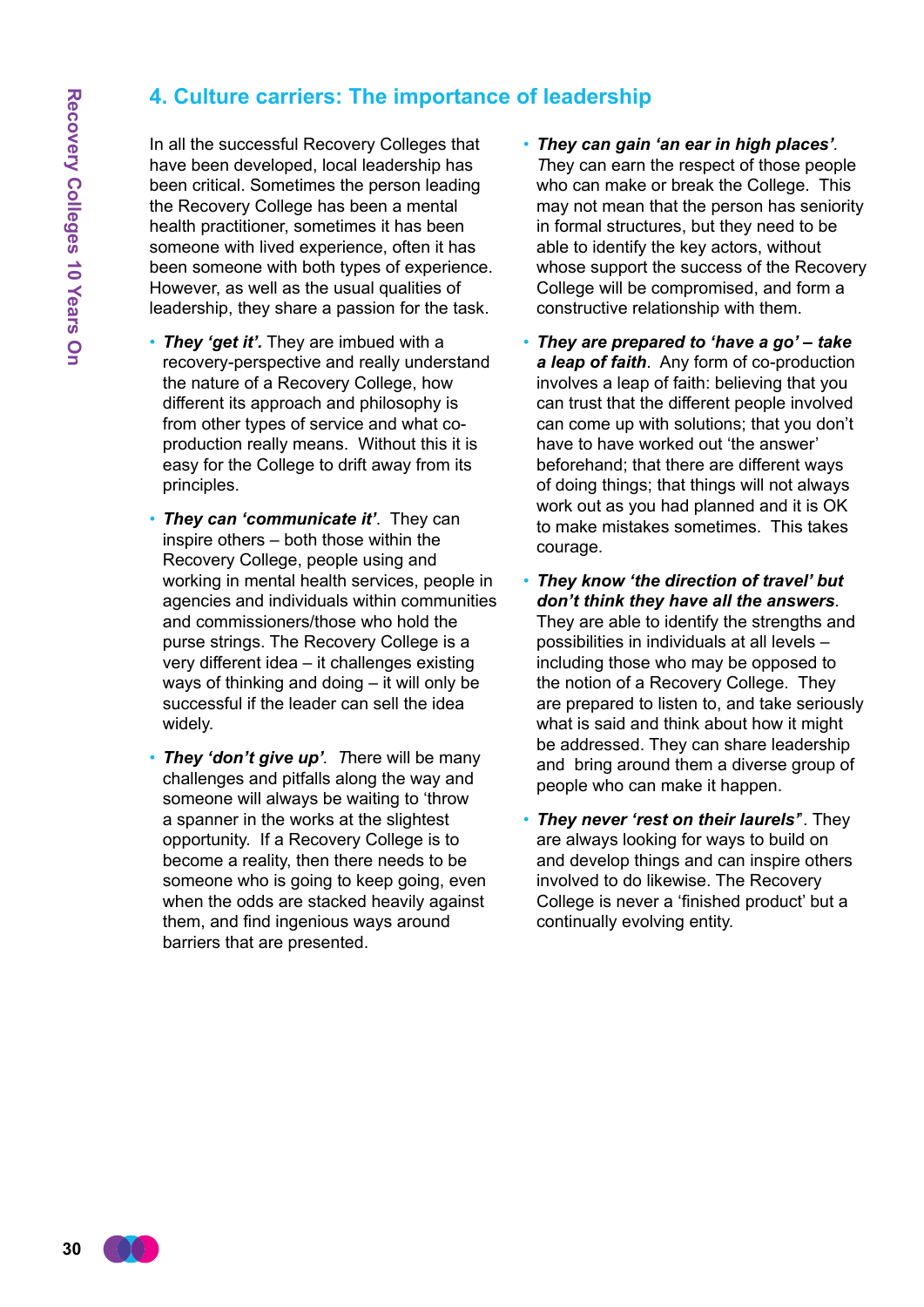## **A Work in Progress**

Ultimately, the most striking things about Recovery Colleges is how popular they have proved: most struggle to keep up with demand.

*"I have moved further in my recovery in one term here than I have in the past two years in the mental health team."*

*"I can't believe what you have done for my son. I used to have to push him out of the door and he would cover his face. Now he goes out with his head held high."*

*"I have discovered ... a wonderful, helpful and hopeful place that I know will be of tremendous help to me in moving forwards in my life."*

They remain a work in progress, however, over the last decade, a greater understanding has been gained about the **key defining features of a Recovery College:**

- 1. They are based on **educational principles** and do not replace formal individual therapy or mainstream educational opportunities.
- 2. **Coproduction, co-facilitation and co-learning** lie at the core of their operation: they bring together lived/life expertise with professional/subject expertise on equal terms.
- 3. They are **recovery-focused and strengths based** in all aspects of their functioning. They do not prescribe what people should do but provide a safe environment in which people can develop their understanding to keep themselves well and build skills and strategies to live the lives they wish to lead.
- 4. They are **progressive**, actively supporting students to move forwards in their lives both by progressing through relevant courses that enable them to achieve their identified goals, and by identifying exploring possibilities outside services where they can move on in their lives and work.
- 5. They are **integrated with their community and with the mental health services and can serve as a bridge between the two**: serving as a way of promoting a recovery-focused transformation of services more generally, creating communities that can accommodate mental distress and assist individuals to access and thrive in community settings.
- 6. "They are **inclusive** and **open to all.** People of different ages, cultures, genders, abilities and impairments, lesbian gay and transsexual people as well as to people in local communities who face mental health and emotional challenges (and long-term health conditions/physical impairments), people who are close to them and people who provide services that include those with such challenges. By learning together - on equal terms in conditions, where stereotypes are challenged and people can get to know each other (see Hewstone, 2003) – barriers can be broken down and genuinely inclusive communities promoted.

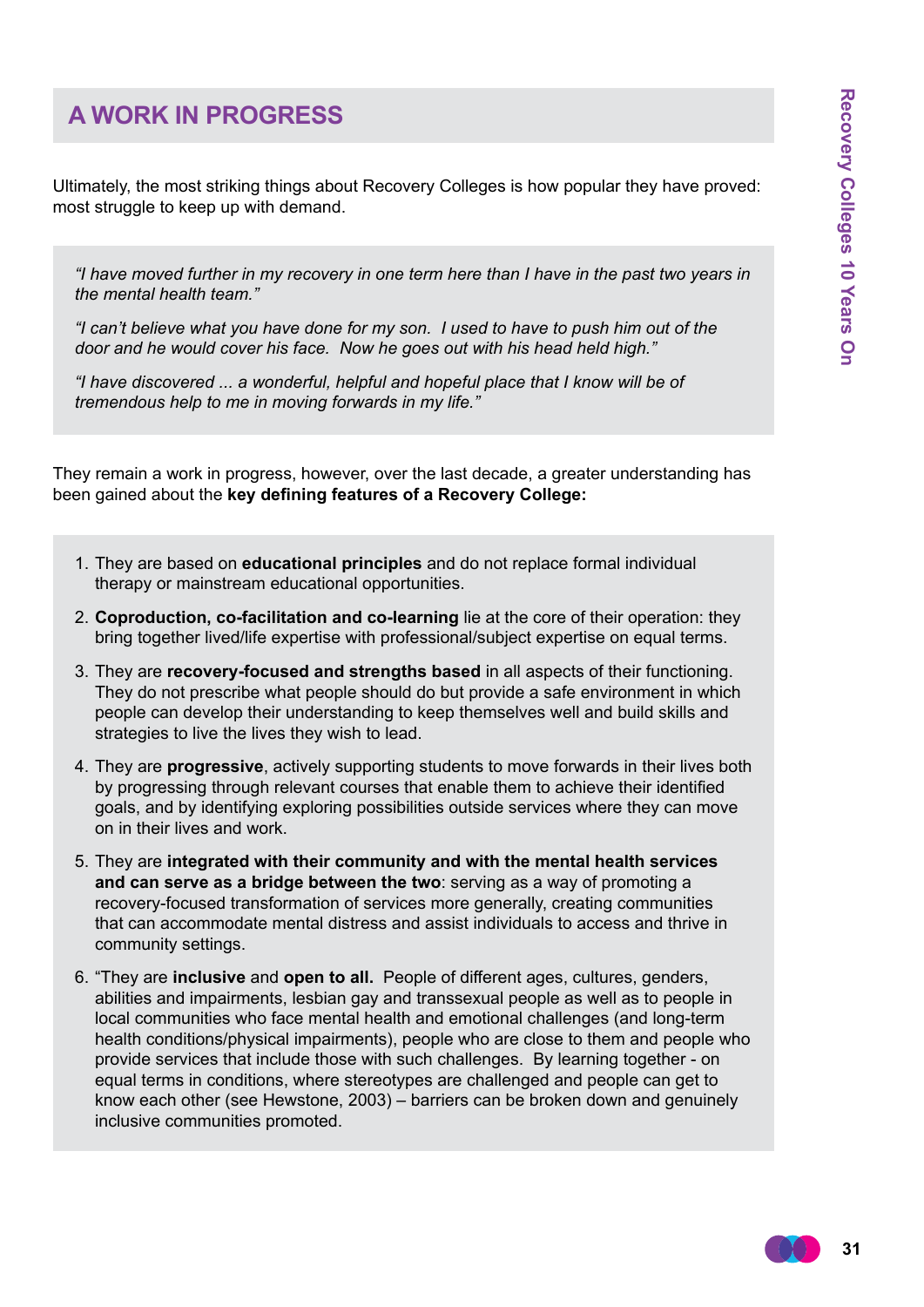Clearly some Recovery Colleges have drifted away from these – by accident, design or force of circumstance – and some have argued it is time to formalise them into a set of manualised fidelity criteria. However, to do this, risks stifling growth, creativity and the ongoing process of co-production on which they are founded. There is always room for mixing the key ingredients together in new and different ways and adding different herbs and spices.

As ever, there is a need for more research, and there is more in progress<sup>2</sup>, but it is important that this does not ossify what is a continually evolving creation.

*"After attending courses at the CNWL Recovery College, I have felt empowered with knowledge about my condition, become more in control of my emotions, and have picked up quite a few skills to help me along way. The opportunity to share my experiences and interact with people who have similar life stories, feelings and struggles has probably been the most beneficial thing (and peer trainers are such an inspiration, reminding me that I am not just someone with a mental health condition and that there is a life beyond depression/ anxiety/ services)."*

Thea in Central and North West London Recovery College (2014) Recovery and Hope. Personal stories from students and trainers at CNWL Recovery College http://www.cnwl. nhs.uk/wp-content/uploads/CNWL-Recovery-and-hope\_-RC-Stories-Booklet\_.pdf

*"Ever since coming to the Recovery College, I have had immense support from learners and staff, which has encouraged me to develop my confidence, self-esteem and knowledge. I have also established new friendships and even consider myself to have close friends! All courses have played a part in my recovery journey. Since the very first course, I have never looked back."*

*The Exchange Recovery College Barnsley. Learner and volunteer testimonies*. http:// www.southwestyorkshire.nhs.uk/wp-content/uploads/2014/05/0295-Recovery-Collegetestimonials.pdf

## **References**

Anfossi, A. (2017) The current state of recovery colleges in the UK.

Anthony, W.A. (1993) Recovery from mental illness: the guiding vision of the mental health service system in the 1990s. *Psychosocial Rehabilitation Journal,* 16, 11 –23.

Barton, S. and Williams, R. (2015, October). *Evaluation of 'The Exchange' (Barnsley Recovery College)*. Barnsley: South West Yorkshire Partnership Foundation Trust.

Bourne, P., Meddings, S. and Whittington, A. (forthcoming, accepted for publication). An evaluation of service use outcomes in a Recovery College. *Journal of Mental Health*.

Bristow, E. (2015). Recovery College Annual Report 2014/15. Lincolnshire Partnership NHS Foundation Trust.

Burhouse, A., Rowland, M., Niman, H.M., Abraham, D., Collins, E., Matthews, H., Denney, J. and Ryland, H. (2015). Coaching for recovery: a quality improvement project in mental healthcare. BMJ Quality Improvement Reports

Campbell-Orde, T., Chamberlin, J., Carpenter, J. et al (2005) *Measuring the Promise: A Compendium of Recovery Measures Vol II*. Human Services Research Institute Evaluation Center.

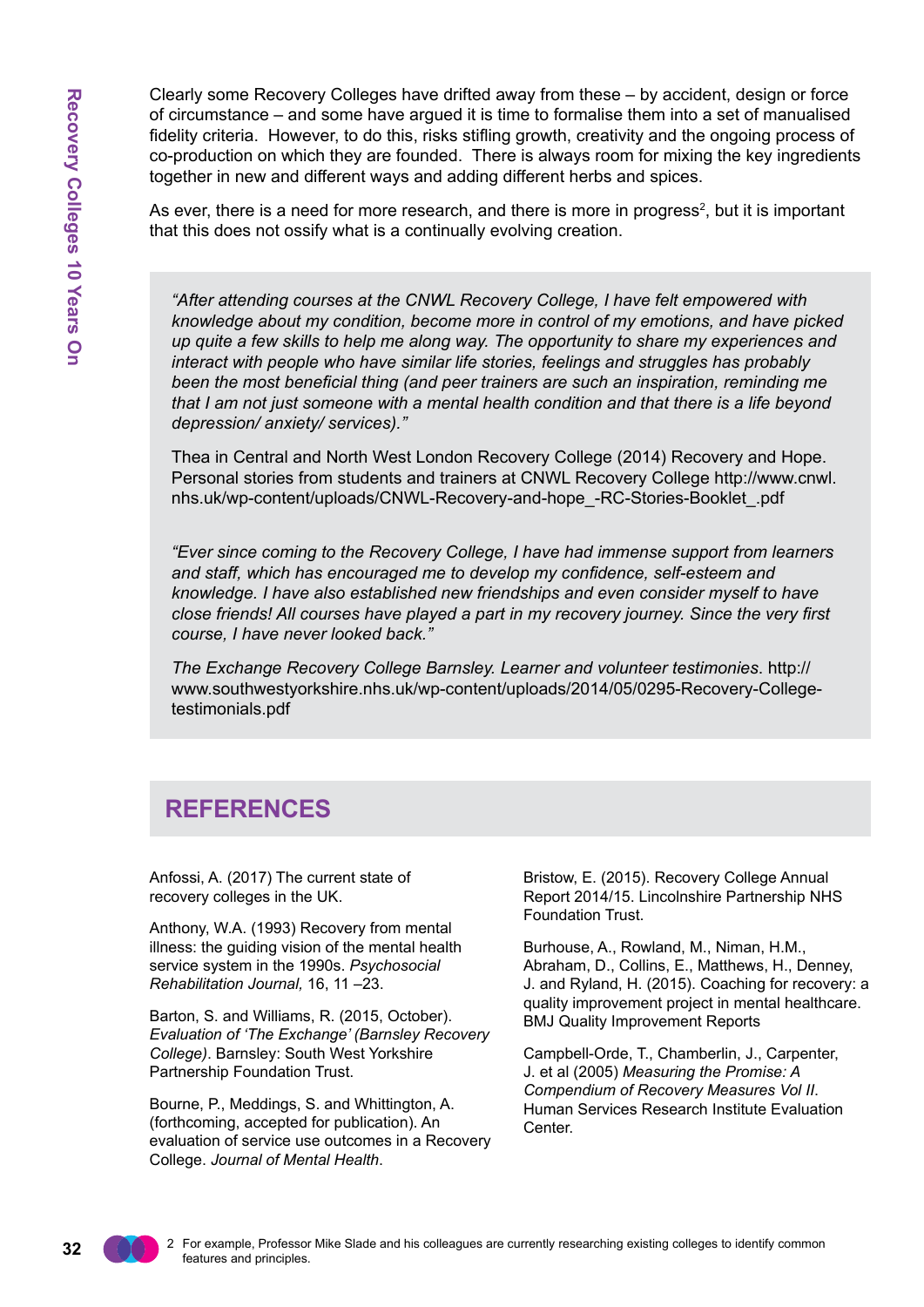Castelein, S., Bruggeman, R. J., van Busschbach, J. T., van der Gaag, M., Stant, A. D., Knegtering, H. & Wiersma, D. (2008) The effectiveness of peer support groups in psychosis: a randomized controlled trial. *Acta Psychiatrica Scandinavica*, **118**, 64-72.

Central and North West London (2015) *Recovery and Wellbeing College Annual Report April 2014 to March 2015*. London: CNWL http://www.cnwl. nhs.uk/wp-content/uploads/CNWL-Recovery-College-Annual-Report.pdf

CHIME – Laemy, M., Bird, V., Le Boutillier, C. et al (2011) Conceptual framework for personal recovery in mental health: systematic review and narrative synthesis. *British Journal of Psychiatry,* 199, 445-452

Chung, R.E.; Curwood, S.E., Thang, H., Gruszecki, S., Beder, M. and Stergiopoulos, V. (2016). Introducing a Recocery Education Centre for Adults Experiencing Mental Health Challenges and Housing Instability in a Large Urban Setting. *International Journal Mental Health Addiction*, **14**, 850-855.

Cook, J.A., Copeland, M.E., Jonikas, J.A., et al (2011) Results of a randomised controlled trial of mental illness self-management using wellness recovery action planning. *Schizophrenia Bulletin* doi: 10.1093/schbul/sbr012

Daniels, S. and Edmonds, J. (2014). A Recovery College course for people with learning disabilities and mental health needs – early findings. Paper presented at the Learning Disability Research Group Seminar, 26 Nov 2014.

Davidson, L., Bellamy, C., Guy, K. & Miller, R. (2012) Peer support among persons with severe mental illnesses: a review of evidence and experience. *World Psychiatry*, **11**, 123-128.

Deegan, P. (1988) Recovery: The lived experience of rehabilitation, *Psychosocial Rehabilitation Journal,* 11: 11-19.

Department of Health (1999) *White Paper. Saving Lives: Our Healthier Nation.* London: DH

Department of Health (2001) *The Expert Patient: A new approach to chronic disease management for the 21st century*. Department of Health: London

Department of Health (2006) *Supporting people with long-term conditions to self-care: A guide to developing local strategies and good practice*. Department of Health: London

Dunn, E.A., Chow, J., Meddings, S. & Haycock, L.J. (2016) Barriers to attendance at Recovery Colleges. *Mental Health and Social Inclusion,*  20(4), 238-246.

Foster, G., Taylor, S,J,C., Eldridge, S. Ramsey, J. & Griffiths, C.J. (2007) Self-management education programmes by lay leaders for people with chronic conditions. *Cochrane database of Systematic Reviews* Issue 4. Art. No.: CD005108.

Frayne, E., Duke, J., Smith, H., Wayne, P. and Roberts, G. (2016). A voyage of discovery: setting up a Recovery College in a secure setting. *Mental Health and Social Inclusion*, **20 (1)**, 29-35.

Gill, K. (2014). Recovery Colleges, co-production in action: the value of lived experience in 'learning and growth for mental health'. *Health Issues*, 10-14.

Greenwood, K.E.' Sweeney, A., Williams, S., et al (2010) CHoice of Outcome In Cbt for psychoses (CHOICE): The development of a new service user-led outcome measure for CBT for Psychosis. *Schizophrenia Bulletin,* 36(1), 126-135

Hall, T., Brophy, L. and Jordan, H. (2016). A report on the early outcomes of the Mind Recovery College. University of Melbourne.

Herth K. (1992). Abbreviated instrument to measure hope: development and psychometric evaluation. *Journal of Advanced Nursing,* 17: 1251-9.

Hewstone, M (2003) Intergroup contact: panacea for prejudice? The Psychologist 16(7), 352-355

https://cpr.bu.edu/living-well/services/health

http://mhoad.slam.nhs.uk/disorders/dementia/ mixed-dementia/mild/self-management/recoverycollege/ and http://www.cnwl.nhs.uk/recoverycollege/

https://riinternational.com/health/recoveryeducation-services/

http://www.cnwl.nhs.uk/recovery-college/

http://www.cnwl.nhs.uk/wp-content/uploads/ Recovery\_College\_Prospectus\_2016-17.pdf

http://www.cnwl.nhs.uk/recovery-college/

http://www.mungos.org/documents/7694/7694. pdf where the Recovery Colleges offers therapy that may not be available elsewhere for homeless people.

https://www.nottinghamshirehealthcare.nhs.uk/ nottingham-recovery-college

http://www.seslhd.health.nsw.gov.au/Recovery\_ College/

http://www.slamrecoverycollege.co.uk/courses.html

http://www.swlstg-tr.nhs.uk/south-west-londonrecovery-college

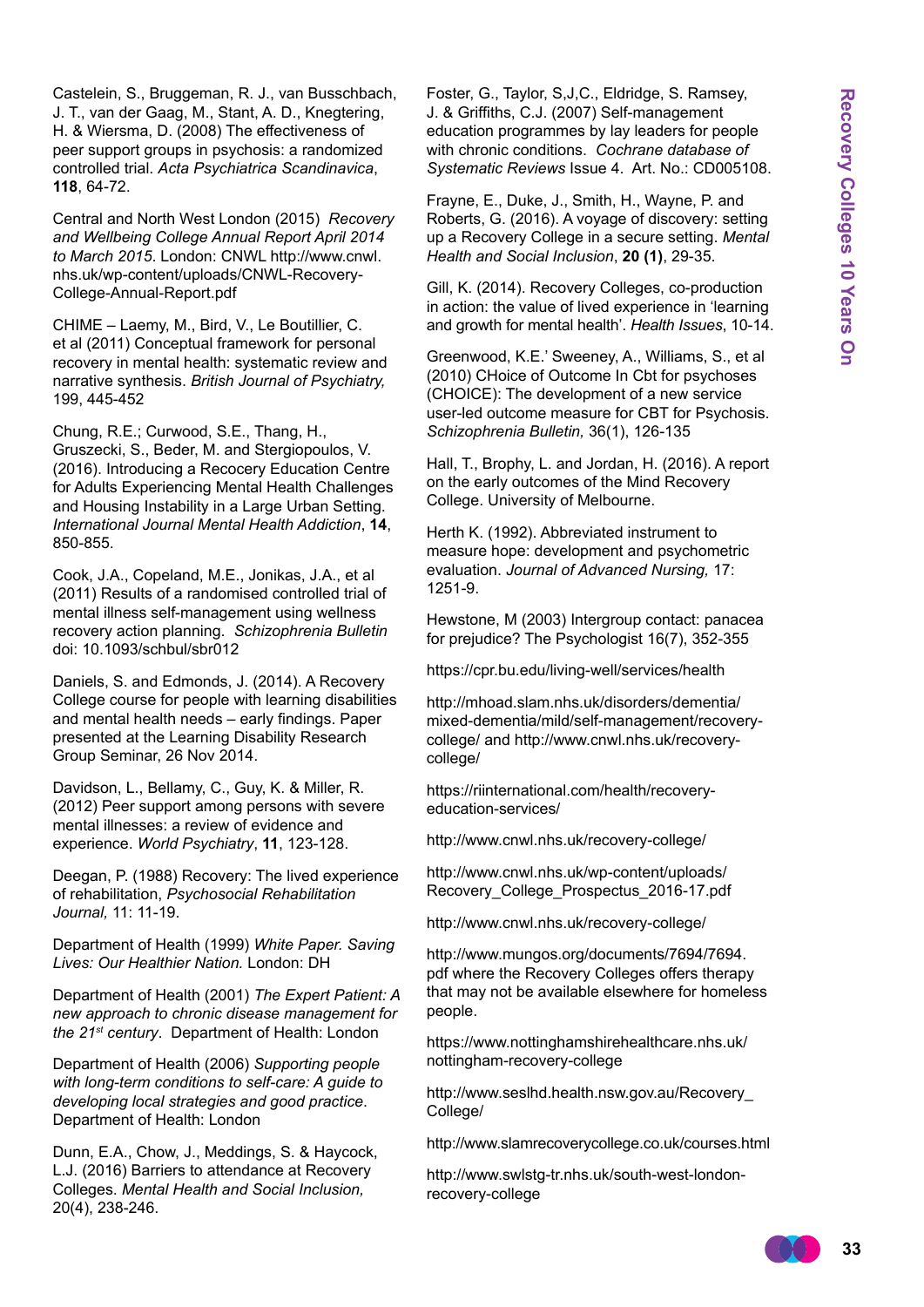King, T. (2015). An Exploratory Study of Coproduction in Recovery Colleges in the UK. Dissertation submitted in part-fulfilment of the University of Brighton degree MSc Mental Health.

Kinn, A (2016) Reflections on the social model of distress or madness: how to make the social model of disability accessible to people with mental health challenges. *Mental Health and Social Inclusion*, 20(4), .231-237, https://doi. org/10.1108/MHSI-06-2016-0018

McGregor, J. (2012) *It's not just education, it's about you*. Unpublished report, Nottinghamshire Healthcare NHS Trust, Duncan Macmillan House, Porchester Road, Nottingham, NG3 6AA, England.

McGregor, J., Repper, J. and Brown, H. (2014), 'The College is so different from anything I have done'. A study of the characteristics of Nottingham Recovery College, *Journal of Mental Health Education Training and Practice*, **9**(1) 3-15.

Meddings, S, Campbell, E., Guglietti, S., Lambe, H., Locks, L., Byrne, D. and Whittington, A. (2015). From Service User to Student – The Benefits of Recovery College. *Clinical Psychology Forum*, **268**, 32-37.

Meddings, S., Byrne, D., Barnicoat, S., Campbell, E. and Locks, L. (2014). Co-Delivered and Co–Produced: Creating a Recovery College in Partnership. *Journal of Mental Health Training, Education and Practice*, **9**, 16-25.

Meddings, S., Guglietti, S., Lambe, H. and Byrne, D. (2014b). Student perspectives: Recovery College experience. *Mental Health and Social Inclusion,* **18**, 142-150.

Meddings, S., McGregor, J., Roeg, W. & Shepherd, G. (2015b). Recovery Colleges Quality and Outcomes. *Mental Health and Social Inclusion,* **19** (4), 212–221.

Mezirow, J. (2000) *Learning as Transformation: critical perspectives on a theory in progress*. San Francisco: Jossey Bass

Mid Essex Recovery College (2014). *Hope Health, Opportunity and Purpose for Everyone. Evaluation Report.* North Essex Partnership University NHS Foundation Trust, Trust Headquarters, 103 Stapleford Close, Stapleford House, Chelmsford, Essex, CM2 0QX, England.

National Institute for Health and Clinical Excellence (2011) *Service user experience in adult mental health: improving the experience of care for people using adult NHS mental health services,* NICE clinical guideline 136 www.nice. org.uk/cg136

National Voices (2014) Prioritising person-centred care: supporting self-management – summarising evidence from systematic reviews. http://www. nationalvoices.org.uk/sites/default/files/public/ publications/supporting\_self-management.pdf

Neil, S.T., Kilbride, M., Pitt, L., Nothard, S.,Welford, M., Sellwood,W., Morrison, A.P., 2009. The Questionnaire about the Process of Recovery (QPR): a measurement tool developed in collaboration with service users. *Psychosis. Psychological, Social and Integrative Approaches,* 1(2), 145–155

Newman-Taylor, K., Stone, N., Valentine, P., Hooks, Z. and Sault, K. (2016). The Recovery College: a unique service approach and qualitative evaluation. *Psychiatric Rehabilitation Journal*, **39**  (2), 187-190.

North Essex Research Network with South Essex Service User Research Group (2014). *Evaluation of the Mid Essex Recovery College October-December 2013.* Anglia Ruskin University. Available at: http://hdl.hand.lenet/10540/347125. (Accessed 10 February 2015).

Nurser, K., Hunt, D., & Bartlett, T. (forthcoming). Do Recovery College courses help to improve recovery outcomes and reduce self-stigma for individuals who attend? *Clinical Psychology Forum.*

Perkins, A., Ridler, J., Hammond, L., Davis, S. Hackmann, C. (2017) Impacts of attending Recovery Colleges on NHS staff. *Mental Health and Social Inclusion,* 21(1), 18-24.

Perkins, R. (2012) UK Mental Health Policy Development: A counter-argument deriving from users' experiences, Chapter 2 in Phillips, P., Sandford, T. & Johnston, C. (eds.) *Working in Mental Health: Practice and Policy in a Changing Environment.* Oxford: Routledge.

Perkins, R. (2015) Recovery: A journey of the mind and spirit, *Clinical Psychology Forum Special Issue: Recovery,* 268 (April), 38-43

Perkins, R. and Repper, J. (2017) When is a Recovery College not a Recovery College, *Mental Health and Social Inclusion*, 21(2) 65-72.

Perkins, R., Repper, J., Rinaldi, M. and Brown, H. (2012) *Recovery Colleges*. ImROC Briefing Paper, Nottingham: ImROC https://imroc.org/resources/1 recovery-Colleges/

Priebe S, Huxley P, Knight S, Evans S. (1999) Application and results of the Manchester Short Assessment of quality of life. *International Journal of Social Psychiatry,* 45:7-12.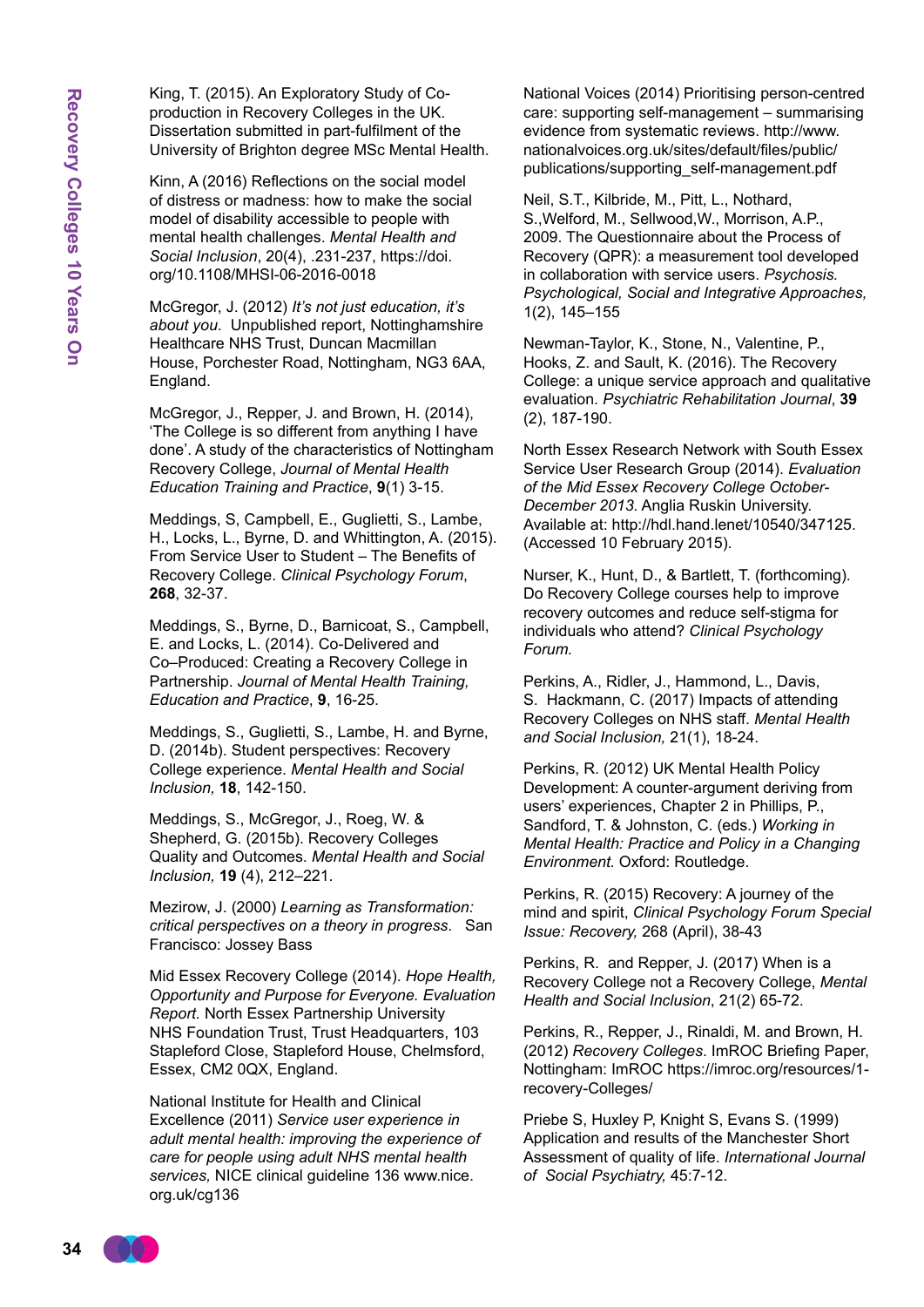Recovery in the Bin (2017), "Stepford Recovery College: where alternative facts are not just for Americans", available at: https://recoveryinthebin. org/2017/02/03/stepford-recovery-College (accessed 6 February 2017).

Rennison, J., Skinner, S. and Bailey A. (2014). *CNWL Recovery College Annual Report.* Central and North West London NHS Foundation, 2<sup>nd</sup> Floor, Stephenson House, 75 Hampstead Road, London, NW1 2PL.

Repper, J. & Carter, T. (2011) A review of the literature on peer support in mental health services. *Journal of Mental Health*, **20**, 392-411

Repper, J. & Perkins, R. (2012) Recovery: A journey of Discovery for Individuals and Services, Chapter 7 in Phillips, P., Sandford, T. & Johnston, C. (eds.) *Working in Mental Health: Practice and Policy in a Changing Environment.* Oxford: Routledge.

Repper, J. & Perkins, R. (2003) *Recovery and Social Inclusion*. London: Balliere Tindall.

Repper, J. (2013) *Peer Support Workers: Theory and Practice*. Nottingham: ImROC https://imroc. org/resources/5-peer-support-workers-theorypractice/

Rinaldi, M. (2002) Manic depression and selfmanagement. In Ramsey, R., Page, A., Goodman, T and Hart, D. (Eds) *Changing Minds: Our Lives and Mental Illness.* London: Gaskell

Rinaldi, M. and Suleman, S. (2012). *Care coordinators attitudes to self-management and their experience of the use of South West London Recovery College*. South West London and St. Georges Mental Health NHS Trust, Building 15, Springfield University Hospital, 61 Glenburnie Road, London, SW17 7DJ.

Rinaldi, M. and Wybourn, S. (2011). *The Recovery College Pilot in Merton and Sutton: longer term individual and service level outcomes.* South West London and St. Georges Mental Health NHS Trust, Building 15, Springfield University Hospital, 61 Glenburnie Road, London, SW17 7DJ.

Shepherd, G. (2015). Possible mechanisms of change in Recovery Colleges – individual and organisational. Paper presented at the Recovery Colleges International Community of Practice, 5 June, 2015.

Shepherd, G., Boardman, J., Rinaldi, M. and Roberts, G. (2014). *Supporting Recovery in Mental Health Services: Quality and Outcomes. ImROC Briefing Paper 8*. Centre for Mental Health (online). Available at: http://www. centreformentalhealth.org.uk/pdfs/ImROC\_ briefing8\_quality\_and\_outcomes.pdf (Accessed 16 March 2015)

Skinner, S. and Bailey (2015). *CNWL Recovery and Wellbeing College Annual Report April 2014- July 2015.* Central and North West London NHS Foundation, 2nd Floor, Stephenson House, 75 Hampstead Road, London, NW1 2PL.

Solent Recovery College Management Group (2014). *Solent Recovery College: our first year – outcomes.* Portsmouth: Solent Recovery College.

Sommer, J. (2017) *South Eastern Sydney Recovery College Preliminary Evaluation Report: the first three years 2014-2017*, South Eastern Sydney Local Health District, Sydney, Australia.

Sommer, J., Gill, K. and Stein-Parbury, J. (2017) Walking side-by-side: Recovery Colleges Revolutionising Mental Health Care, submitted to *Journal of Mental Health Training Education and Practice*

Stone, N., Rose, J., Valentine, P., Newman-Taylor, K, Hooks, Z., Crick, D. & Sault, K. (2014). *Southern Health Recovery College Service Evaluation 2013-14*. Southern Health.

Tingey, T. Gilfoyle, S. (2015). Recovery College East - The journey so far: January 2013- 2015 . Biennial Report 2015, Cambridge and Peterborough Foundation Trust. Unpublished.

Watson, E. (2013). What Makes a Recovery College? A Systematic Literature Review of Recovery Education in Mental Health. University of Nottingham: MSc Health and Social Care Dissertation.

Walters, P. (2015) Creative minds: developing supportive creative opportunities in our communities". *Mental Health and Social Inclusion*, 19 (1), 30-37. https://doi.org/10.1108/MHSI-12- 2014-0041

Zabel, E., Donegan, G., Lawrence, K. and French, P. (2016). Exploring the impact of the recovery academy: a qualitative study of Recovery College experiences. *Journal of Mental Health Training, Education and Practice*, **11** (3), 162-171.

Zucchelli, F.A. and Skinner, S. (2013) Central and North West London NHS Foundation Trust's Recovery College: the story so far. *Mental Health and Social Inclusion*, **17**, 183-189.